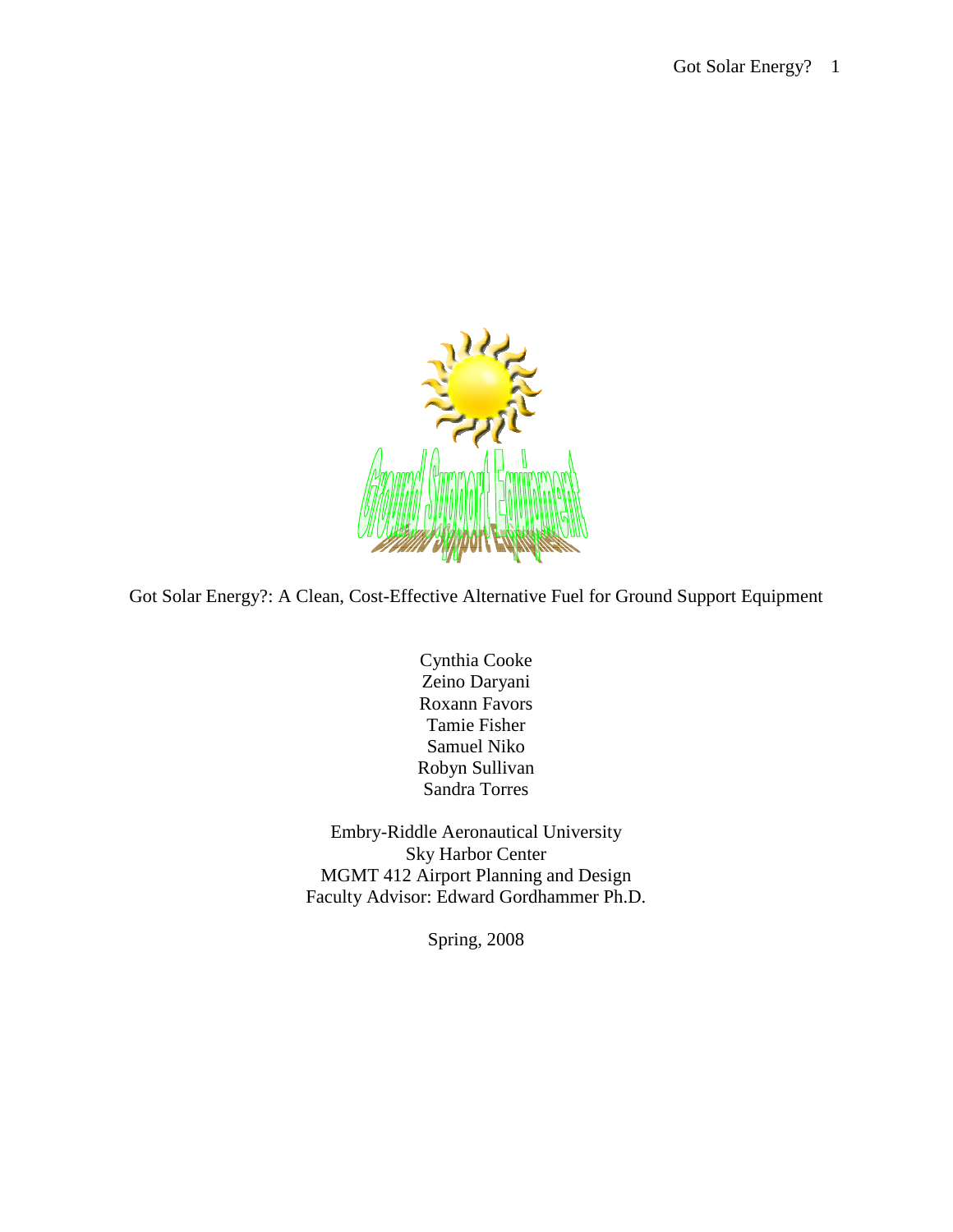### Executive Summary

Got Solar Energy?: A Clean, Cost-Effective Alternative Fuel for Ground Support Equipment

 Every large commercial airport contributes to the volume of air pollutants. Aircraft, airport equipment, passenger vehicles and commercial motor vehicles use mostly nonrenewable petroleum-based fuels. Ground Support Equipment (GSE) used at commercial airports consumes large amounts of nonrenewable energy. The problem examined is how best to decrease GSE consumption of nonrenewable energy by converting the equipment to an alternate renewable energy source that can improve an airport's use of energy and reduce overall emissions.

The proposal team consists of a group of employees of the City of Phoenix Department of Aviation, students in a program partnered by Phoenix Sky Harbor International Airport and Embry-Riddle Aeronautical University. After careful study of the options for converting GSE to a "greener" alternative energy source including financial considerations, the team proposed the purchase and installation of thin-film solar modules on the roof areas of airport terminals' concourses. Inverters to change direct current (DC) produced by the panels to alternating current (AC) and fast-charging stations would be located on the concourse ramps, where GSE would park to recharge their motors.

Airlines, which own the GSE equipment, would be motivated to convert to electrical vehicles by the prospect of eliminating the cost of traditional fuel for those vehicles and by the commercial incentives for conversion to solar power available from the local utility. Funding for the purchase and installation of the solar system and the charging stations could be covered in large part by AIP grants and passenger facility charges applied for and authorized upon the airport's application and acceptance to the federal Voluntary Airport Low Emissions program.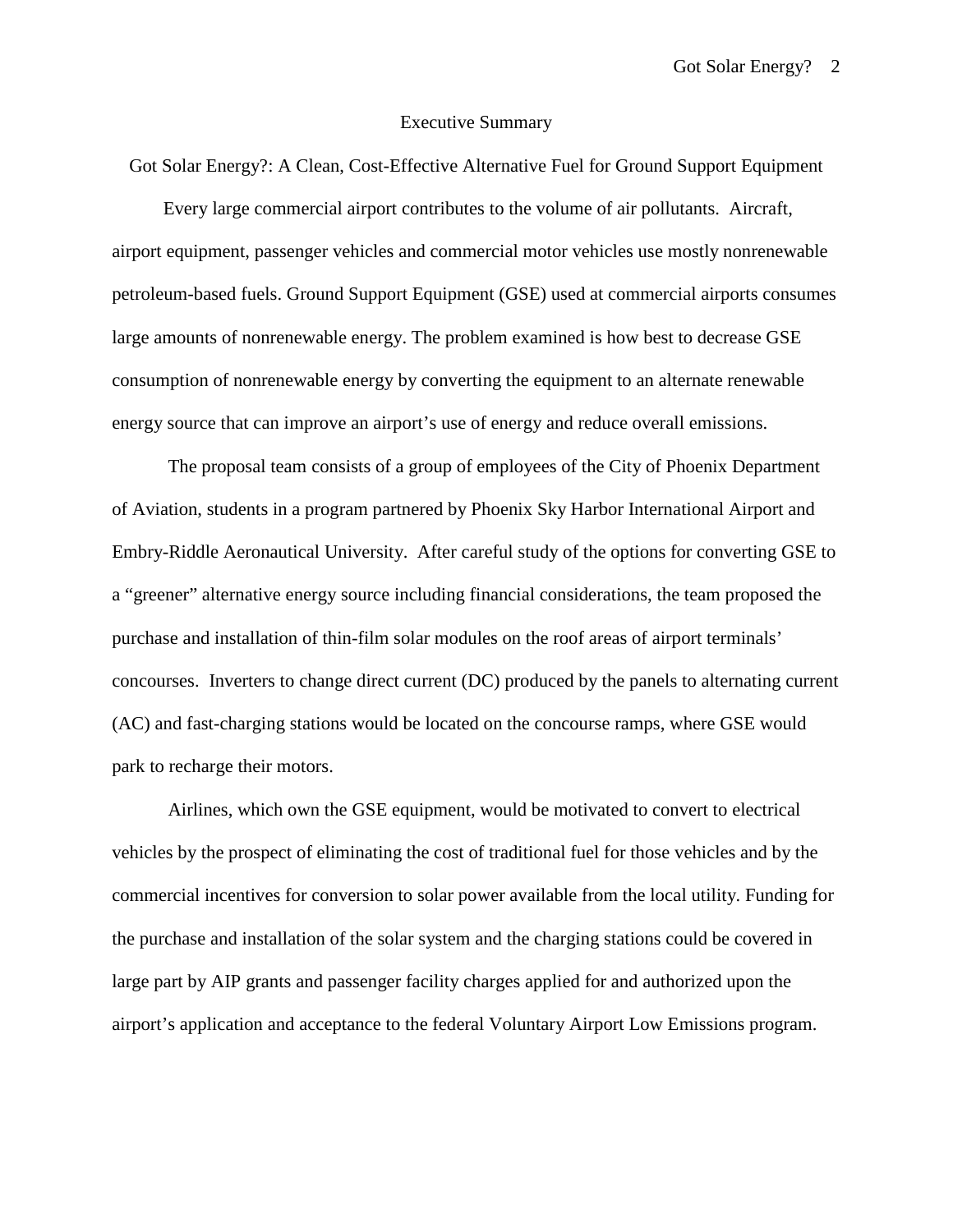# Table of Contents

| Description of Interactions with Airport Operations and Industry Experts 26     |  |
|---------------------------------------------------------------------------------|--|
|                                                                                 |  |
|                                                                                 |  |
|                                                                                 |  |
|                                                                                 |  |
|                                                                                 |  |
| Appendix C – Description of Non-University Partners Involved in the Project  43 |  |
| Appendix D - Sign-off form for faculty advisor and Department Chair 44          |  |
|                                                                                 |  |
|                                                                                 |  |
|                                                                                 |  |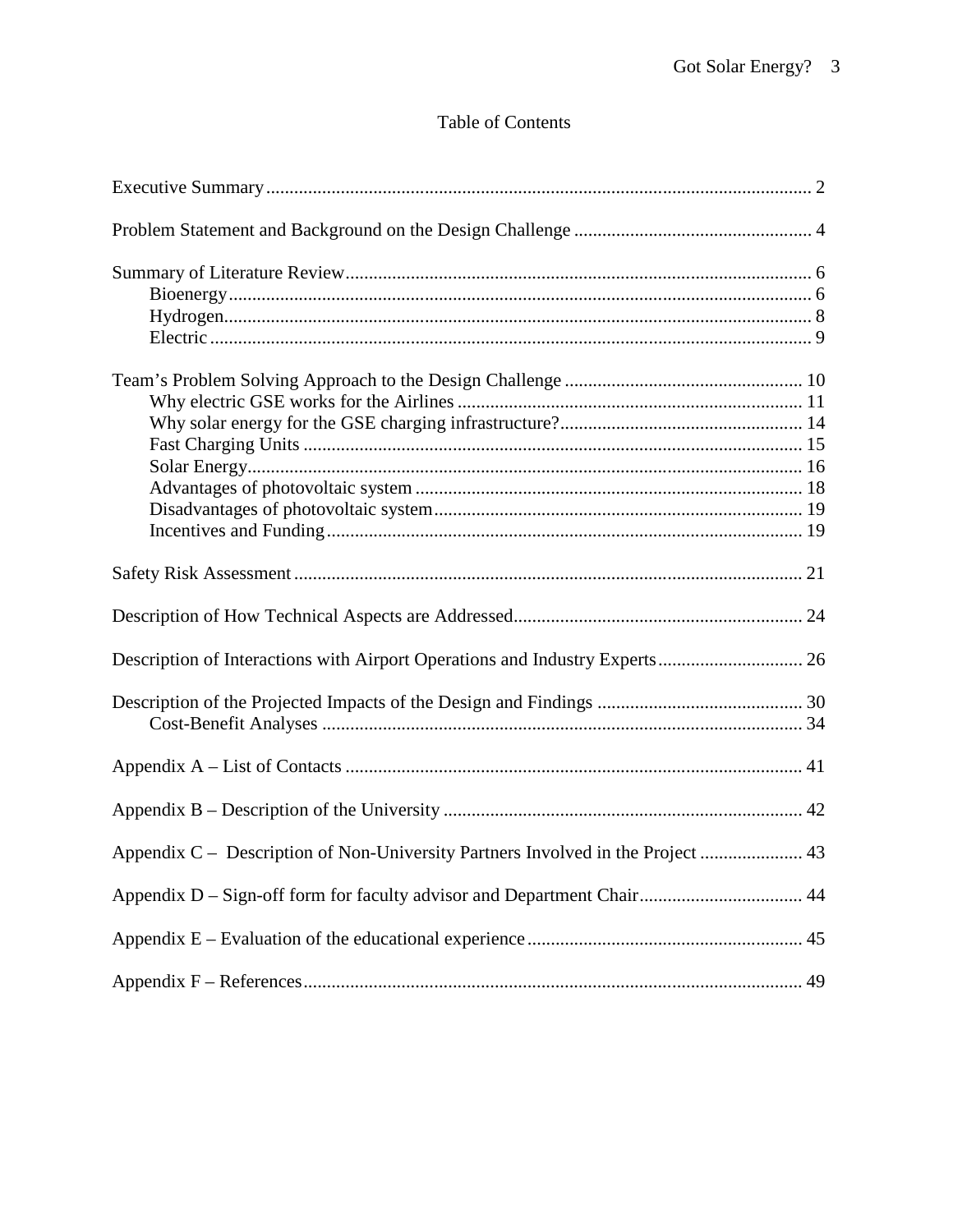## Problem Statement and Background on the Design Challenge

Ground Support Equipment (GSE) is one of the largest consumers of nonrenewable energy at large commercial airports. By decreasing GSE consumption of nonrenewable energy through an alternative renewable energy source we can improve an airport's use of energy and reduce overall emissions.

The city of Phoenix, Arizona and the greater Phoenix metropolitan area lies in a subtropical zone where summertime high pressure provides hot, dry conditions and generally clear skies. During May and June there is very little precipitation, while even though the months of July through September bring evening thunderstorms, skies are mainly clear during the morning and afternoon. The abundant sunlight reacts chemically with volatile organic compounds (VOCs), nitrogen oxides (NOx) and carbon monoxide (CO) emitted through the day by petroleum-fueled vehicles to form ozone, a pollutant which causes respiratory health problems and interferes with plant photosynthesis (Arizona Department of Environmental Quality, 2000).

In 1997 Maricopa County, which includes Phoenix and its greater metropolitan area, was designated an ozone non-attainment area, classified as "serious". A 1996 base year ozone emission inventory covering July through September revealed that non-road mobile sources, including airport GSE, accounted for 19.2% of VOCs, 13.2% of NOx and 49.5% of CO emissions produced daily. These percentages mean that in 1996, non-road emissions sources delivered to the atmosphere 66 tons of VOCs, 32 tons of NOx, and 622 tons of CO every day during the three months inventoried (ADEQ, 2000).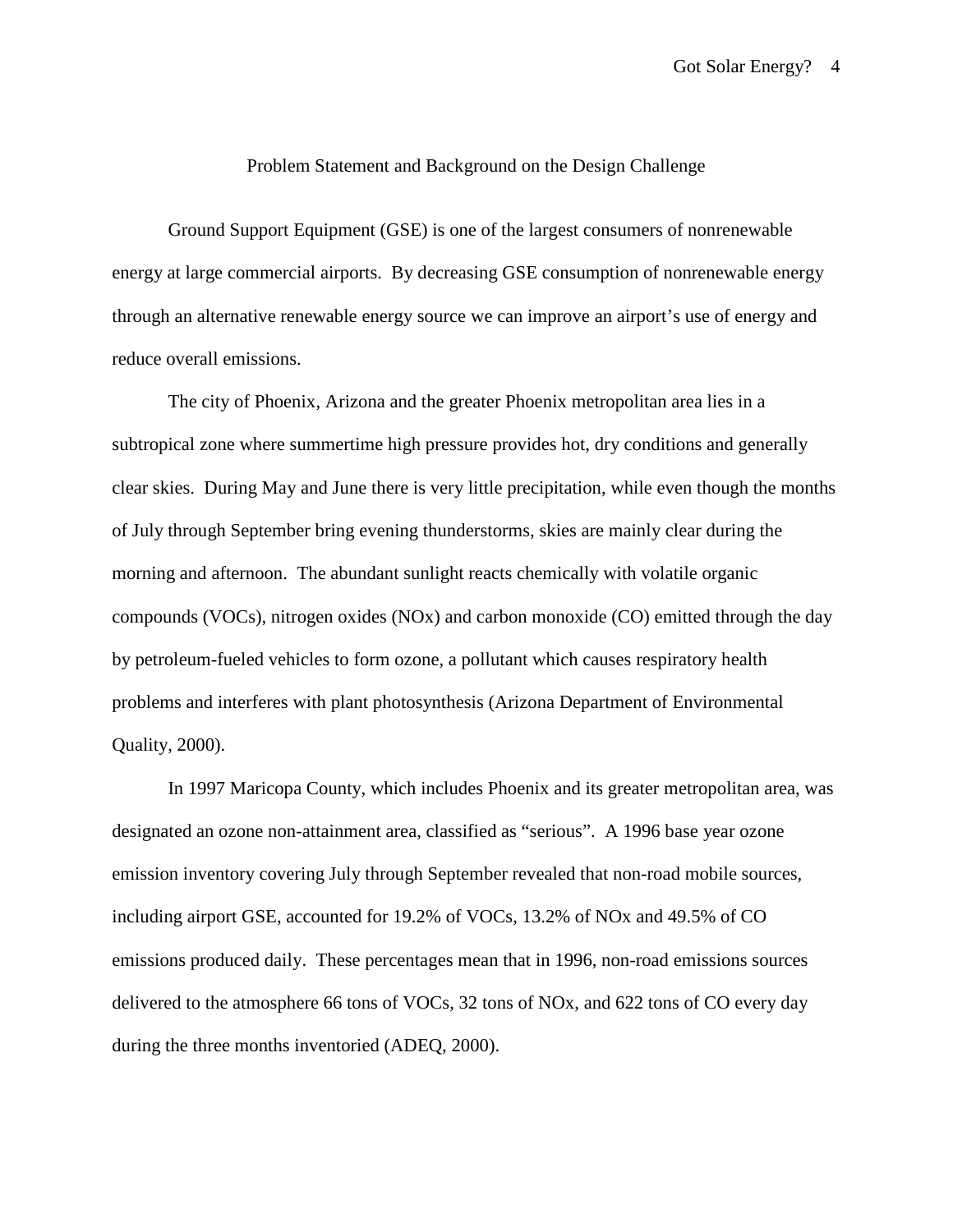In the years since that inventory, great strides have been made in the effort to reduce and control emissions in the Phoenix area. A stringent vehicle emissions inspection program has been adopted, and statutes regulate emission levels from the manufacture of products ranging from vitamins to rubber sports balls. Still, a 2005 Maricopa County inventory reported that daily emissions from airport GSE alone totaled over a ton of NOx, and Phoenix Sky Harbor International Airport was responsible for 89% of that output, as well as for 86% of airport GSE output of CO (Maricopa County Department of Air Quality, 2005). By 2006, CO standards were being achieved each year, in large part due to vehicle modification requirements; however, NOx emissions were still responsible for 5% of the visibility reduction in Phoenix. Of the total NOx emissions, 27% came from off-road vehicles, which were also responsible for 27% of the ozone produced in the greater Phoenix area (ADEQ, 2007). Population increases, with the associated increase in numbers of vehicles, have erased some of the progress made since 1996 and have increased other power demands as well. A report released in February 2008 by the environmental group Western Resource Advocates ("A clean electric energy strategy for Arizona", 2008) concludes that Arizona will need twice as much electricity in 20 years as is used currently, and that one third of that increase could be provided by renewable energy.

Phoenix Sky Harbor International Airport, one of the largest in the nation, accommodates a GSE fleet of mostly petroleum-fueled vehicles. The airport encompasses several unused or vacant areas large enough to contain sizeable installations of solar panels capable of capturing the abundant sunshine and producing enough electrical power to fuel a fleet of GSE retrofitted with electrical engines, or of new or replacement electrical vehicles. The implementation of such a plan would greatly reduce pollutant emissions as well as the reliance on nonrenewable fuels.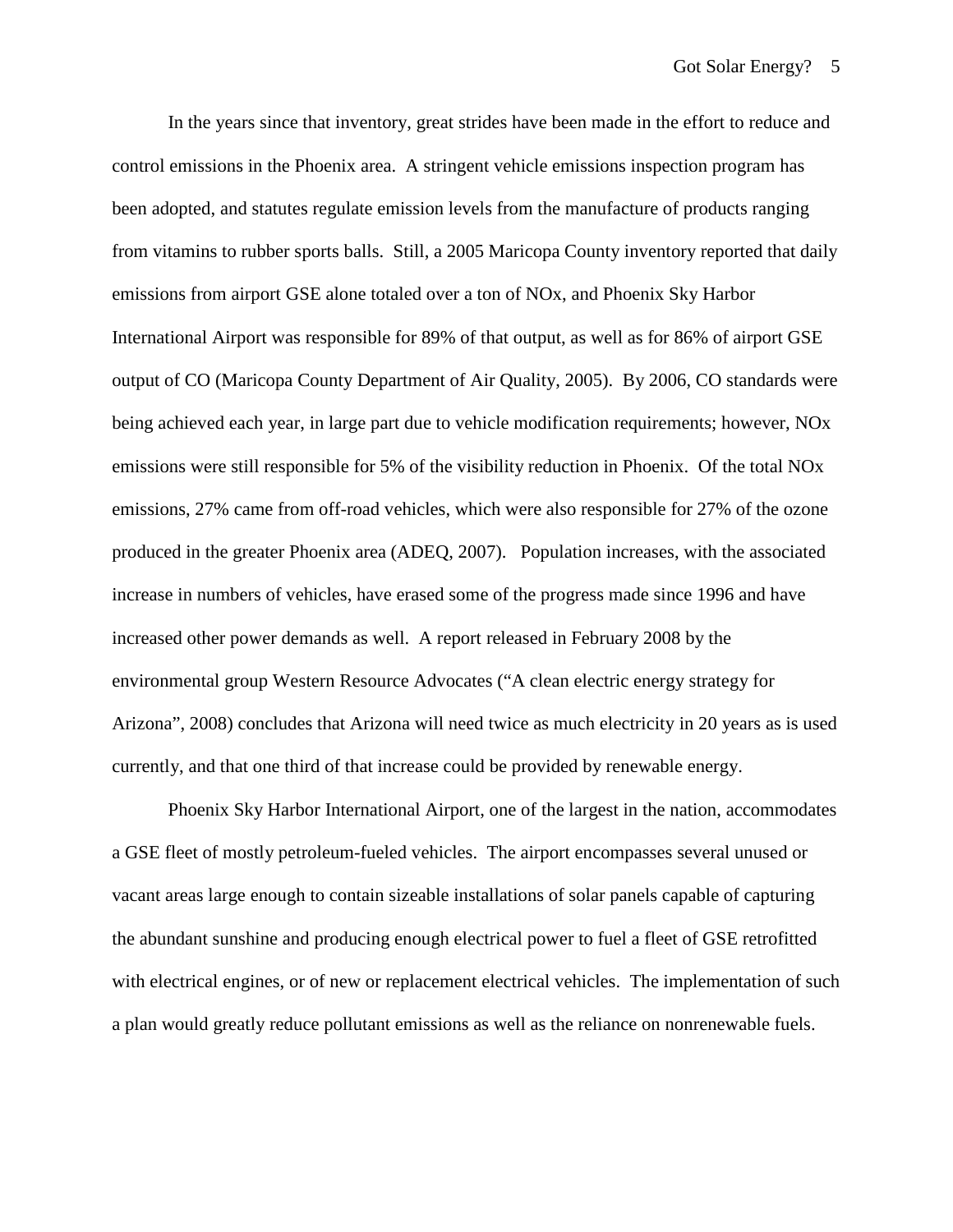#### Summary of Literature Review

 According to the United States Department of Energy, there are several available alternative energy sources and technologies that could be used to fuel airport GSE. The proposal team studied the following energy sources:

- Bioenergy
- Hydrogen
- Electric

Following is a summary of the team's research of each alternative energy source, its availability, performance characteristics, and emissions.

## *Bioenergy*

Bioenergy technologies use renewable biomass resources to produce energy products such as electricity, gas and liquid fuels, and other recyclable materials. The term "biomass" refers to any renewable organic matter. This can include a variety of crops, plants, municipal and industry produced wastes, and animal wastes. Bioenergy ranks second (to hydropower) in renewable U.S. primary energy production and accounts for three percent of the primary energy production in the United States. (U.S. Department of Energy, 2008).

BioEnergy systems produce ethanol which has become more commercially available in the United States for flexible fuel vehicles. The Secondary Energy Infobook (National Education Energy Development Project, 2007) defines Ethanol as "an alcohol fuel made by fermenting the sugars found in grains, such as corn and wheat, as well as potato wastes, cheese whey, corn fiber, rice straw, sawdust, urban wastes, and yard clippings." According to the U.S. Department of Energy, Office of Energy Efficiency and Renewable Energy (EERE) Alternative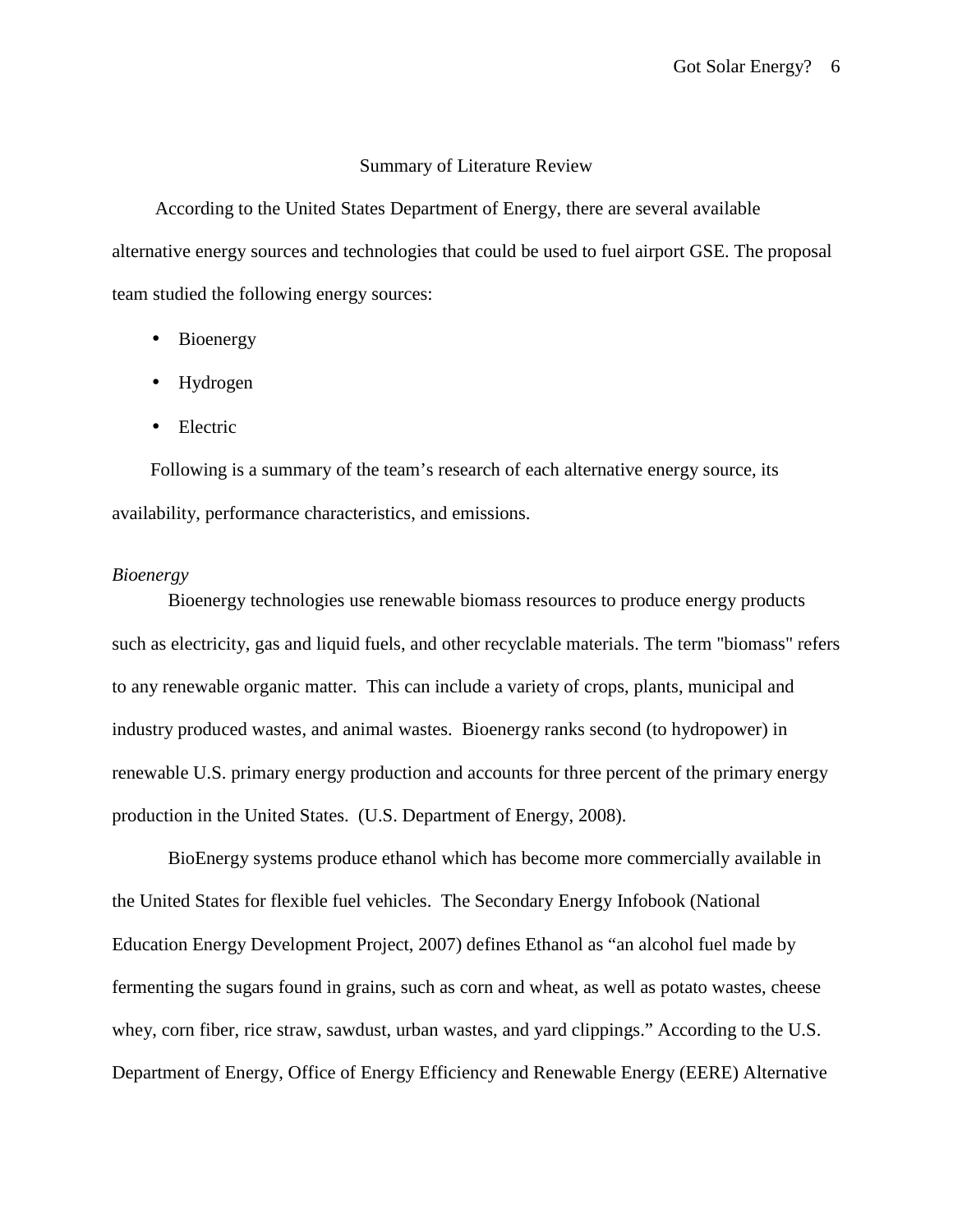Fuels and Advance Vehicles Data Center (2007), ethanol blended with gasoline significantly reduces carbon monoxide emissions.

# Figure 1

Biofuels Life Cycle (U.S. Department of Energy – EERE 2008)



Depending on the cost of production and distribution, ethanol prices fluctuate and, as a result, ethanol may not be less expensive than gasoline. Additionally, ethanol is typically less efficient than gasoline.

Integrated Environmental Technologies, LLC (2007) is one of the first companies to commercially market a system that uses the process of vaporizing organic material to produce bioenergy sources at individual plant locations. The company trademarked the Plasma Enhanced Melter (PEM) Process Hearth which is a vessel that uses a plasma arc to disintegrate all types of municipal and hazardous waste. The by-product of the process is hydrogen rich syngas which can be converted to ethanol. The capital cost of this type of on-site bioenergy system is high. Once the system is running it actually produces enough power to sustain itself. Larger PEM systems can produce more power than they use and excess power can be used to provide a local power source. The systems are quite costly and seem most appropriate for large plants that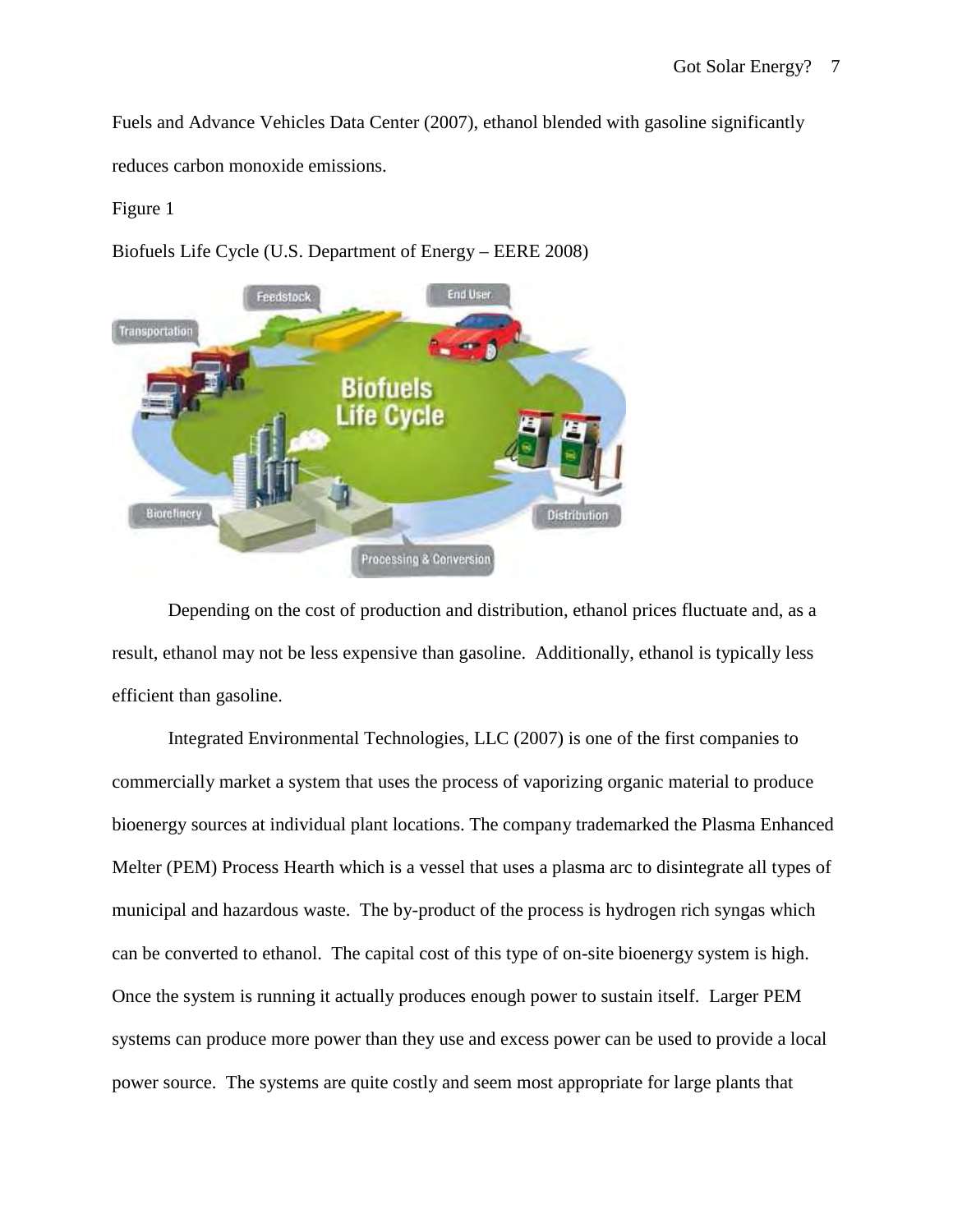produce large and steady quantities of waste, particularly hazardous waste that is costly to dispose of.

These systems are designed primarily for environmentally friendly waste management. While the PEM system does produce hydrogen rich syngas which can be converted to ethanol, these systems seem more appropriate for large industrial plants or large municipalities that produce large quantities of waste products, particularly those that produce hazardous waste. These systems require a large capital investment and a significant amount of space which does not seem suitable for an airport environment. This type of system is not readily available as a commercial contract service provider.

According to a report by the Energy Information Administration section of the Department of Energy (2008), capital costs to construct municipal solid waste (MSW) waste-toenergy plants are very high. In the past, to be financially viable, a plant would have to rely on a consistent supply of waste, and a municipality would sign a "flow contract" with a specific plant which received its solid waste. A waste-to-energy plant could develop a monopoly on a municipality's waste, and in 1994 The U. S. Supreme Court upheld a challenge to waste flow control which voided many of the contracts. The decision created such a constraint on the industry that few plants have been able to begin operations since then.

## *Hydrogen*

Hydrogen, number 1 on the periodic table of elements, is the simplest and most abundant element in the universe. However, hydrogen is rarely found alone in its natural state. On earth, hydrogen is most commonly found in water  $(H_2O)$ , hydrocarbons (such as methane,  $CH_4$ ), and other organic matter. Efficiently producing hydrogen from these compounds is one of the challenges of using hydrogen as a fuel. (U.S. Department of Energy, 2007).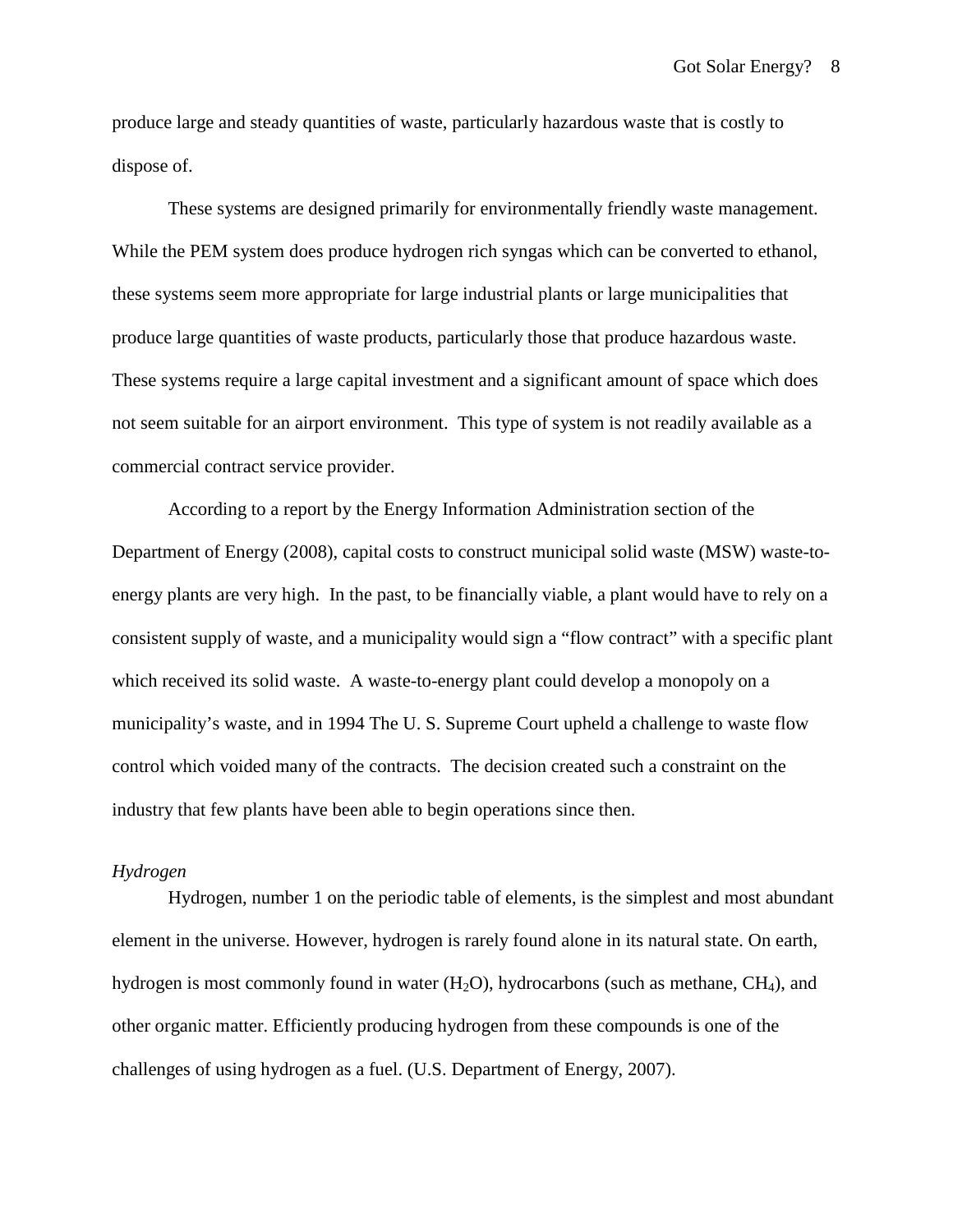Hydrogen fuel can be burned in internal combustion engines and fuel cells to power low emission vehicles. Significant research and development is necessary to make hydrogen as an alternative fuel source economical and practical for common use. The energy efficiency of hydrogen fuel is typically 15% to 35% of regular gasoline, and emissions still include NOx. The engines, which include hundreds of moving parts, require significant maintenance. (Kisslinger, 2008, p. 1)

With the fuel cell method, hydrogen is stored in carbon fiber tanks. The hydrogen fuel provides average power, but super capacitors are needed for quick accelerations or up-hill climbing. The fuel cell, storage tanks and super capacitors take up to four times more space than a conventional engine. Overall fuel cell technology is costly, fragile and not fully developed for commercial use. (U.S. Department of Energy, 2007)

#### *Electric*

Electricity, used to power vehicles, is usually provided through the electrical grid of the local utility company and stored in the vehicle's battery. However, alternative renewable energy sources such as solar power generation can also be used. Vehicles that run on electricity have zero tailpipe emissions. Electrical vehicles are recharged by plugging them into an electric outlet. Fueling costs for electric vehicles are reasonable compared to gasoline, especially if consumers take advantage of off-peak rates.

Electric vehicles with alternating current (AC) systems are more efficient that those with direct current (DC) systems. Electric vehicles powered by DC use about 0.4 kilowatt-hours (kWh) per mile, while those with (AC) systems use about 0.174 to 0.288 kWh per mile. If your home electricity rate is \$0.13 per kWh, it would cost about \$0.05 per mile for DC operation and \$0.03 per mile for AC operation. Cost would be \$0.12 per mile for gasoline in a vehicle that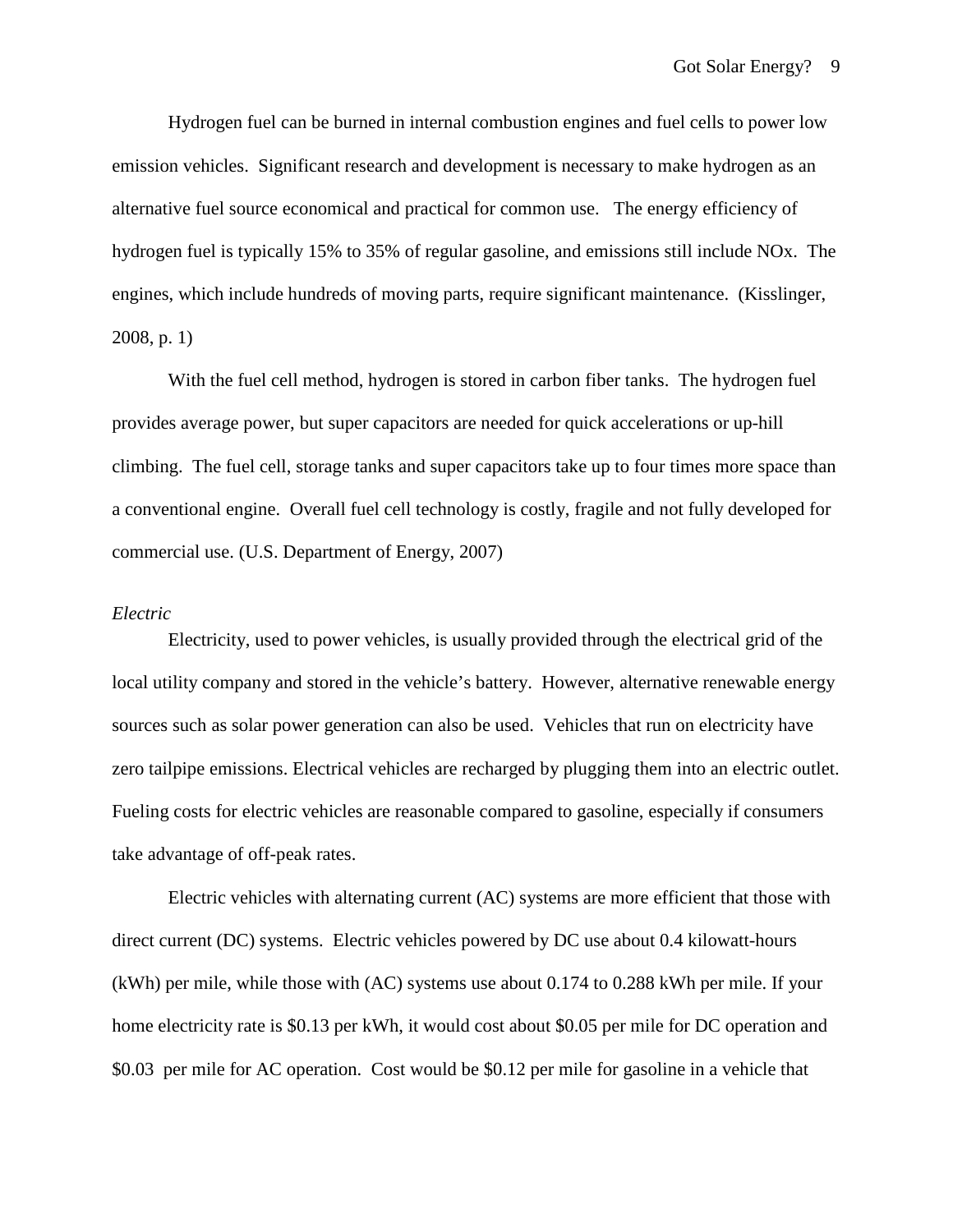gets 25 miles per gallon when gasoline sells for \$3 per gallon. (U.S. Department of Energy, 2007)

Electric motors have fewer moving parts, therefore requiring less maintenance. Also, electric motors don't idle, which saves energy. Although the battery used is heavy, GSE tractors would benefit from the weight because they need traction. And these heavy batteries are also inexpensive, recyclable and long-lasting.

Using electric motors leaves open the ability to introduce additional "green" systems. A Solar system can be used as an alternative energy source to power electric engines. Also, once there are more efficient ways to harness and use hydrogen, it can be used to power the GSE electric motors. Biomass could also be used to produce hydrogen, which would in turn power the electric motors. Different combinations are possible and can be determined by the weather and resources available at each airport. (National Energy Education Project, 2007)

## Team's Problem Solving Approach to the Design Challenge

Upon assignment of the design project, team members brainstormed on design categories, solution concepts, and areas of interests. With a team consensus on the design challenge, each team member identified and researched a multitude of available data regarding alternate renewable energy and GSE. The team also decided to focus its design challenge solution on Phoenix Sky Harbor International Airport.

The team gathered information on GSE inventories of the main hub airlines and ground handling companies at Phoenix Sky Harbor. We researched what other airports have implemented in terms of electric GSE and airlines' position on electric GSE. Throughout the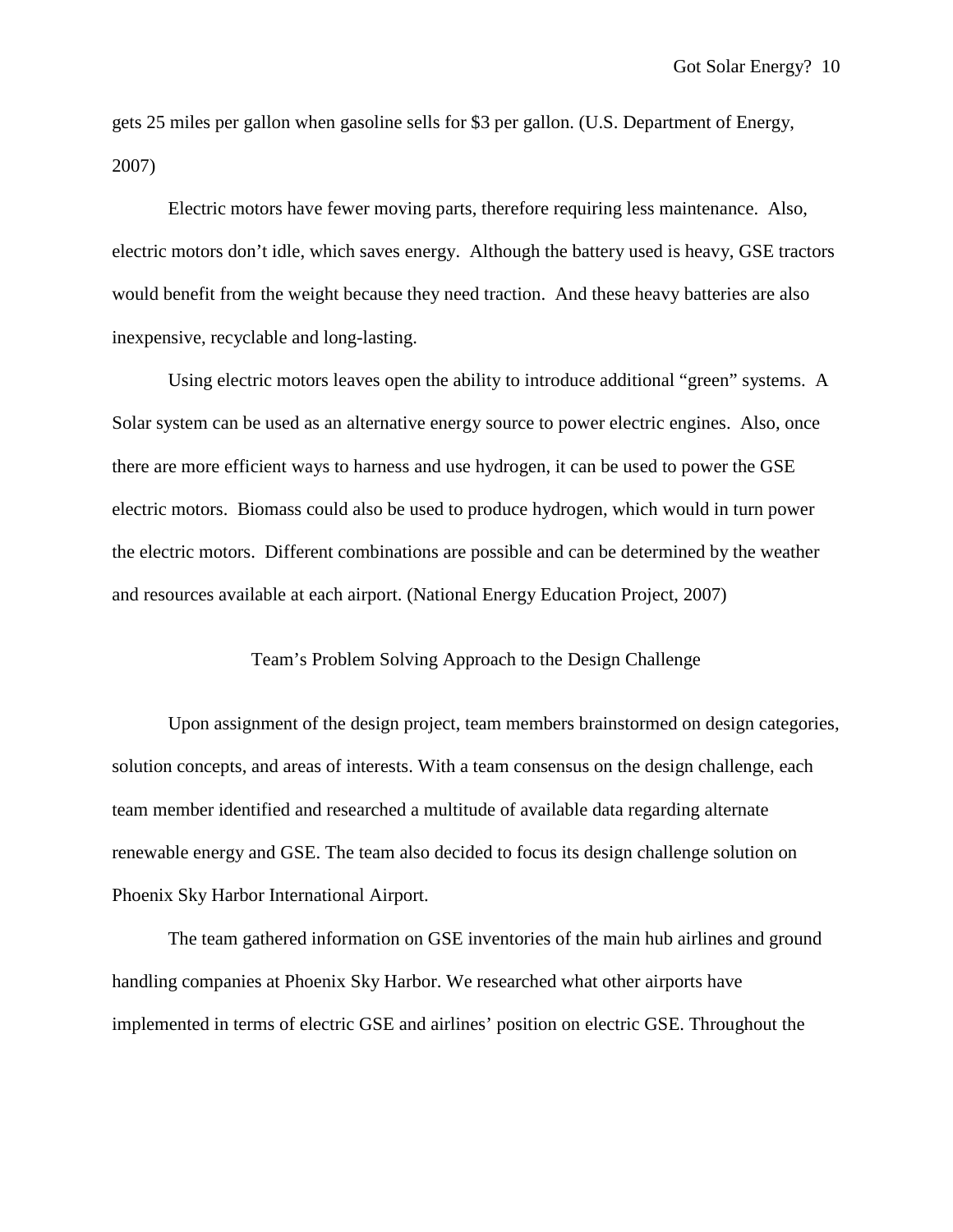research, the team focused on the goal of the design challenge of increasing energy efficiency in the management of the airfield.

## *Why electric GSE works for the Airlines*

Like most major airports, Phoenix Sky Harbor International Airport does not own the majority of the GSE on the airport. The team recognized this fact and researched the airline industry's position on electric GSE. At the September 2006 International Civil Aviation Organization Workshop on Aviation Operational Measures for Fuel and Emissions Reductions, presenters - Teresa Ehman of Air Canada and Valerie Jones of American Airlines - indicated that it is unattainable to reach 100% electric GSE due to engine power concerns for some types of GSE; however, it is applicable to convert some specific types of GSE to electric. Additionally, the presenters observed that airlines can not achieve conversion to electric GSE independent of airports and that infrastructure and GSE efficiencies are strongly linked (Ehman & Jones, 2006). Table 1 outlines the advantages and disadvantages of electric GSE identified by Ehman & Jones.

| <b>Advantages</b><br>Provides emission reduction at the lowest<br>costs of the alternatively-fueled GSE options.                                                                                                                  | <b>Disadvantages</b><br>Initial cost to purchase new eGSE |
|-----------------------------------------------------------------------------------------------------------------------------------------------------------------------------------------------------------------------------------|-----------------------------------------------------------|
| Has zero exhaust emissions – reduction of<br>NO <sub>x</sub> emissions                                                                                                                                                            | Cost of infrastructure                                    |
| Commercially available – numerous<br>manufacturers                                                                                                                                                                                | Ramp space reductions to<br>accommodate charging areas    |
| Lower maintenance costs since the GSE duty<br>cycles are reduced due to no idle time with<br>electric GSE<br>Ability to retrofit existing internal combustion<br>engine GSE<br>Improves airline employees' occupational<br>health |                                                           |

Table 1 Advantages & Disadvantages of eGSE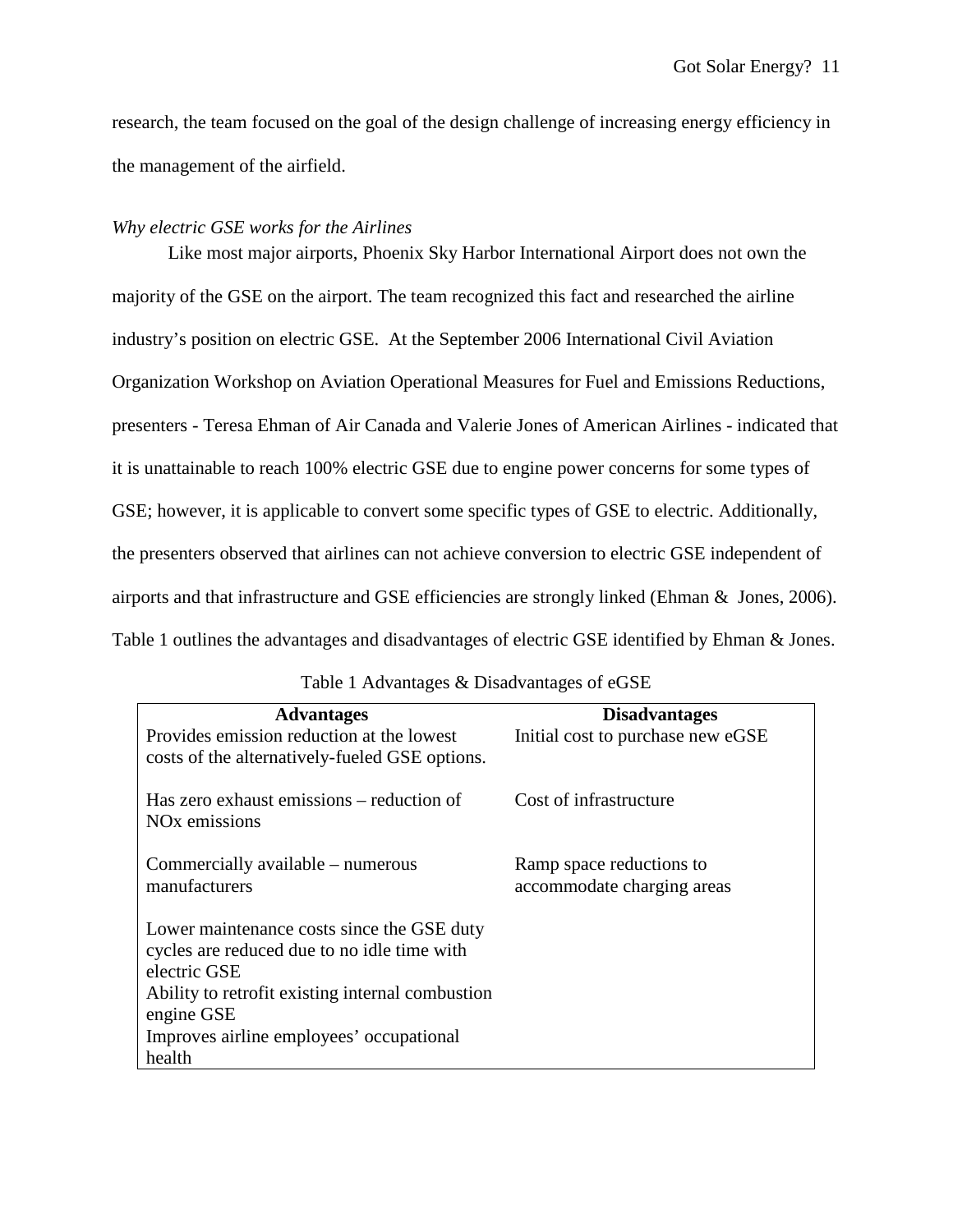Our team research indicates that the GSE most economical to convert to electric are the bag tugs, belt loaders, narrow-body aircraft (tugs) tractors, and passenger stairs (Gibson, 2006). Additionally, the team learned that electricity has been successfully used as a viable alternative renewable fuel for powering most types of GSE. There have been several airport pilot programs that installed charging infrastructure for airport and airline-owned electric GSE. These programs demonstrated the reduction of emissions at airports through electrification of GSE to be both economically and technologically feasible. Table 2, developed through team research, summarizes airports and airlines currently using eGSE.

## Table 2

| Airports With Airlines Using eGSE |  |
|-----------------------------------|--|
|                                   |  |

| AIFPORTS WITH AIFIINES USING CUSE             |                                                  |
|-----------------------------------------------|--------------------------------------------------|
| <b>Airports</b>                               | <b>Participating Airlines</b>                    |
| $\bigstar$ Burbank-Glendale-Pasadena<br>(Bob) | $\star$ Airborne<br>Express, Alaska Airlines,    |
| Hope)                                         | American Airlines, ATA<br>Airlines,              |
|                                               | Continental Airlines, Delta Air Lines,           |
|                                               | DHL Airways, Federal Express, Hawaiian           |
|                                               | Airlines,<br>Jet Blue Airways Corp.,             |
|                                               | Midwest Express Airlines, Northwest              |
|                                               | Airlines, Southwest Airlines, United             |
|                                               | Airlines, United Parcel Service, US              |
|                                               | Airways,                                         |
| $\bigstar$ Denver International               | $\star$ Sky West Airlines, Frontier Airlines,    |
|                                               | Mesa Air, DHL Airways, United Airlines           |
| Dallas-Fort Worth                             | $\star$ American Airlines, Delta Air Lines       |
| $\bigstar$ Houston Intercontinental           | $\bigstar$ Continental Airlines                  |
| John Wayne – Santa Ana/Orange<br>$\star$      | $\star$ Airborne Express, Alaska Airlines,       |
| County                                        | American Airlines, ATA<br>Airlines,              |
|                                               | Continental Airlines, Delta Air Lines,           |
|                                               | DHL Airways, Federal Express, Hawaiian           |
|                                               | Airlines, Jet Blue Airways Corp.,                |
|                                               | Midwest Express Airlines, Northwest              |
|                                               | Southwest Airlines, United<br>Airlines,          |
|                                               | United Parcel Service, US<br>Airlines,           |
|                                               | Airways,                                         |
| $\bigstar$ Long Beach Municipal               | $\star$ Airborne<br>Express, Alaska<br>Airlines, |
|                                               | Airlines, ATA<br>American<br>Airlines,           |
|                                               | Continental Airlines, Delta Air Lines,           |
|                                               | DHL Airways, Federal Express, Hawaiian           |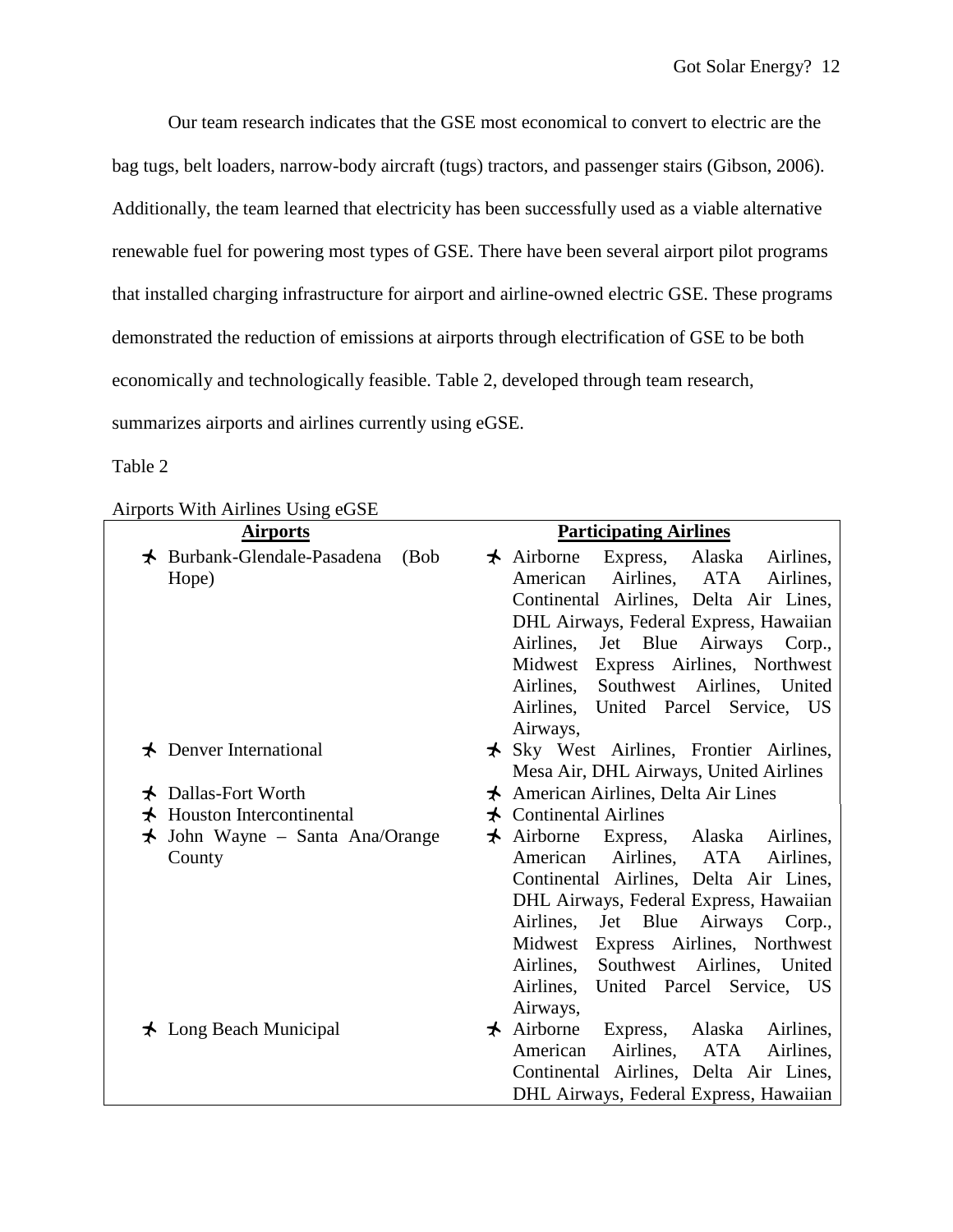|                                           | Jet Blue Airways Corp.,<br>Airlines,            |
|-------------------------------------------|-------------------------------------------------|
|                                           | Express Airlines, Northwest<br>Midwest          |
|                                           | Southwest Airlines, United<br>Airlines,         |
|                                           | Airlines, United Parcel Service, US             |
|                                           | Airways,                                        |
| $\star$ Los Angeles International         | $\star$ Airborne<br>Express, Alaska Airlines,   |
|                                           | American<br>Airlines,<br>ATA<br>Airlines.       |
|                                           | Continental Airlines, Delta Air Lines,          |
|                                           | DHL Airways, Federal Express, Hawaiian          |
|                                           | Jet Blue Airways Corp.,<br>Airlines,            |
|                                           | Express Airlines, Northwest<br>Midwest          |
|                                           | Airlines, Southwest Airlines, United            |
|                                           | Airlines, United Parcel Service, US             |
|                                           | Airways,                                        |
| $\bigstar$ Ontario International          | $\star$ Airborne<br>Express, Alaska Airlines,   |
|                                           | Airlines,<br>ATA<br>American<br>Airlines,       |
|                                           | Continental Airlines, Delta Air Lines,          |
|                                           | DHL Airways, Federal Express, Hawaiian          |
|                                           | Jet Blue Airways Corp.,<br>Airlines,            |
|                                           | Express Airlines, Northwest<br>Midwest          |
|                                           | Airlines, Southwest Airlines, United            |
|                                           | Airlines, United Parcel Service, US             |
|                                           | Airways,                                        |
| $\bigstar$ Newark International           | $\star$ Continental                             |
| $\star$ San Francisco International       | $\star$ Continental Airlines, United Air Lines, |
|                                           | <b>DHL Airways, Sky West Airlines</b>           |
| Seattle-Tacoma International *<br>$\star$ | $\star$ Alaska Airlines *                       |
| Sacramento International<br>⊀             | $\star$ United Airlines, Southwest Airlines, US |
|                                           | Airways                                         |

# \* Sea-Tac & Alaska Airlines – in development

Furthermore, the conversion to eGSE and its reduction of emissions will contribute to the reduction of airline operational and maintenance expenses (Gibson, 2006). There is an initial cost to electrify GSE. Typically eGSE is 30 to 35 percent more expense than diesel GSE (Gibson, 2006). Despite this initial capital investment, however, it is reported that the capital return payback is approximately 36 months due to the reduced operating costs of eGSE equipment (Rowe, 2001).

According to the Electric Power Research Institute, airlines will save money over the life

of equipment despite the higher initial cost of eGSE equipment (2007). This cost saving is a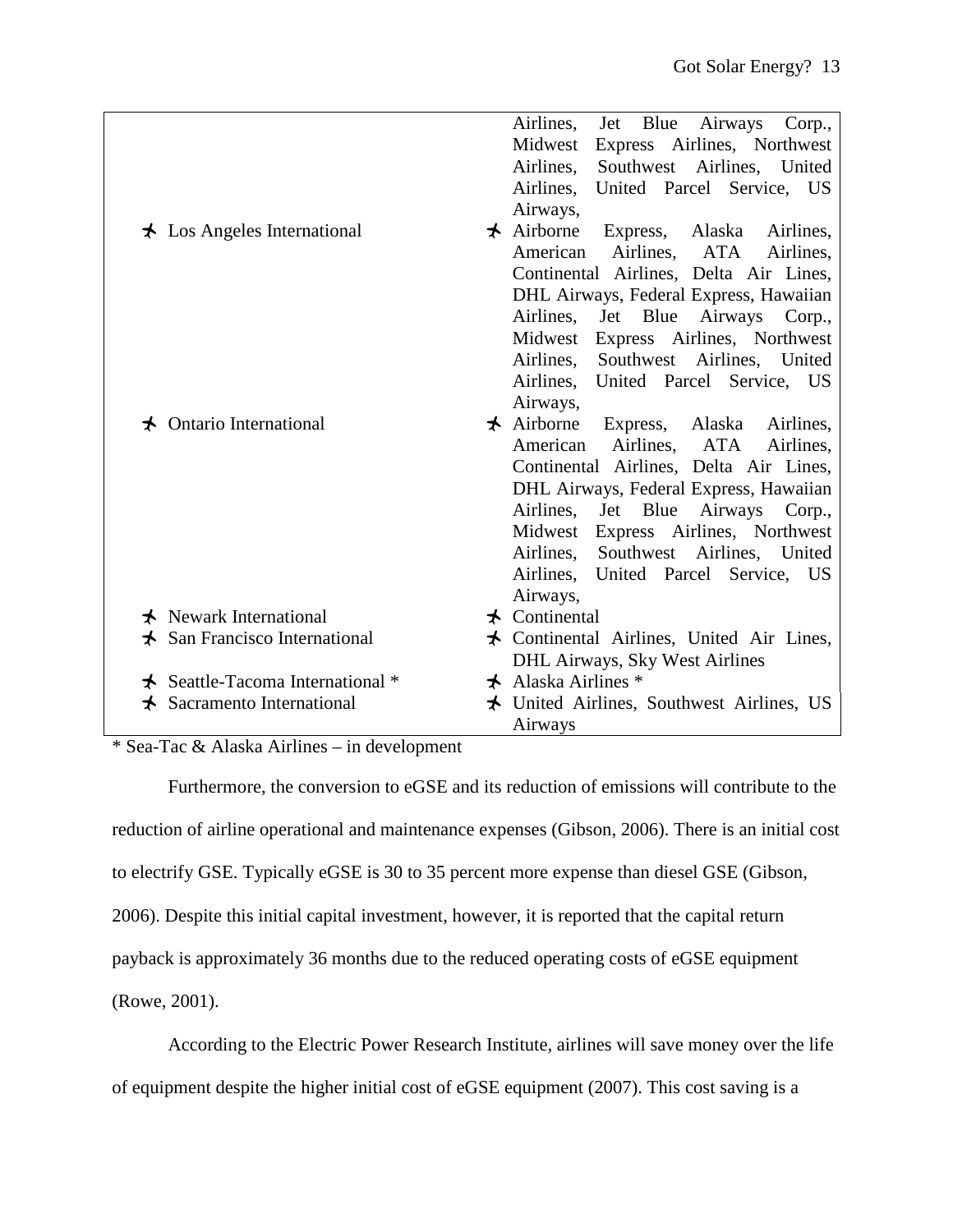result of lower maintenance costs of eGSE in comparison to internal combustion engine GSE equipment. For example, United Airlines reported a lifecycle savings of 40 percent for new electric bag tractors over the replaced diesel units at San Francisco International Airport (FAA ILEAV Pilot Program Final Report, 2006). Additionally, many airlines have elected to retrofit their existing internal combustion engines to electric-battery engines to avoid replacing GSE prior to the end of the equipment's lifecycle. Lastly, eGSE reduces the airline's overall emissions profile as well as the airport's overall emissions profile (Electric Power Research Institute, 2007).

### *Why solar energy for the GSE charging infrastructure?*

A key component to the successful implementation of eGSE is the use of fast charging units. Through the use of fast charging technology, airlines have the ability to charge equipment throughout employee shifts and in between flight operations. Additionally, fast charging units are commercially available with several different manufacturers. The location of the fast charging units will be fixed due to the need for a dedicated electrical supply.

Our design proposal includes the airport retaining ownership of the charging infrastructure to ensure and preserve the ramp as common-use ramp while maintaining the greatest flexibility for the airport. Table 3 represents the commonly used types of GSE, enginetypes, and quantities. From this hub GSE population at Phoenix Sky Harbor, the airlines currently operate 24 percent of all GSE equipment as electric GSE.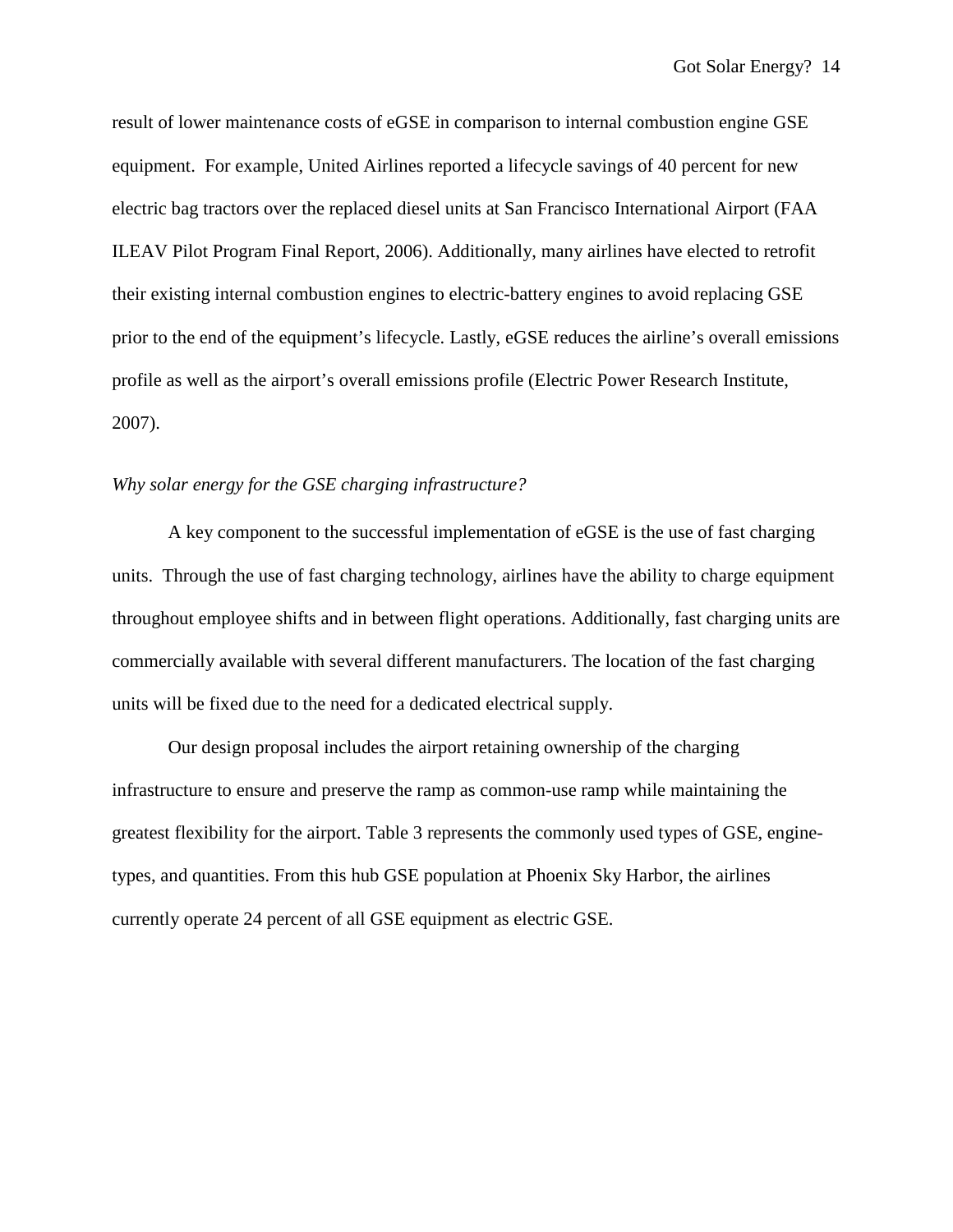## Table 3

| <b>Equipment Type</b>      | <b>Diesel</b> | <b>Gasoline</b> | <b>Propane</b> | Electric |
|----------------------------|---------------|-----------------|----------------|----------|
| Baggage Tractors (Tug)     | 92            | 125             |                |          |
| <b>Belt Loader</b>         | 39            | 72              |                | 78       |
| Cargo loaders              |               |                 |                |          |
| <b>Ground Power Unit</b>   |               |                 |                | 25       |
| Aircraft Tug – narrow body |               | 29              |                |          |
| Aircraft Tug – wide body   |               |                 |                |          |
| Air stairs Unit            |               |                 |                |          |
| <b>Lavatory Cart</b>       |               |                 |                |          |
| <b>Bobtail</b>             |               |                 |                |          |
| ТОТАІ                      |               | 248             |                | 32       |

## Hub Airline GSE Population at Phoenix Sky Harbor International Airport - 2008

Source – Phoenix Sky Harbor Survey to Hub Airlines: US Airways, Southwest (2008)

Our design proposal recommends 50 percent of total fleets for baggage tractors (tugs), belt loaders, narrow-body aircraft tugs, and passenger air stair units to be converted from fossil-fuel engines to electric engines.

The team recognized that the project design would need to include increased power supply for the anticipated eGSE usage. However, the team was concerned about the sensitivity of shifting the energy source for GSE from fossil-fuel based (gas) to another fossil-fuel derived energy source of electricity. Coal and natural gas are the primary sources of electricity generation in the United States including Arizona. Although the electricity generation would occur off airport, the team concluded that any emission reductions at the airport would be offset by the overall increased emissions from the increased power demand associated with the fast charging units. The team proposed the use of solar energy as the alternative renewable source of electricity for the fast charging units.

## *Fast Charging Units*

 There are few manufacturers of GSE charging stations on the market today. PosiCharge, by Aerovironment, Power Designers and Electric Transportation Engineering Corporation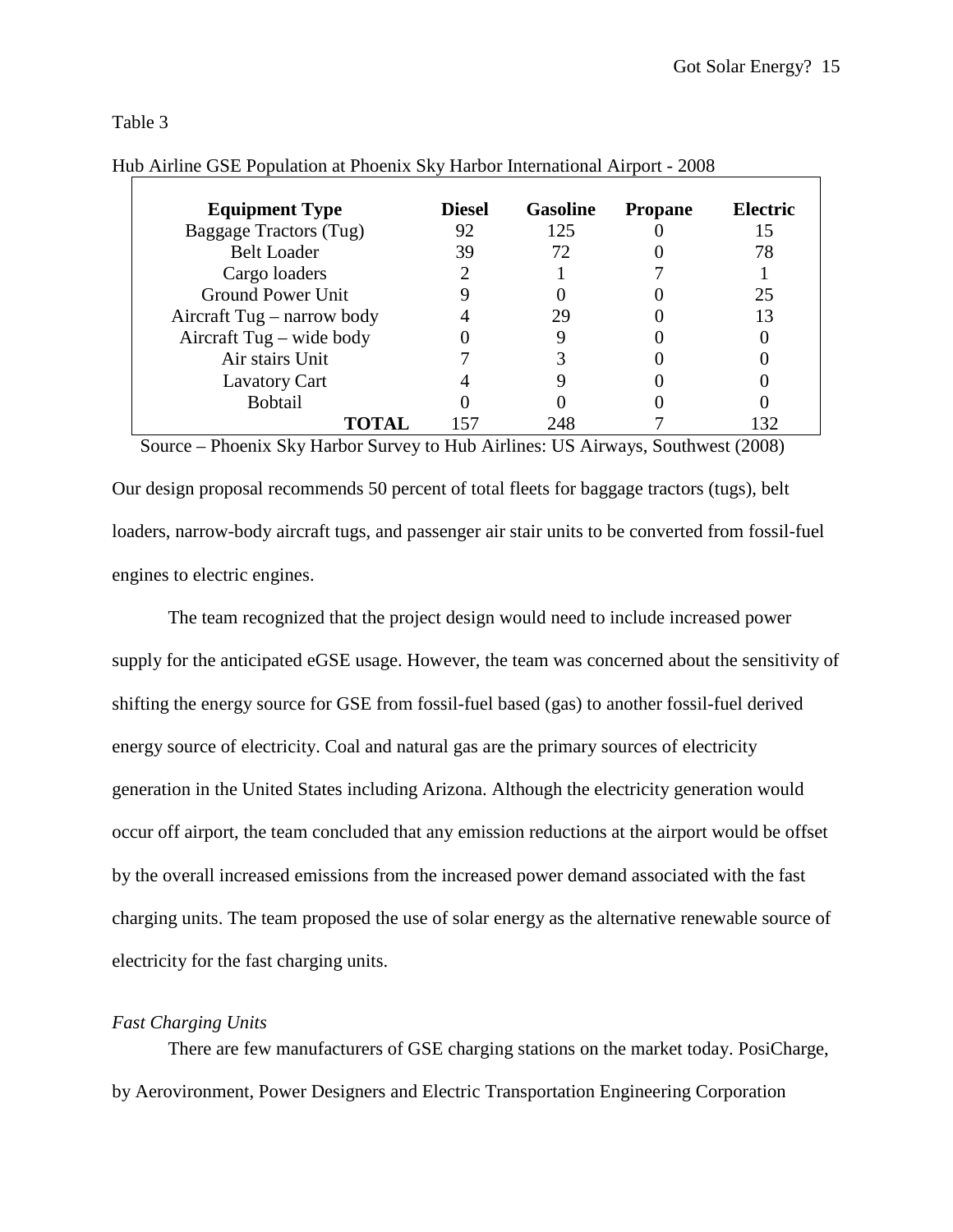(ETEC), are just some of those manufacturers. ETEC has worked on many power conversion projects, including the Sacramento Airport project (California Environmental Protection Agency, 2005).

 While there are different manufacturers and numerous types of chargers, each airport would have to decide which options would be best suited for their own unique situation. The amount of available space, cost and the number of pieces of GSE on hand are some issues that have to be considered.

 The charging station that would be best suited for this project is the ETEC SuperCharge<sup>TM</sup> - GSE-200 DP. This model requires minimal space. It is 64"H x 30" W x 27"D. It is a dual port (DP) charger that will accommodate two pieces of GSE. It may be mounted either indoors or outdoors. This unit is rated to operate in a wide temperature range  $(-25 \text{ C to } +40)$ C). The amount of time needed to recharge GSE depends on how low the batteries have been drained. Typically, the normal charging time varies from 1-2 hours. The cost to purchase one of these units is \$26,500 (Electric Transportation Engineering Corporation, 2007).

### *Solar Energy*

Solar energy is a general term referring to any process that turns sunlight into energy. There are a variety of technologies that have been developed to take advantage of solar energy. One of these technologies that can be used at Phoenix Sky Harbor International Airport is a Photovoltaic system.

Photovoltaic (PV for short) is a word derived from "photo", meaning light, and "voltaic", meaning voltage producing. PV cells work by transforming the photon energy in solar radiation directly into electrical energy without an intermediate mechanical or thermal process. A PV cell consists of layers of semiconductor materials in contact with each other and fitted with metallic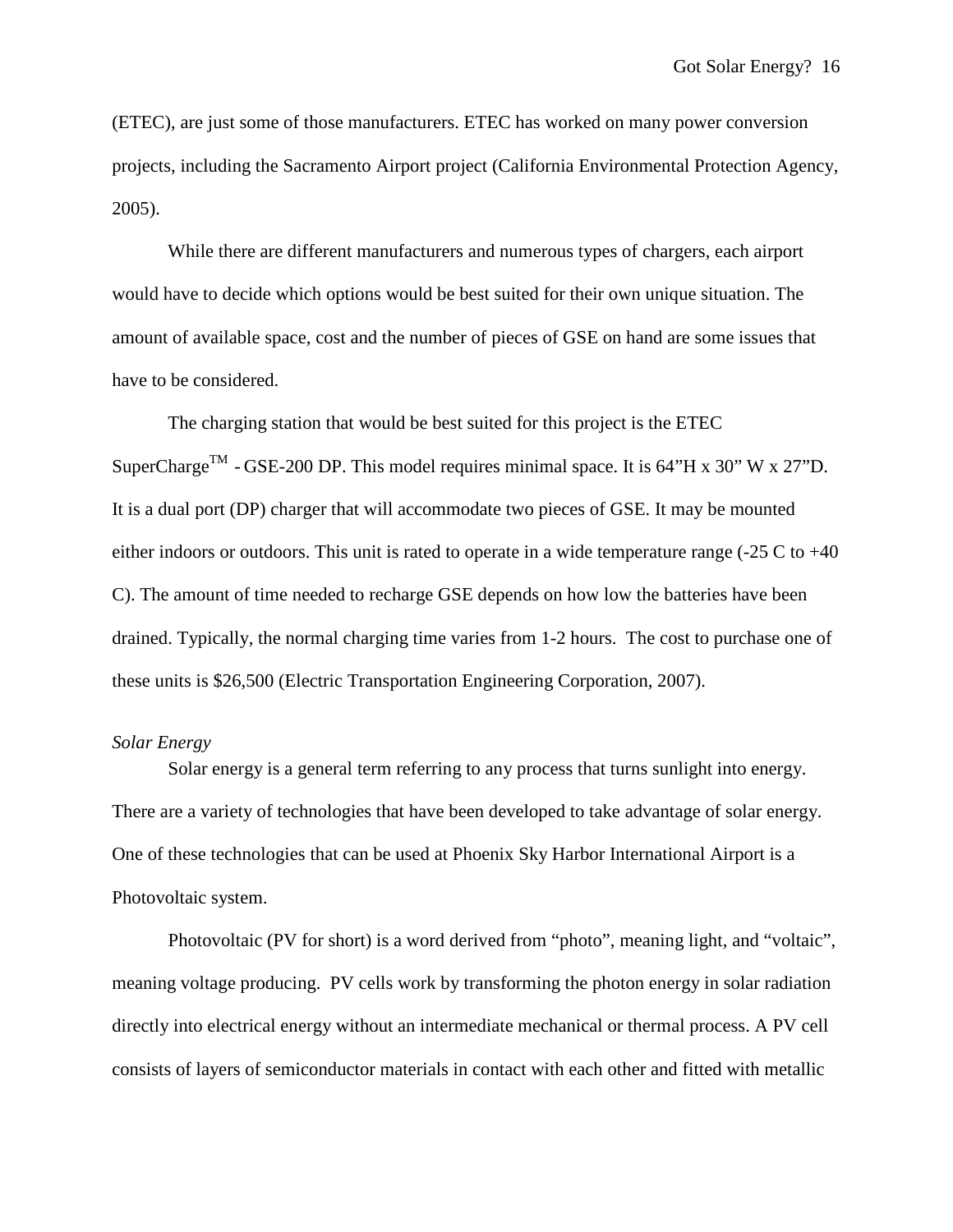contacts to transfer the released electrons to the external load. Most commercial PV cells now available are manufactured from crystalline silicon, which is doped to provide the required semiconductor qualities. This is then fitted with the metallic contacts and encapsulated for protection.

The standard element of a PV system is the PV module. Individual solar cells are interconnected, encapsulated, laminated on glass, and framed to form a module. Modules are strung together in an electrical series with cables and wires to form a PV array. Direct or diffused light (usually sunlight) shining on the solar cells induces the PV effect, generating unregulated DC electric power. This DC power can be used; stored in a battery system, or fed into an inverter that transforms and synchronizes the power into AC electricity. The electricity can be used in the building or exported to a utility company through a grid interconnection. (Eiffert and Kiss, 2001) Figures 2 and 3 illustrate these systems.

# Figure 2

A Typical Stand-alone PV System



(Credit: Eiffert and Kiss, 2001)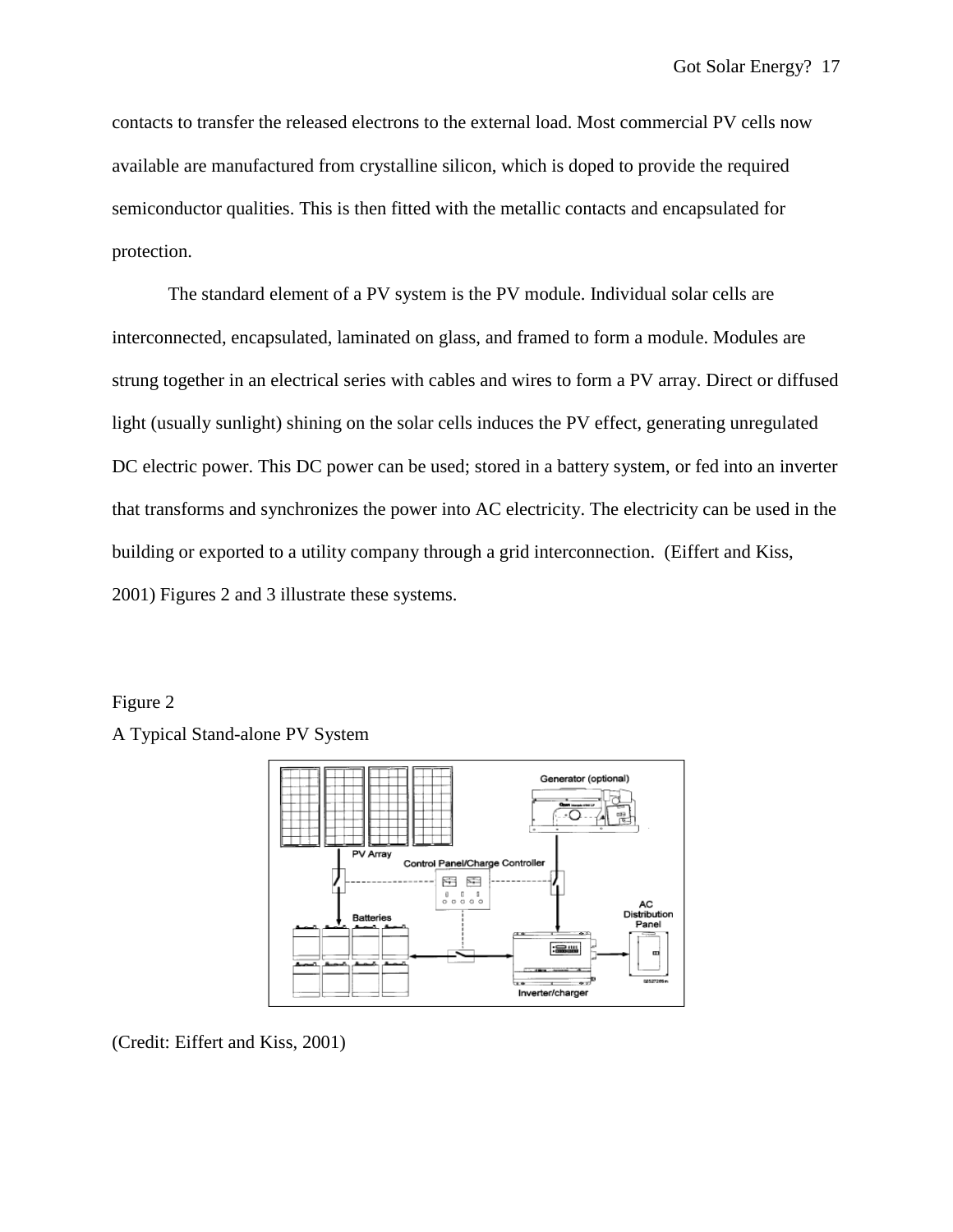# Figure 3

Utility-Interactive System without Batteries



(Credit: newssociety.com/titleimages/pv\_ch1.pdf)

# *Advantages of photovoltaic system*

There are many advantages to environmentally friendly photovoltaic (PV) systems. For instance, conversion from sunlight to electricity is direct; therefore, bulky mechanical generator systems are not necessary. PV arrays can be installed quickly and in any size required or allowed. The environmental impact caused is minimal, since PV systems require no water for cooling and generate no harmful by-products.

Solar cells are low maintenance. In fact, 75 percent of the cost of a cell's lifetime is in the initial manufacturing. As a result, the cells are reliable and do not require ongoing technical attention. A standard cell produces only .6 to 1.2 volts. Therefore, mass systems are created by grouping these cells in a series to increase voltage or in parallel to increase current. Another advantage of PV technology is that it can be combined with construction materials and be built into a building rather than added on the roof of a building. Finally, the energy available from the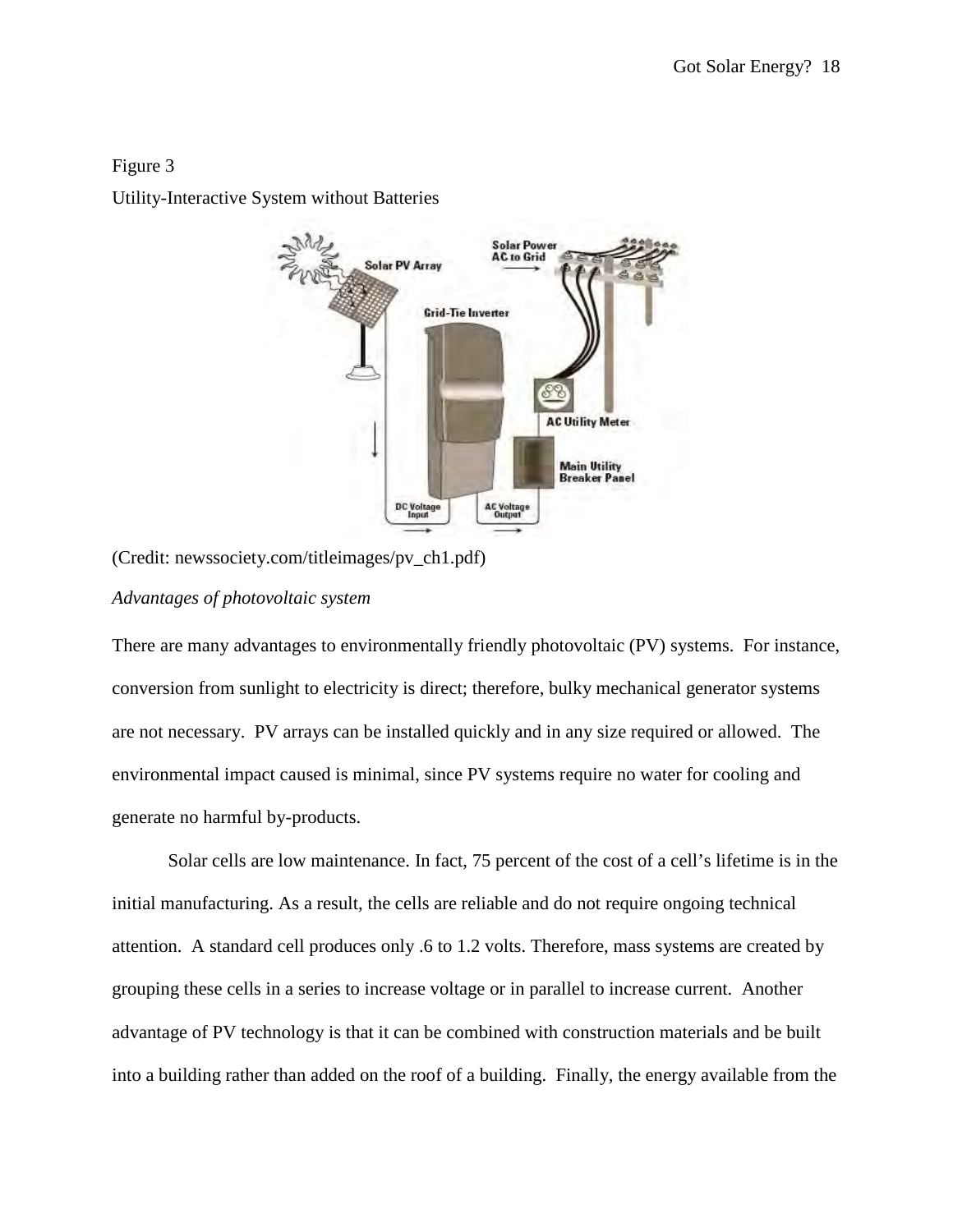sun is massive and endless. The amount of sunlight that reaches the continental United States is about 4,000 times more energy than is used each year.

### *Disadvantages of photovoltaic system*

The biggest environmental consideration of PV cells is their disposal. The material contains toxic substances that need to be properly disposed of. Another problem with solar energy is that it is dependent on the weather. Clouds alone significantly reduce the production of solar cells from their maximum potential. Yet a greater problem to solar cells is that they are too expensive. The price for the production of solar energy cannot compete with current coal and natural gas power plants on a massive scale.

## *Incentives and Funding*

One of the more challenging aspects of the project proposal involved a determination of how best to finance the project. Once the decision was made to focus on development of an onairport solar system which would provide the power source for electric-motored GSE equipment, the team began looking into resources available for funding the construction of such a system. Opportunities for incentivizing and funding airport infrastructure modifications which yield reductions in criteria pollutant emissions are widely available from several sectors. In all but 13 states in the nation, non-residential customers are eligible for direct incentives from power utilities for photovoltaic projects, and many local and state agencies provide loans and credits against power usage and taxes as incentives for photovoltaic projects (Database of State Incentives for Renewables and Efficiency, 2007).

At Fresno Yosemite International Airport in California, a solar powered system was approved to be installed on airport property to provide electricity to the planned Consolidated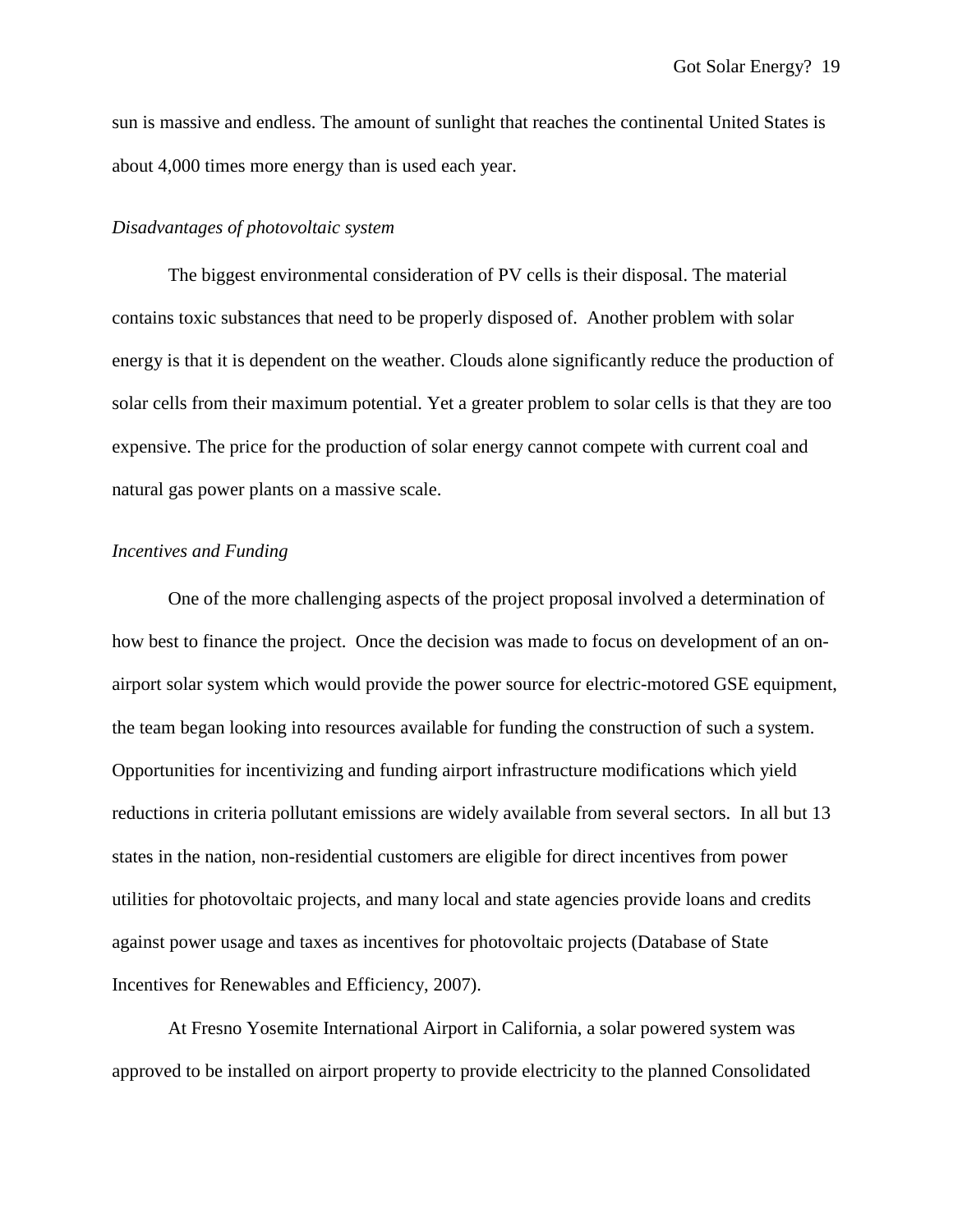Rental Car facility. The system is being constructed and is owned and maintained by a private company with which the airport has negotiated a 20-year fixed price per kilowatt hour. The state of California will provide rebates to the airport of several millions of dollars, and the airport expects to realize savings in power costs of almost \$13 million over the course of the agreement, projected at 25 years to include a 5-year extension. Additionally, the system is projected to result in emission reductions of NOx,  $SOX$  and  $CO<sub>2</sub>$  by almost 19 tons annually and 474 tons over the 25 years (City of Fresno, California, 2007).

On the east coast, the Long Island (New York) Power Authority has invested \$185 million in a program offering rebates of \$4.50 per watt DC to government facilities unable to take advantage of the tax incentives available to residential and commercial customers, for solar power systems (New York Incentives for Renewable Energy, 2000). Meanwhile, the New York State Energy Research and Development Authority (PV Incentive Program, 2008) offers rebates for photovoltaic systems to eligible installers who must pass the incentives on to their customers. The \$5 per watt (up to 25 kilowatts) for municipalities equates to a rebate of \$125,000. In the state of Arizona the Arizona Public Service utility, which provides service to Phoenix Sky Harbor International Airport, has initiated a net-metering program which credits power generated by eligible systems, including photovoltaics, against power consumption (Arizona Incentives for Renewal and Efficiency, 2007).

At the federal level, the U.S. Department of Energy offers technical assistance to largescale solar installation projects. The agency also provides funding and technical support to 12 U.S. cities per year for city-wide solar technology (U.S. Department of Energy, 2007). The Voluntary Airport Low Emission program (VALE) was created by the FAA in 2005 to administer the provisions of *Vision 100*, a reauthorization act which provided for an airport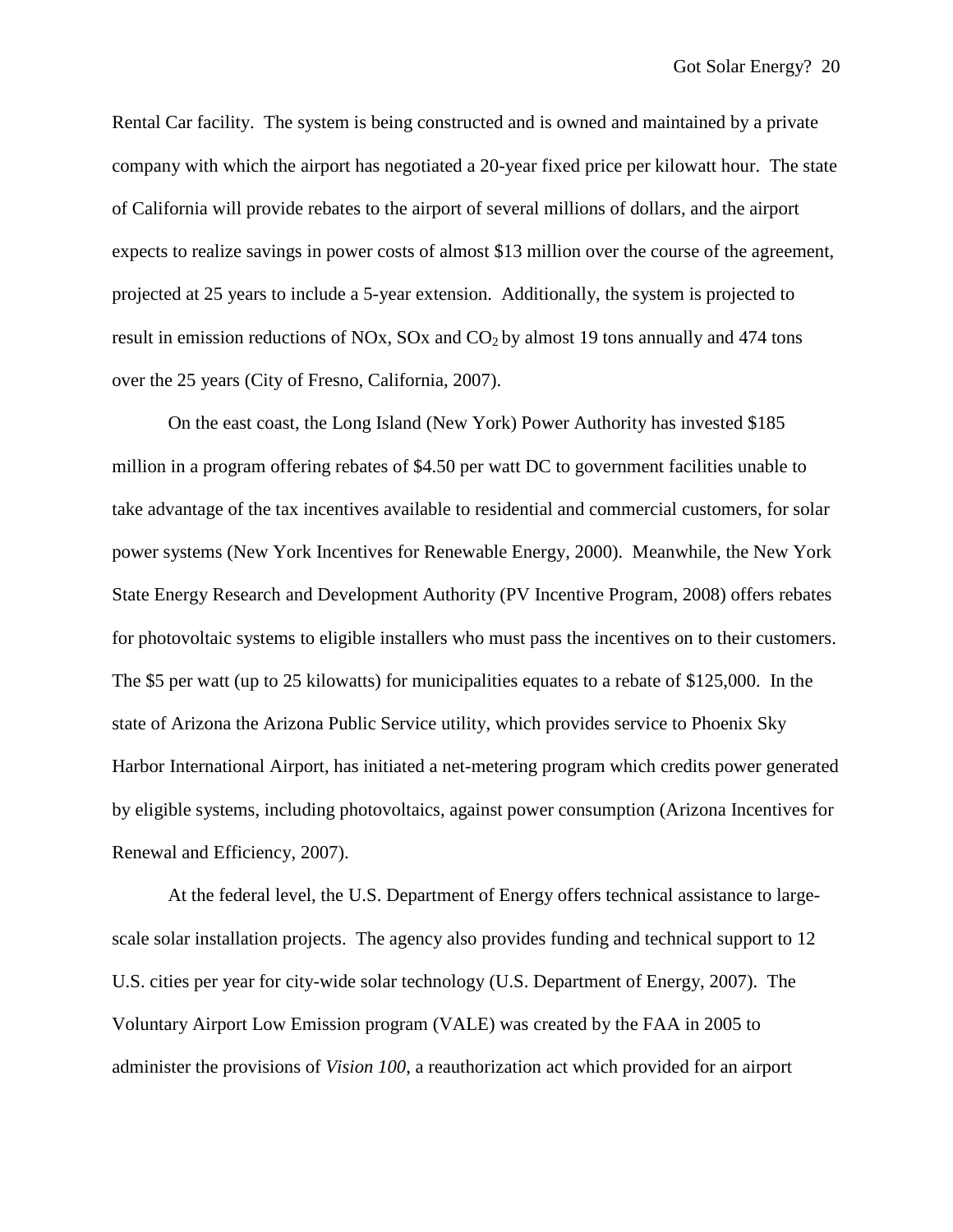ground emissions voluntary reduction program at commercial airports in the NPIAS. An eligible airport, in conjunction with its state's air quality agency (which must agree to provide airport emission reduction credits to the airport) applies to the VALE program and, once accepted, is eligible to apply for Airport Improvement Program (AIP) grants and for permission to impose Passenger Facility Charges (PFCs) for infrastructure modifications such as photovoltaic projects (FAA VALE Program, 2007). The state-issued airport emission reduction credits (AERCs) may be applied by the airport to future projects to offset the impact of the earlier emission reductions on the emissions baseline under the EPA's new source review (NSR) program (United States Environmental Protection Agency, 2004).

The project team concluded that the airport's best course of action would be to take advantage of the AIP and PFC opportunities available within the VALE program. The costs of the solar project would be largely covered by grants and passenger fees, and the emissions credits would be applied to upcoming construction projects which are currently in early planning stages.

### Safety Risk Assessment

In analyzing the risks and hazards associated with our design solution, the Safety Management System (SMS) developed by the Federal Aviation Administration (FAA) became an important tool. The objective of the SMS is to help achieve the premier goal of the FAA which is to ensure the safety of the flying public. While the safety management system outlines a specific way to assess safety risks associated with changes to or impacts on the National Airspace System (NAS), its basic principles serve as a systematic way to assess risk in general.

When developing our design solution we spent a great deal of time thinking about potential risks, and more importantly, potential impacts our proposed solution would have on the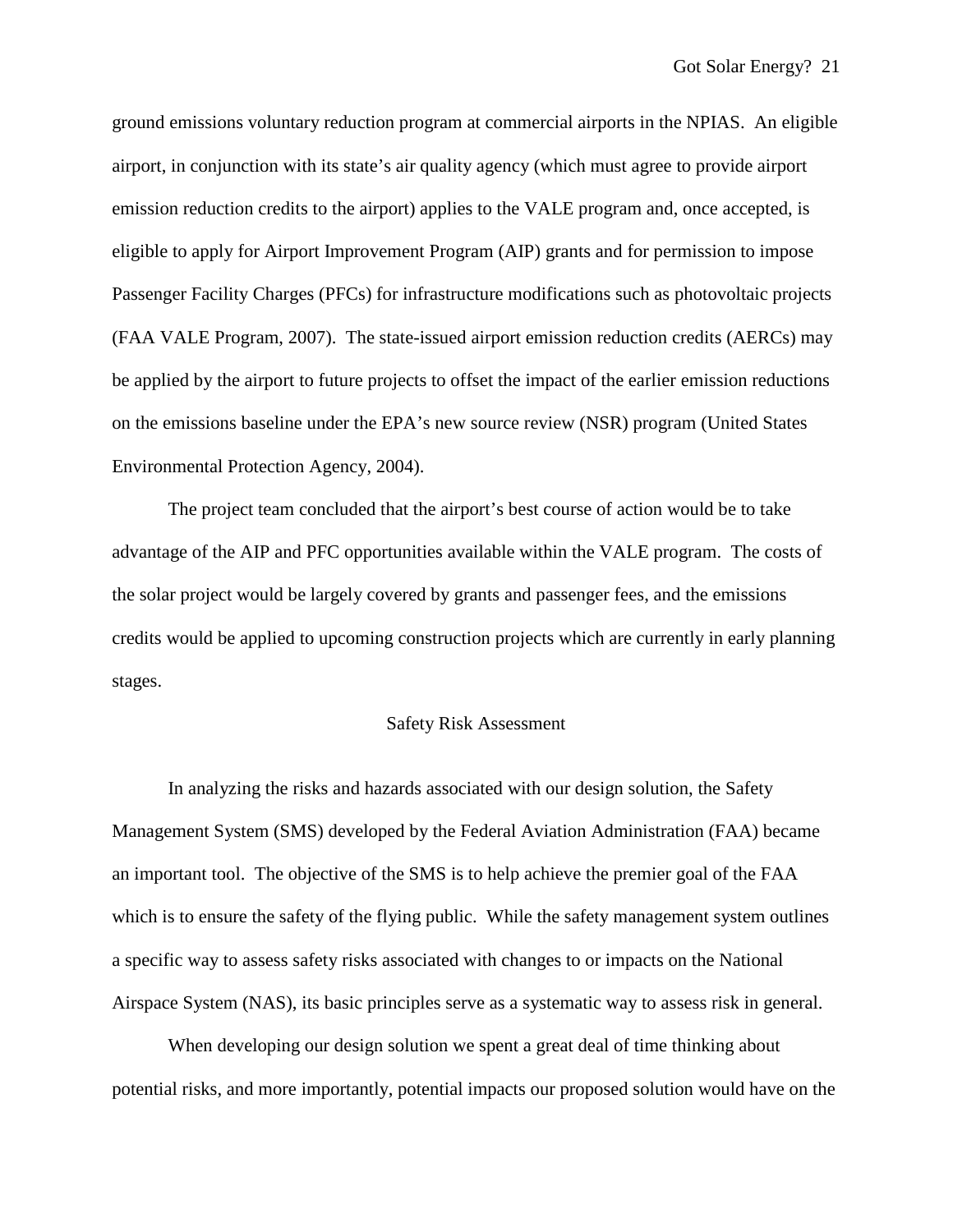NAS. Because our design solution revolves around solar power, and the only solar systems we were initially aware of were the large, seemingly reflective panels, we were extremely concerned about the effect its potential reflectivity would have on pilots entering the airspace around the airport. After additional research and the consideration of various design options we chose thin film solar modules that have an antireflection coating (U.S. Dept. of Energy, National Renewable Energy Laboratory, 1996). With the reflectivity issue resolved we were able to rule out any potential impact to the NAS and therefore, were able to circumvent the risk analysis process outlined in the SMS Manual.

While a full safety risk assessment, as outlined in the SMS, was not warranted for our design solution, we chose to outline other potential risks, analyze their threat and identify ways to minimize the risk. The identified risks are discussed below.

First, our research uncovered a concern voiced by Fire Fighters in California who, while extremely supportive and excited about solar energy, had a very legitimate concern about the risk of electrocution while trying to fight a fire on a home or business with solar panel systems installed. This immediately caught our attention as this would also be a concern for solar panels installed on terminal buildings. In discussion with Mr. Michael Perfette, Deputy Director, City of Phoenix Public Works, he noted that firefighters, and all maintenance personnel, must remember that solar systems are second sources of electricity when the sun is out and that the system must be properly de-energized to avoid shock hazards. We followed this conversation up with a call to our on-airport fire department to inquire about any training programs they may be working on in regards to this very subject. What we found with the fire department located on Phoenix Sky Harbor Airport is that no specific training programs had been developed regarding combating a blaze involving solar panel. Lieutenant Tim Gift with the Phoenix Fire Department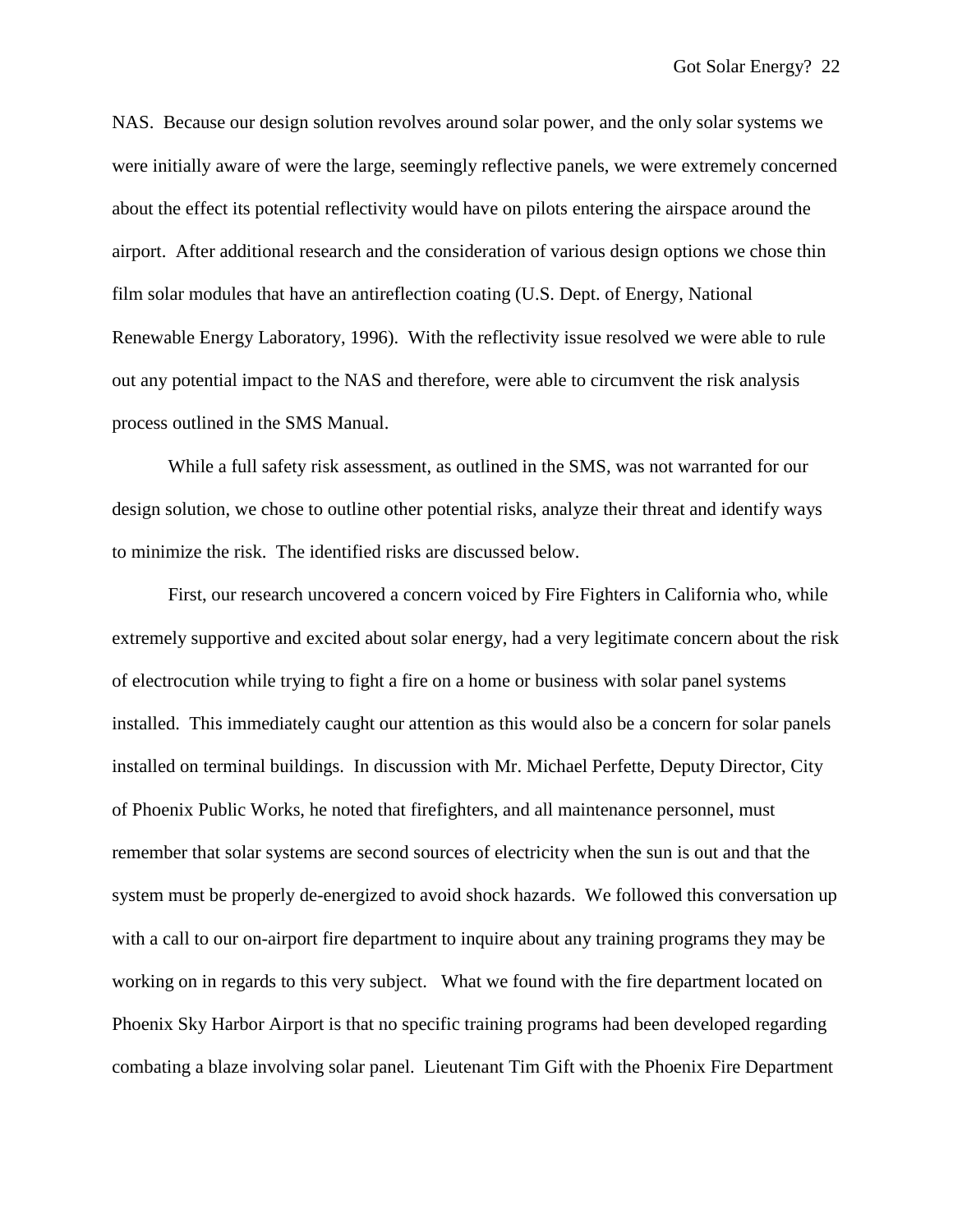noted that when solar systems are involved, the fire immediately becomes a hazmat situation as battery packs are usually stored nearby. He stressed that when these systems are involved signage and communication become critical. As a result, to help mitigate this risk we advise all airports adopting this design solution to notify all maintenance staff and local firefighters of the potential shock hazards and how to most effectively go about de-energizing the system.

Second, also after consultation with Mr. Michael Perfette we found that when a sharp object pierces a panel it can cause a short. As a result, it is imperative that adequate warning signage be placed around the system to alert people to this fact. It is also important that anyone working on the system or coming in close contact with it be trained in the proper way to interact around the system.

In conclusion, after thorough thought and research we are comfortable in recommending this as a safe and virtually risk free system. While no piece of technology is entirely risk free, when treated appropriately and with respect it comes close. The most important thing an airport installing this particular design can do is educate those that may have direct involvement with the system as to its potential hazards.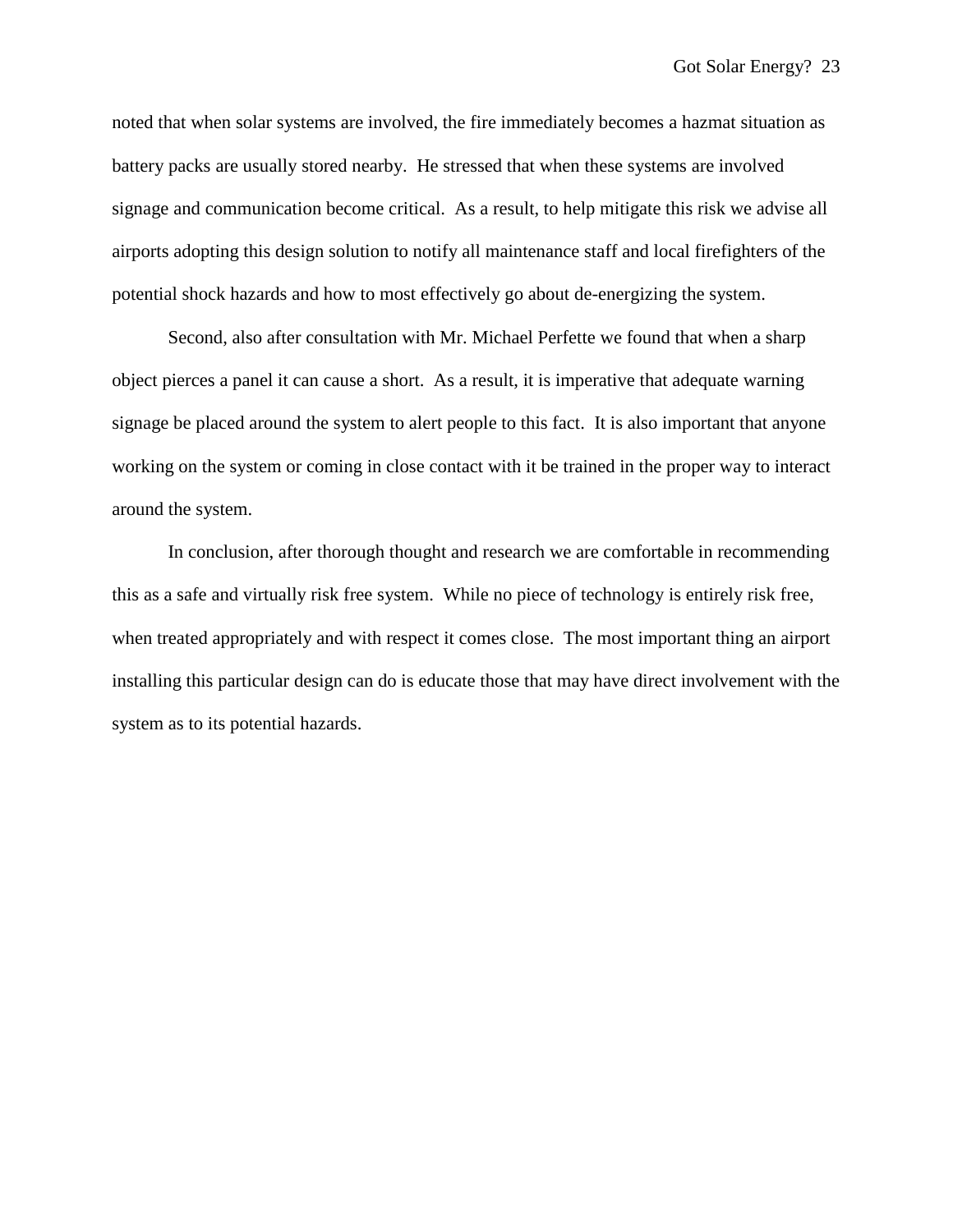# Description of How Technical Aspects are Addressed

# Figure 4

How Sunlight Interacts With Solar Panels To Create Electricity



CIGS Photovoltiac Solar Technology Global Solar Energy (2008)

Photons, the energy particles in sunlight, are absorbed by the photovoltaic material. Their energy is then transferred to the electrons of atoms in the PV material. The energized electrons escape from their orbits around the atoms and become part of the current in an electrical circuit.

# Figure 5

The flexible solar module is as small as the page of a book.



(Credit: Copyright Fraunhofer ISE)

Previous solar panels have used indium tin oxide, a transparent material, as the outer layer facing the sun; this material, however, is expensive to produce. The Fraunhofer Company has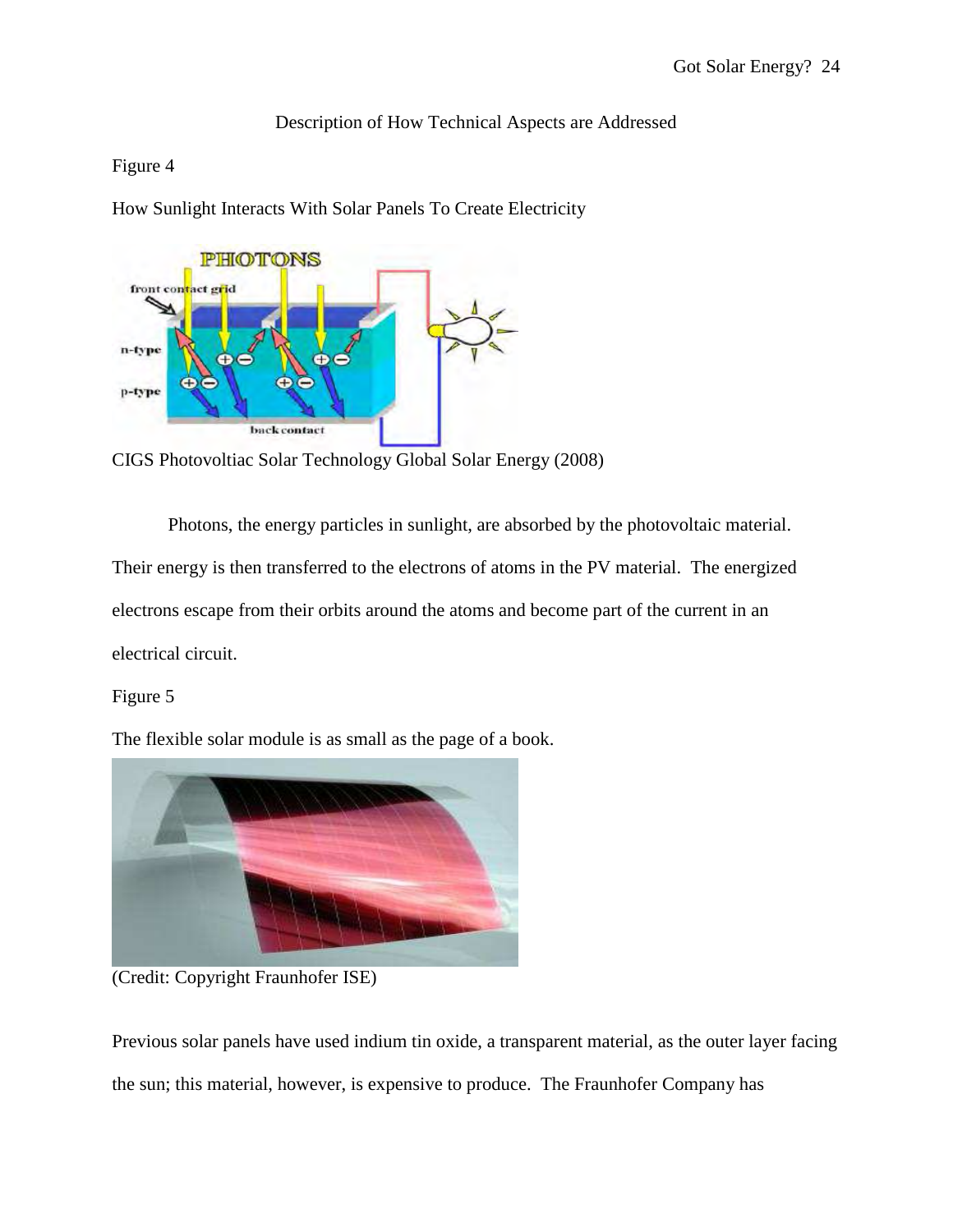developed an outer transparent polymer backed with highly conductive metal, a much less costly construction which has already been patented. (Fraunhofer-Gesellschaft, 2008, February 7) Figure 6

How a Photovoltaic System Would Be Installed At Sky Harbor Airport's Terminal 4



ETEC Super Charge GSE – 200SP Outdoor Installation *Source: Buysellgse.com/images/directory/brochures/GSE-200SP\_DP\_250DP.pdf* 

 The illustration shows how thin-film photovoltaic modules would be applied to the flat roof surfaces of the concourses of one of the three terminals at Sky Harbor International Airport. The installation of photovoltaic panels would be performed on the roof surfaces of the other terminals' concourses as well.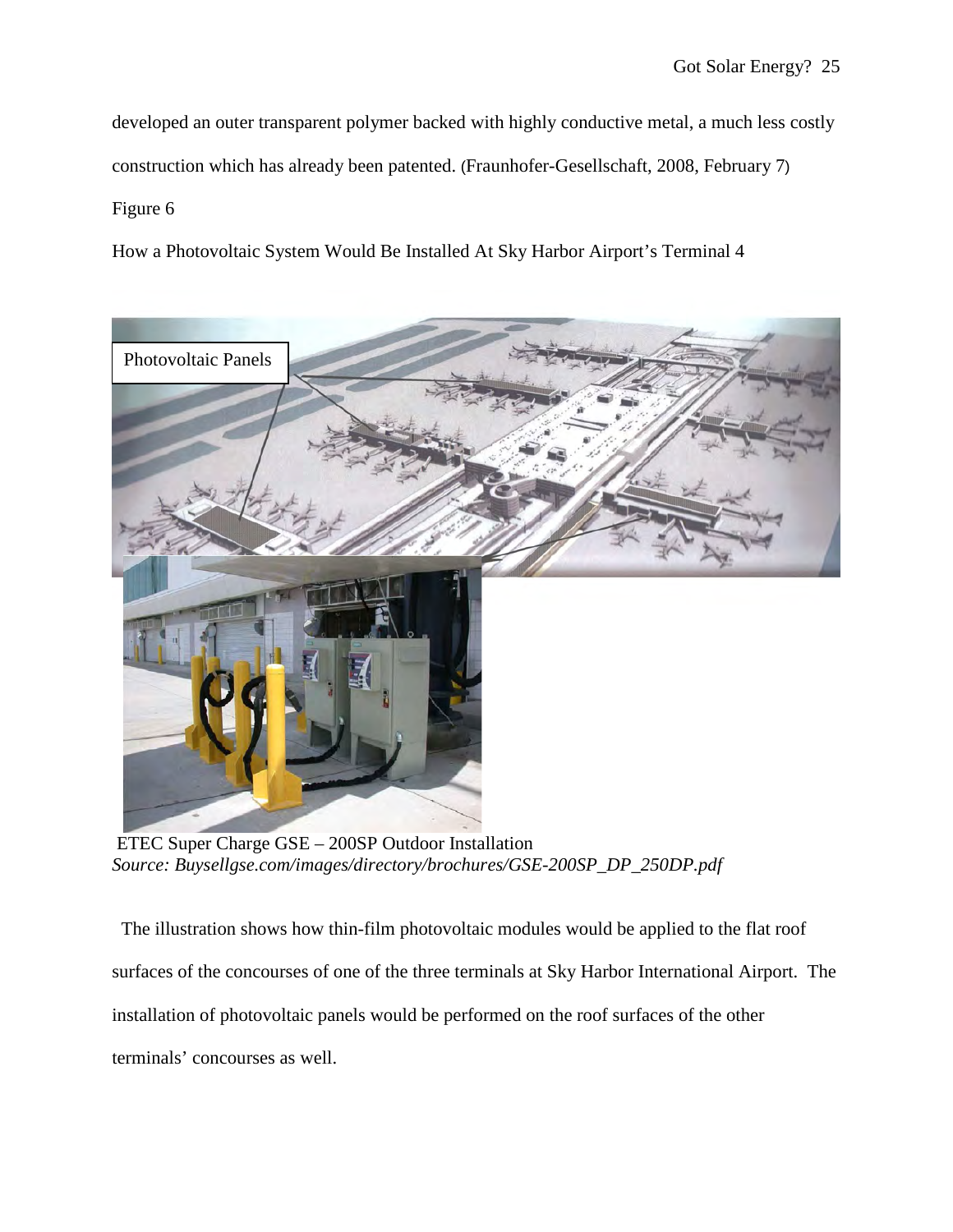Electricity generated by the PV modules would be directed to inverters installed at ground level of each concourse, where the electricity would be changed from direct current to alternating curren, or AC. This current would then flow to fast-charging units placed at convenient locations at ground level. Electric GSE would park and recharge within a 2-hour period at the charging stations.

### Description of Interactions with Airport Operations and Industry Experts

The project team contacted several airport operators and industry experts. Our primary contacts have been airport operators and officials at Phoenix Sky Harbor International. Additionally we communicated with several other airport operators and industry experts throughout the United States.

The project team contacted Jessica S. Steinhibler of Airport Council International –North America (ACI-NA) to discuss the current VALE funding program and to clarify if airlines have access to VALE funding for new electric-motored GSE. Ms. Steinhibler shared that VALE funding is available to only the airports. She also directed us to the U.S. Department of Energy Cost Benefit Analysis Modeling Tool for Electric vs. ICE (Internal Combustion Engine) Ground Support Equipment Development and Result. The team utilized this modeling tool to analyze the cost-benefit of electric GSE.

 The project team spoke with Mr. Kevin Meikle, Airport Planning Manager at the City of Fresno, Department of Airports regarding Fresno International Airport's experience with solar panel system. Mr. Meikle was candid about the experience and sent the project team information on their solar panel system including City Council report, NEPA documents and reflectivity study.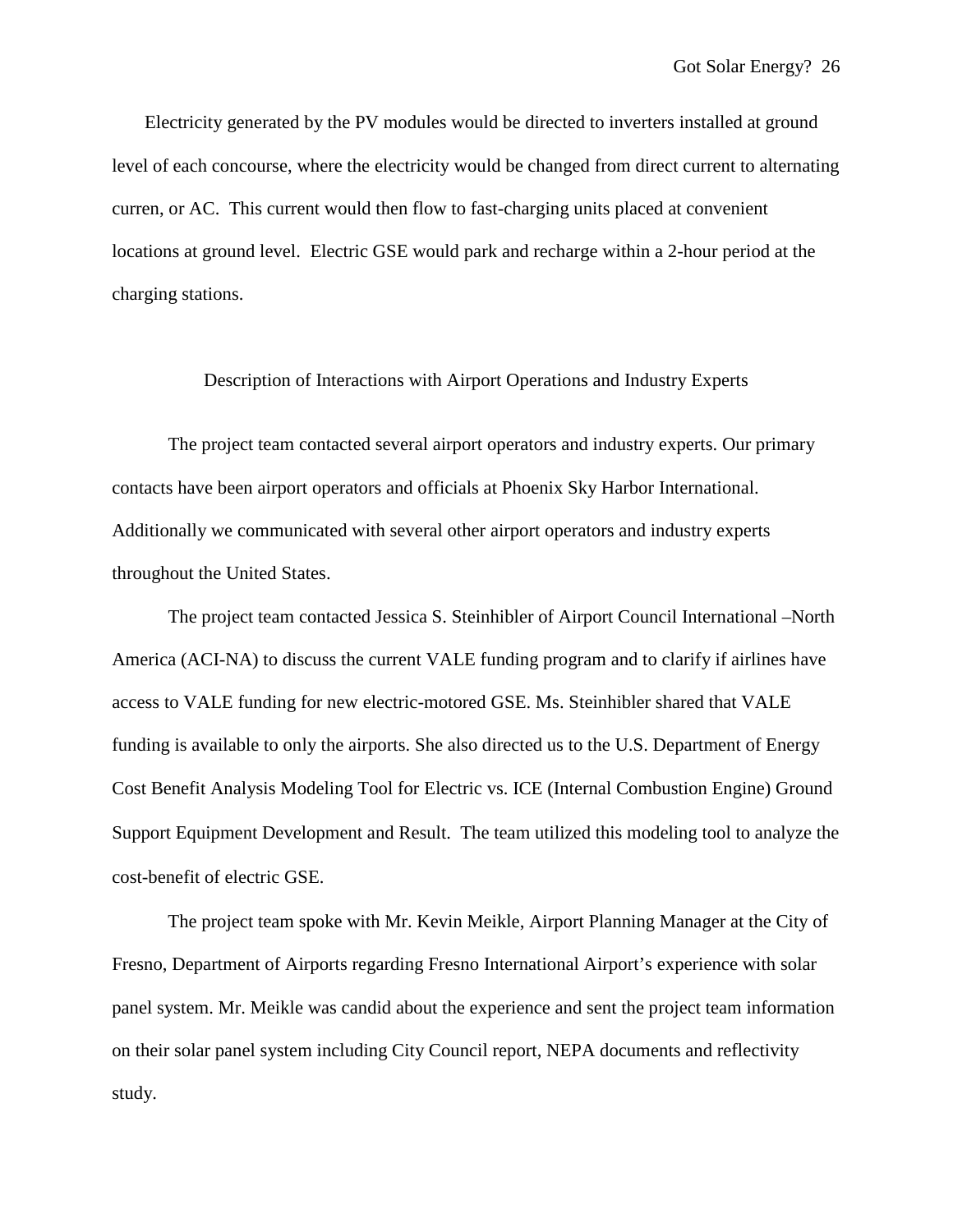The project team also spoke with Fred Pena, Superintendent – Airport Operations at Daugherty Field Long Beach Airport about their implementation of rapid charging units for electric ground service equipment. Mr. Pena discussed Long Beach's specific reasons why electric ground service equipment and the process of installing rapid charging units. He noted that the installation of units was mutually beneficial for both the airport and the airlines and with the charging infrastructure in place the airlines have started converting GSE over to electricity with the encouragement of the airport.

In addition, we contacted via email both Nellis Air Force Base and Sun Corporation to gain additional information on the costs, maintenance issues or unseen problems that may have occurred with the Nellis AFB system. Despite our efforts, we did not receive any feedback from these companies.

The team spoke with Mr. Greg Rowe, Senior Environmental Analyst at the Planning Department of the Sacramento County Airport System regarding his experience with the FAA's ILEAV Program, which Sacramento participated in beginning in 2001. Mr. Rowe was very forthcoming and shared a valuable retrospective progress report written in September 2005. He pointed out the importance of communicating early with internal finance staff regarding funding expectations and ensuring that there are no misunderstandings of difference of expectations among all partnering entities. Although the ILEAV program has now been replaced with the VALE program, many of the experience and lessons learned from navigating the ILEAV program are applicable to participating in the VALE program, which the team was careful to take into account in the projected impacts of the new solar and electric system for powering GSE.

The team contacted Dr. Richard deNeufville, a professor of Engineering Systems and Civil and Environmental Engineering at MIT who was listed as an expert advisor for the FAA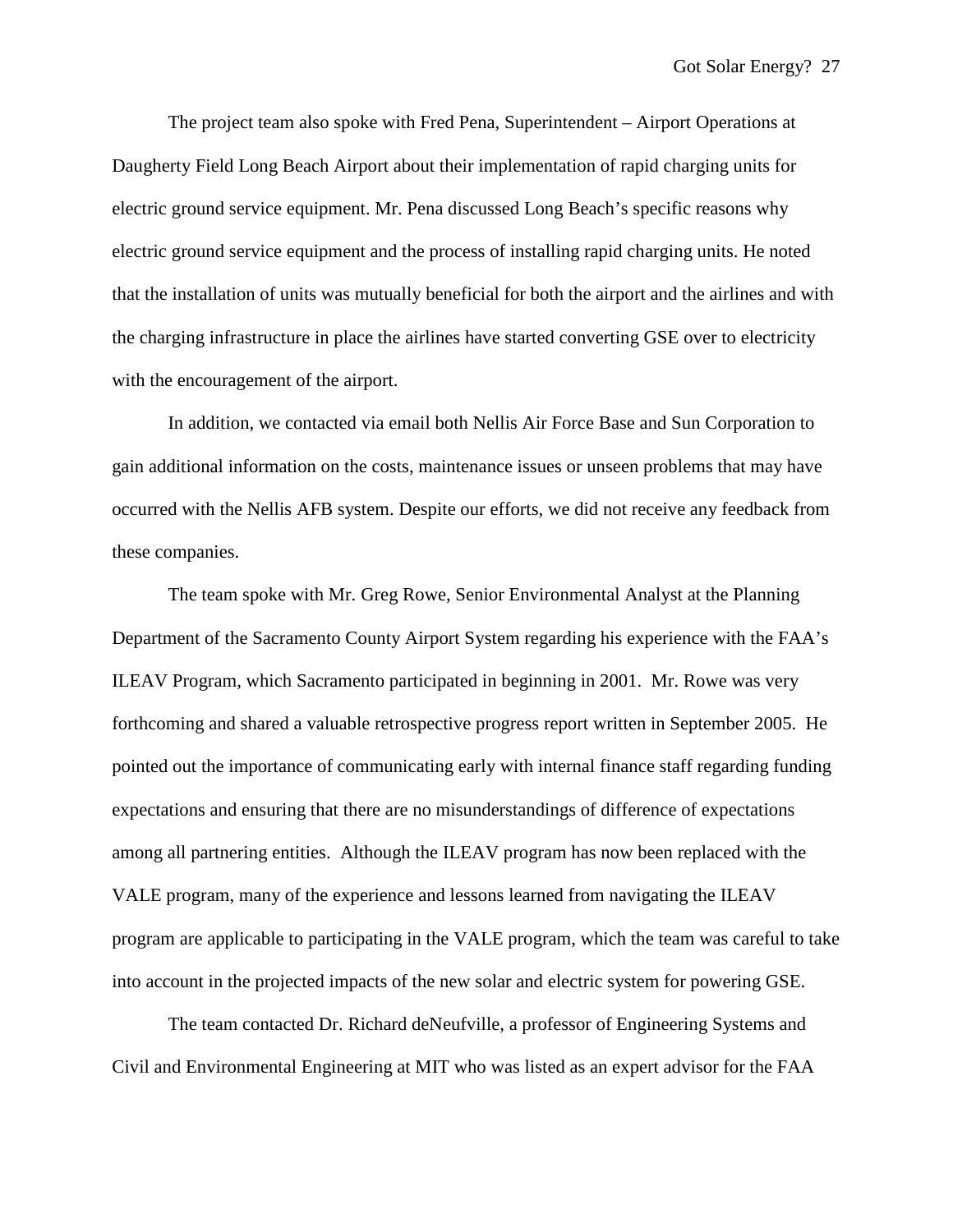competition. Dr. deNeufville described the Airport Cooperative Research Program (ACRP) and directed the team to its website, where staff learned about a current study named "Onsite Solar Hydrogen Production Demonstration for GSE Emissions Reduction and Airport Facility Alternative Energy Source". This two-year study is being carried out by the Toledo Express Airport in Swanton, Ohio and points out in its summary the desire to use hydrogen because of the existing drawbacks of photovoltaic panels. According to Paul L. Toth, Jr., P.E. , the Toledo Express Airport Director, typical photovoltaic (PV) panels in use today produce electricity that is difficult to store for use as dispatchable power. Mr. Toth states that the IPE panels potentially solve this dilemma by directly producing hydrogen gas that can be stored until it's needed. (Toth, 2004).

When researching the cost of a fast charging unit, team members contacted Kevin Morrow of ETEC who provided an estimate for a two-port charger like the GSE-200DP Fast Charger of \$25,000. Mr. Morrow advised the team that some airlines, such as Southwest Airlines, can run up to four electric bag tractors off of one dual port GSE-2000DP, but other airlines, such as American Airlines, may require a port for every vehicle. Mr. Morrow also described and directed the team to an automated resource for calculating cost-benefit analyses. The resource is a cost model he helped develop for the U. S. Department of Energy and is posted on the Idaho National Lab webpage.

Don Vanderbrook of HEC is another industry expert contacted while researching the feasibility of hydrogen-powered GSE. Mr. Vanderbrook quoted a price range of \$12,000 for converting the engine of one GSE from a regular fuel internal combustion engine to an electric one.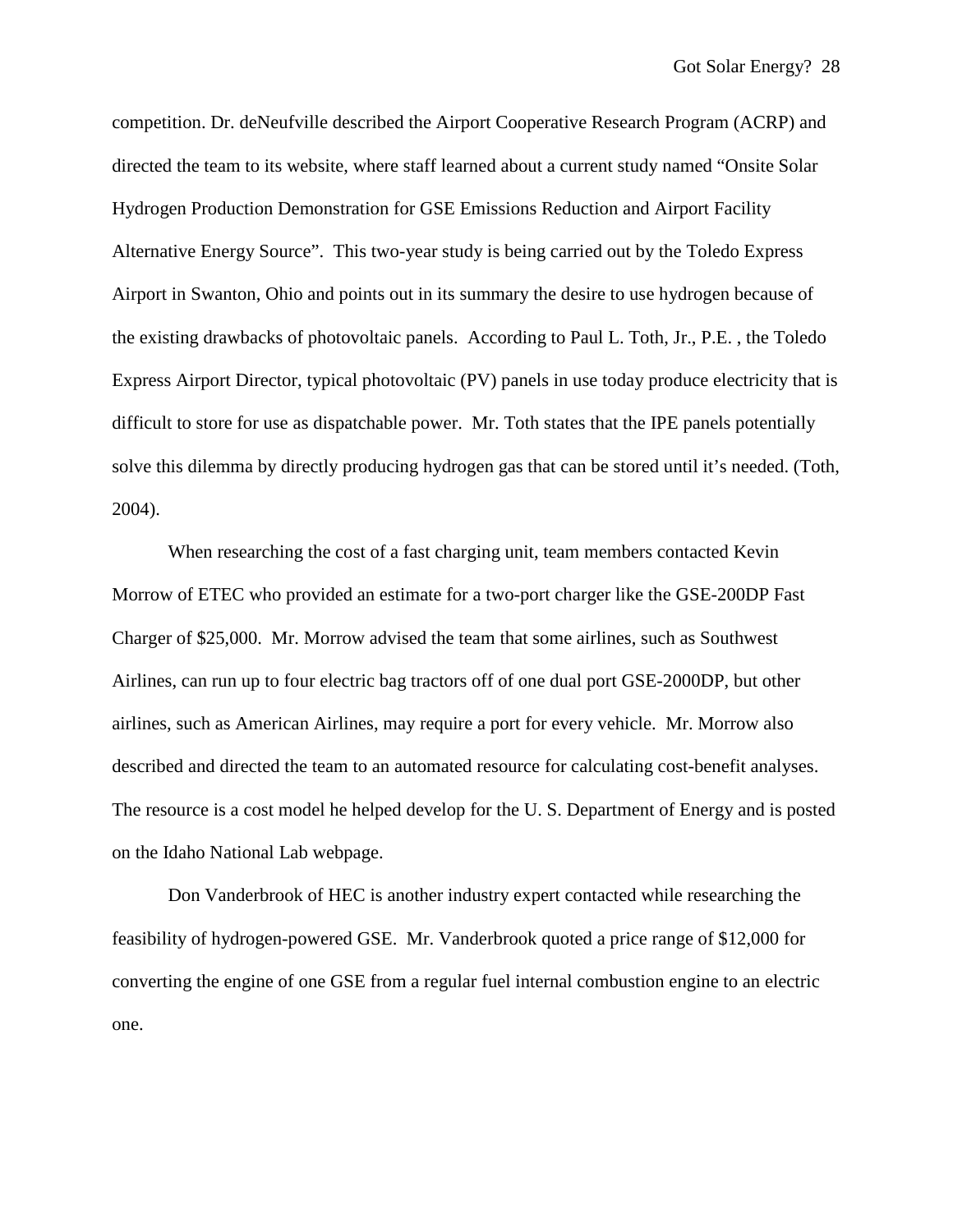The team spoke with Cynthia Parker, Environmental Coordinator for Phoenix Sky Harbor International Airport about solar panel installations in runway protection zone (RPZ) of the airfields. Ms. Parker confirmed that solar panels could be located in the RPX zone without concerns of glare impacting flight operations. Ms. Parker also provide the project team with a list of other airport contacts to discuss eGSE including Denver International Airport, and Los Angeles International Airport. She also contacted Seattle-Tacoma International to further inquiry into their proposed eGSE charging infrastructure project. We also spoke with David Hensley, Deputy Aviation Director, Design and Construction for Phoenix Sky Harbor International Airport. Mr. Hensley as the airport's chief engineer provided guidance on proposed fixed locations for the electric charging infrastructure.

The project team also interviewed Mike Perfette, Deputy Public Works Director for City of Phoenix Public Works Department. City of Phoenix Public Works Department is coordinating a large-scale solar installation similar to the team's design proposal. Mr. Perfette provided both practical and technical considerations for the solar installation. The project team learned of alternative solar panel installation – thin film roof membrane - than the traditional solar panels. Mr. Perfette confirmed that the thin film product does not provide reflectivity. This new solar product provided greater flexibility of roof installation while maximizing the placement. The team learned the importance of the solar placement in order to maintain a short distance for the point of attachment into airport power grid. Mr. Perfette shared line diagrams and drawings on the solar installation as well as additional funding resources to research.

Lastly, the project team contacted the two hub airlines for Phoenix Sky Harbor, US Airways and Southwest Airlines, as well as the main ground handling companies, ASIG and Penuille Servisair, to gather data on their current GSE inventory including equipment types and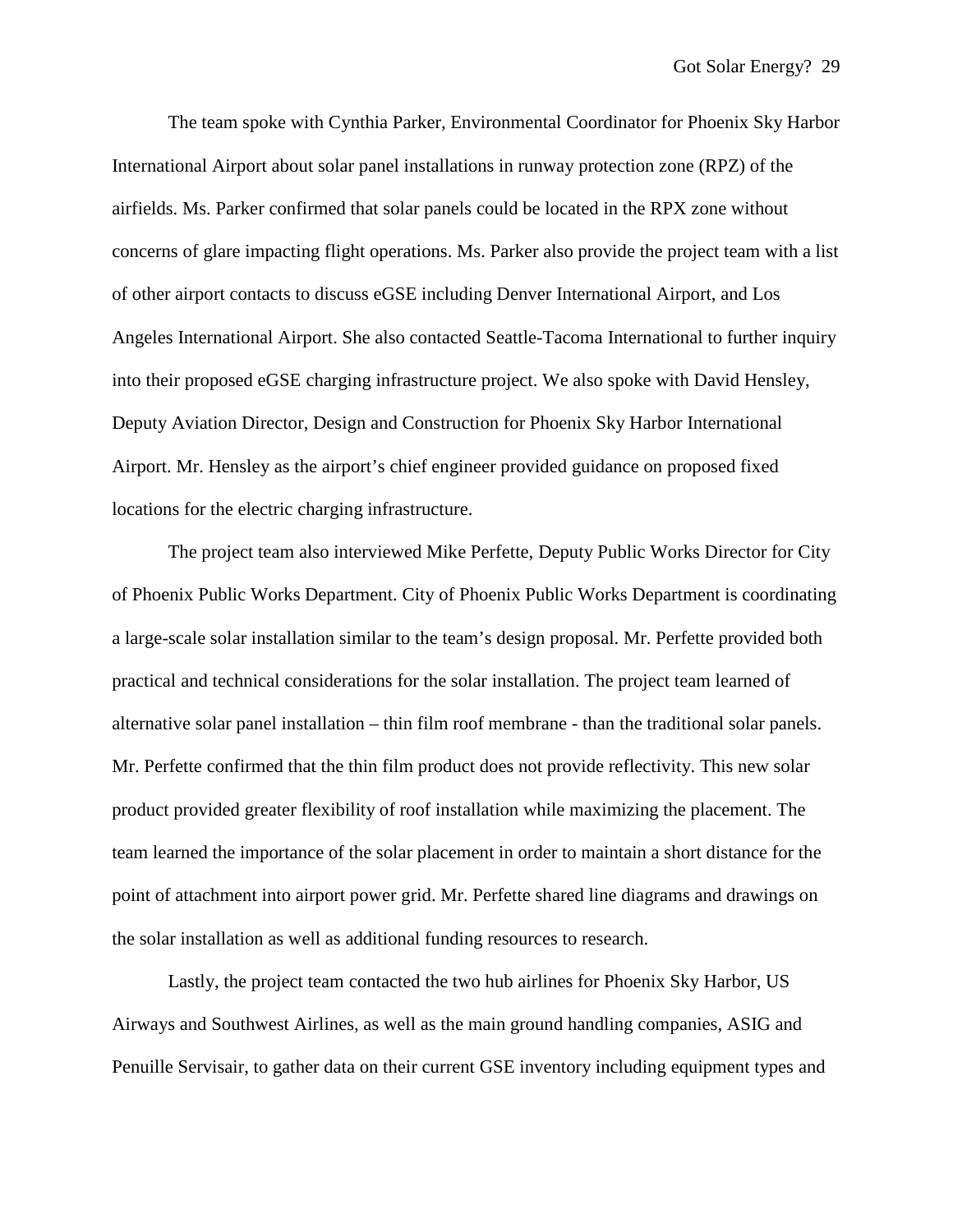engine type. Each person provided the team with a detailed inventory. This inventory

information is outlined in Table 4.

| Table 4                   |                   |                                                                                  |  |
|---------------------------|-------------------|----------------------------------------------------------------------------------|--|
|                           |                   | Airlines/Grounding Handling Contacts at Phoenix Sky Harbor International Airport |  |
| Company                   | <b>Contact</b>    | Title                                                                            |  |
| <b>Southwest Airlines</b> | Mike Miller       | <b>Phoenix Station Manager</b>                                                   |  |
| <b>US Airways</b>         | <b>Joe Fretto</b> | <b>Phoenix Ramp Operations</b>                                                   |  |
| <b>ASIG</b>               | Tom Hindmon       | Phoenix General Manager                                                          |  |
| Penuille Servisair        | Dana Perry        | Phoenix General Manager                                                          |  |

Description of the Projected Impacts of the Design and Findings

One of the main objectives driving this design project is to meet goals set forth by the FAA. In reviewing the FAA's current Flight Plan goals, it is apparent that this project addresses several of its goals (U. S. Department of Transportation, 2004). The four goals set forth in the plan are:

- Increased Safety
- Greater Capacity
- International Leadership
- Organizational Excellence

Under the first goal of Increased Safety, the FAA discusses runway safety. By converting GSE to electric vehicles, there will be a reduced risk of fuel spills and therefore increased airside safety. Also, employee safety is improved by reducing harmful emissions, which is one of the causes of occupational health problems among GSE operators. Under the second goal of Greater Capacity, Objective 4 is to "address environmental issues associated with capacity enhancements" and "increase emissions mitigation activities" (U.S. Department of Transportation, 2004, p. 29). Clearly, conversion to solar energy and electric GSE will assist in meeting this goal. Under the plan's third goal of International Leadership, the FAA supports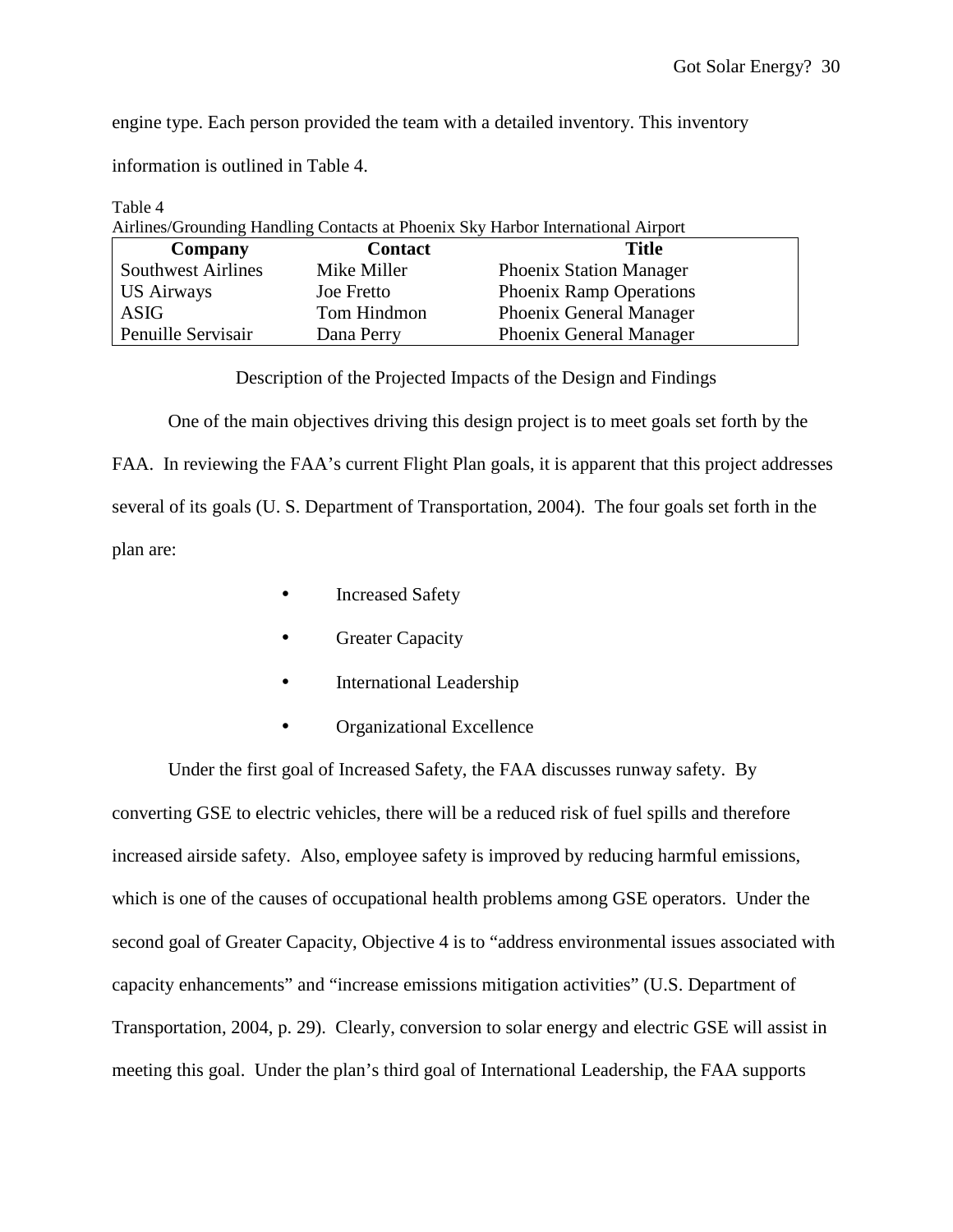efforts to maximize the use of limited resources in developing countries. By carving the path towards innovative ways to use alternate energy sources, the FAA will surely become a reputable leader to all countries, especially those where resources are scarce. Overall, the FAA Flight Plan's vision is "to improve continuously the safety and efficiency of aviation, while being responsive to our customers and accountable to the public" (U.S. Department of Transportation, 2004, p. 3). There is no better way to be accountable to the public by protecting its natural resources while increasing safety.

In addition to meeting FAA goals, this design project also supports other federal goals regarding renewable energy, such as the Clean Air Act of 1990 and the Energy Policy Act of 2005 which focuses on reducing emissions through the use of renewable energy.

Aside from the FAA goals to lower emissions and increase runway safety, this design project will assist the FAA by exemplifying a successful participation in the VALE program. Other airports will surely follow once there is an additional example of a successful VALE participant as large as the Sky Harbor International Airport. The commercialization of this project at both Sky Harbor and other airports is logical, as solar energy is a growingly common form of utilizing alternate energy and electric vehicles are equally common. And, although solar energy is obviously a great alternate energy choice for a city such as Phoenix, which has a high percentage of sunny days per year, it is actually very feasible for most any other U.S. City.

For example, even the state of New York has a growing pursuit for solar energy and, in fact, the 2009 Solar Society Conference will take place in Buffalo, New York. Northeastern states are committed to expanding their use of solar energy, and conference information reports that a house in Maine would only need 25 percent more photovoltaic solar panels than a house in Los Angeles, California (American Solar Energy Society, 2008).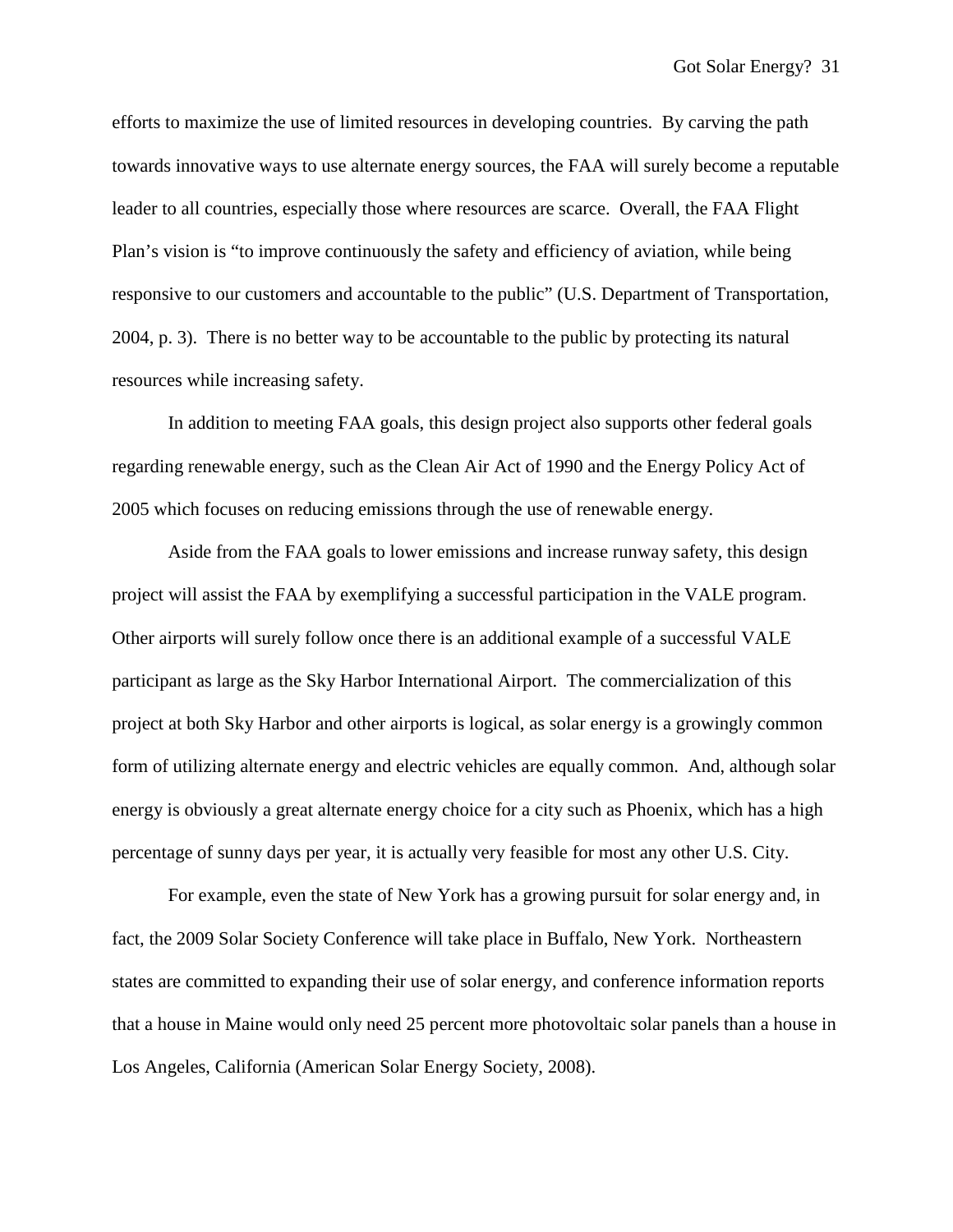It may perhaps be logical for an airport to pursue different alternate energy sources, such as hydraulic, wind, hydrogen, bio-fuel, or perhaps some other green option aside from solar. All of these possibilities continue to work in harmony with this design project, since the alternate energy generation can be applied towards the common denominator of powering electric GSE. Even as green technologies for generating energy continue to evolve and become more cost effective, electric GSE will last many years in operation due to their durability and low maintenance requirements.

The feasibility of electric GSE is also well founded, as we already have many examples of airlines successfully using them. At Phoenix Sky Harbor Airport, for instance, Southwest Airlines currently uses electric tugs and belt loaders.

Furthermore, there are examples of successful GSE conversions from diesel to electric without the use of FAA funding. One such example is that of Delta Airlines at New York's La Guardia airport. In 2006, Delta converted its GSE with significant funding assistance from the Queens Clean Air Project (QCAP) and the New York Power Authority (NYPA). The total cost to convert 15 pieces of GSE was \$1.1 million, of which \$494,000 came from the QCAP and another \$160,000 from NYPA (Clean Air Communities, et. al. 2007). As it is clearly possible to leverage local and state funds for this type of project, the success of similar attempts to convert GSE at other airports is very probable with the addition of federal grant support such as that through the VALE program. By taking advantage of incentive programs such as VALE and local utility incentives, it becomes more economically feasible for both the airport and the airlines to carry out a similar project.

Converting to electric-powered GSE leaves open the door for future initiatives to improve the environment. Currently, Continental Airlines is testing the use of bio-fuels, refined from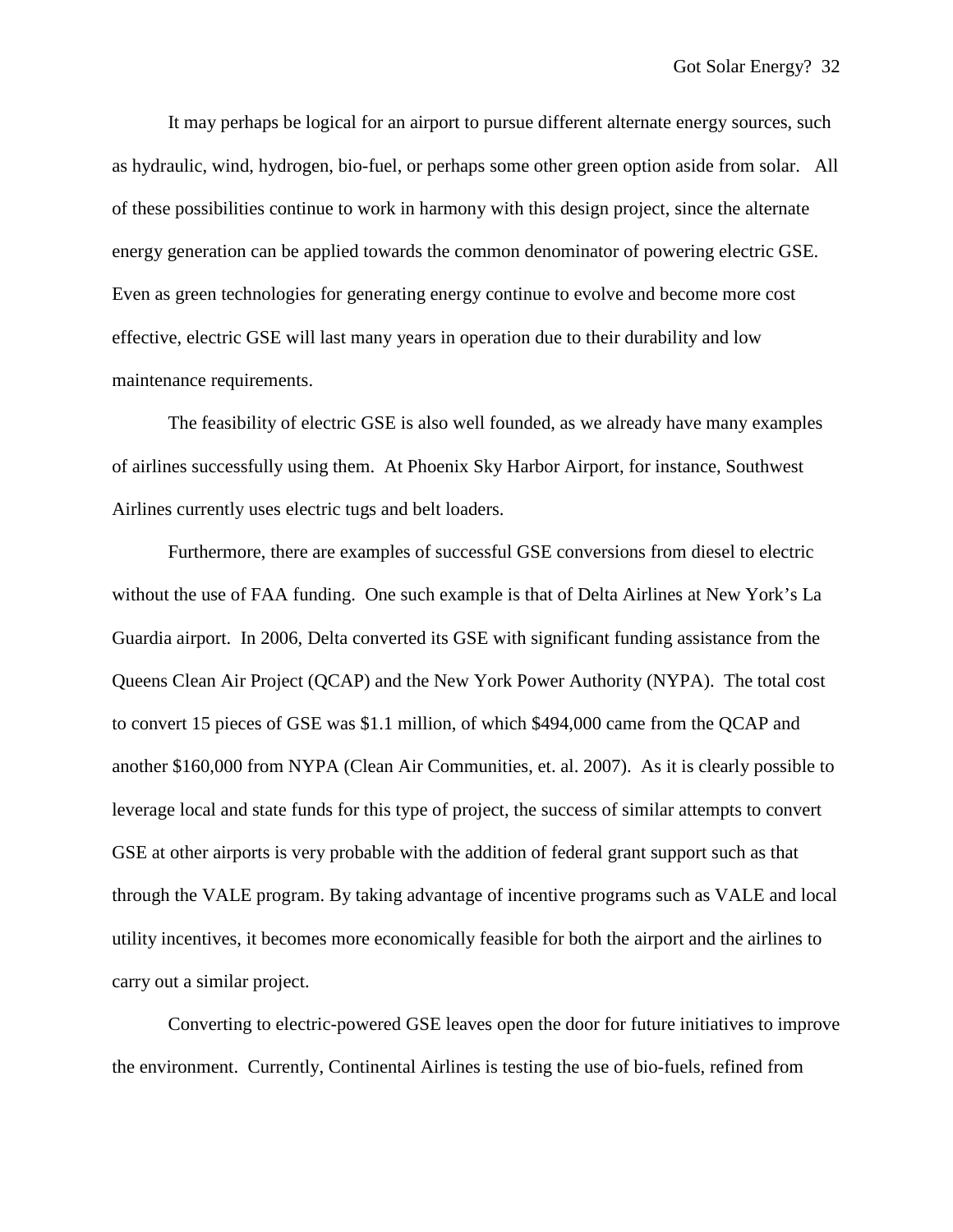their used catering oil, to run their GSE (Commitment to the Environment, Continental Airlines, April 2007). By having already converted the GSE, new innovations such as this can be easily added to the overall goal of using alternate fuels for the sake of the environment.

Similarly, harnessing solar power initiates the possibility for future expansion in terms of solar energy for other uses at the airport. For example, if additional locations are identified or new buildings are constructed with PV panels, solar energy may become a significant source of energy to power buildings and equipment beyond GSE.

As Continental Airlines demonstrated, a secret to successfully implementing eGSE is employee involvement (Electric Power Research Institute 2007). A small group of corporate management executives and two new committees were dedicated to the transition. In addition, employee "Agent Groups" were formed to overcome initial resistance among GSE operators. These agents educated co-workers on the new technology and helped develop a training program. Every staff member's input was valued, leading to buy-in of the project by staff at all levels. Other airlines can achieve the same results by following similar implementation procedures. This includes a model in which every staff member's input is valued, resulting in a sense of ownership of the project's success throughout the organization.

In terms of the solar energy part of this design project, additional wisdom is offered from the Nellis Airforce Base group who realized that it was important to gain empowerment among those involved, as well as ensuring that expertise existed within the core staff group for the contracting, technical, legal, and economics aspects of the project (Dumont, 2007).

Financing the solar portion of this design project will be possible through the use PFC and AIP funds, which would be secured through participation in the VALE program. The Phoenix Sky Harbor International Airport can apply this funding towards the procurement and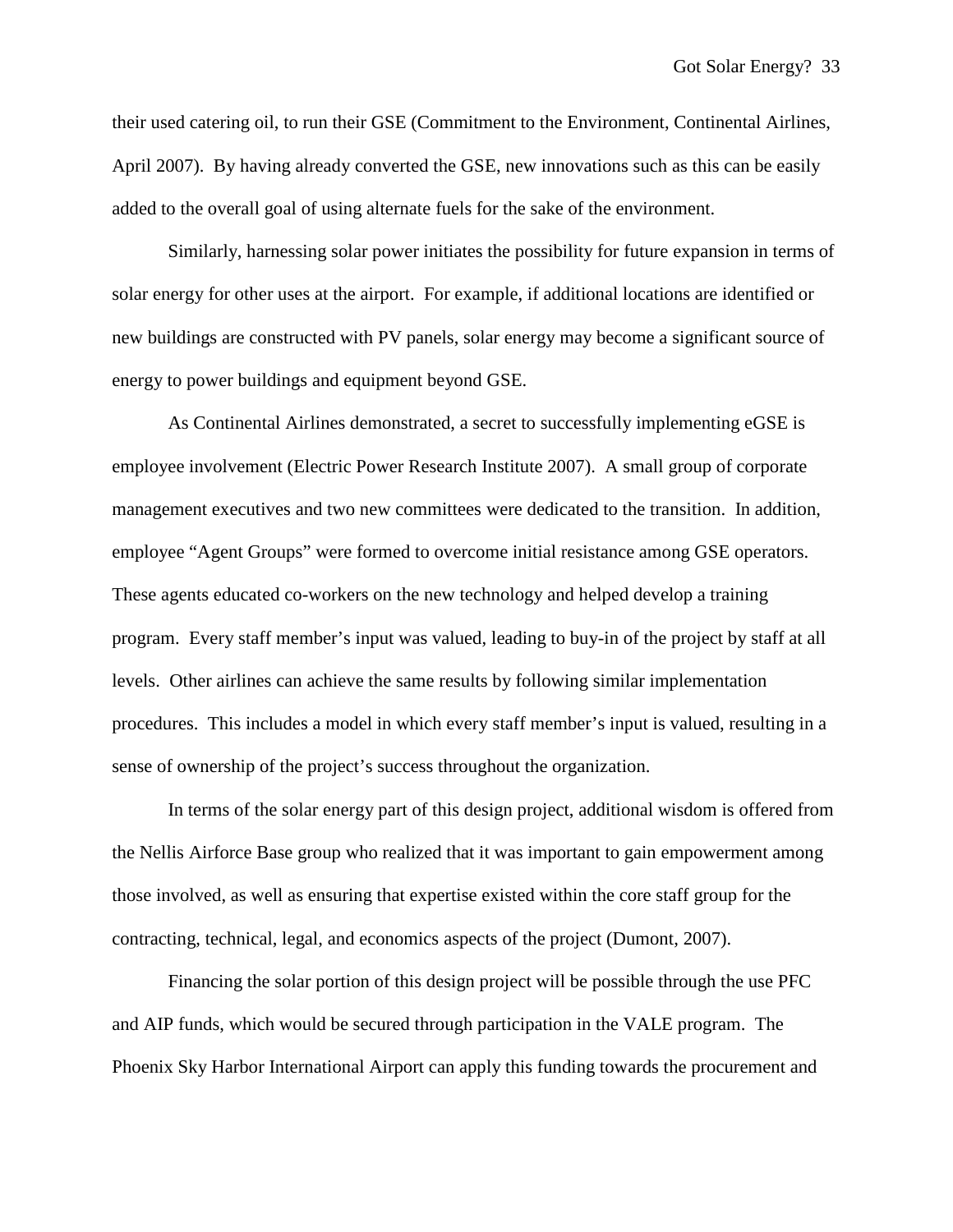installation of the solar panels and charging stations. In regards to the eGSE, the Airport will be able to provide significant incentive to the airlines to convert to electric GSE by offering free or discounted electricity for the equipment. Because electric GSE save the airlines substantial operating and maintenance cost over time, the initial capital investment is worthwhile for the airlines. These cost savings over time will assist in the airlines in becoming more financially sound and successful.

The applicability of this design project at other airports is very feasible. The Sky Harbor Airport would choose to apply the VALE funding towards the solar energy system and not pursue overly ambitious goals of also funding the eGSE. However, other airports have that additional option available. In addition, other airports may pursue scenarios as that of the Fresno Yosemite International Airport, which had the solar power system constructed and owned by a private company in exchange for a long term fixed price per kilowatt. Depending on each state's incentives, as described earlier, as well as potential partners, an airport can take advantage of different combinations of funding sources.

### *Cost-Benefit Analyses*

To conduct a cost-benefit analysis on this design project, the team used the Modeling Tool for Electric vs. ICE GSE developed by Kevin Morrow, Dimitri Hochard and James Francfort for the U.S. Department of Energy (Morrow 2007). The tool takes into account many variables, which ultimately relate to the high-level variables in the following table.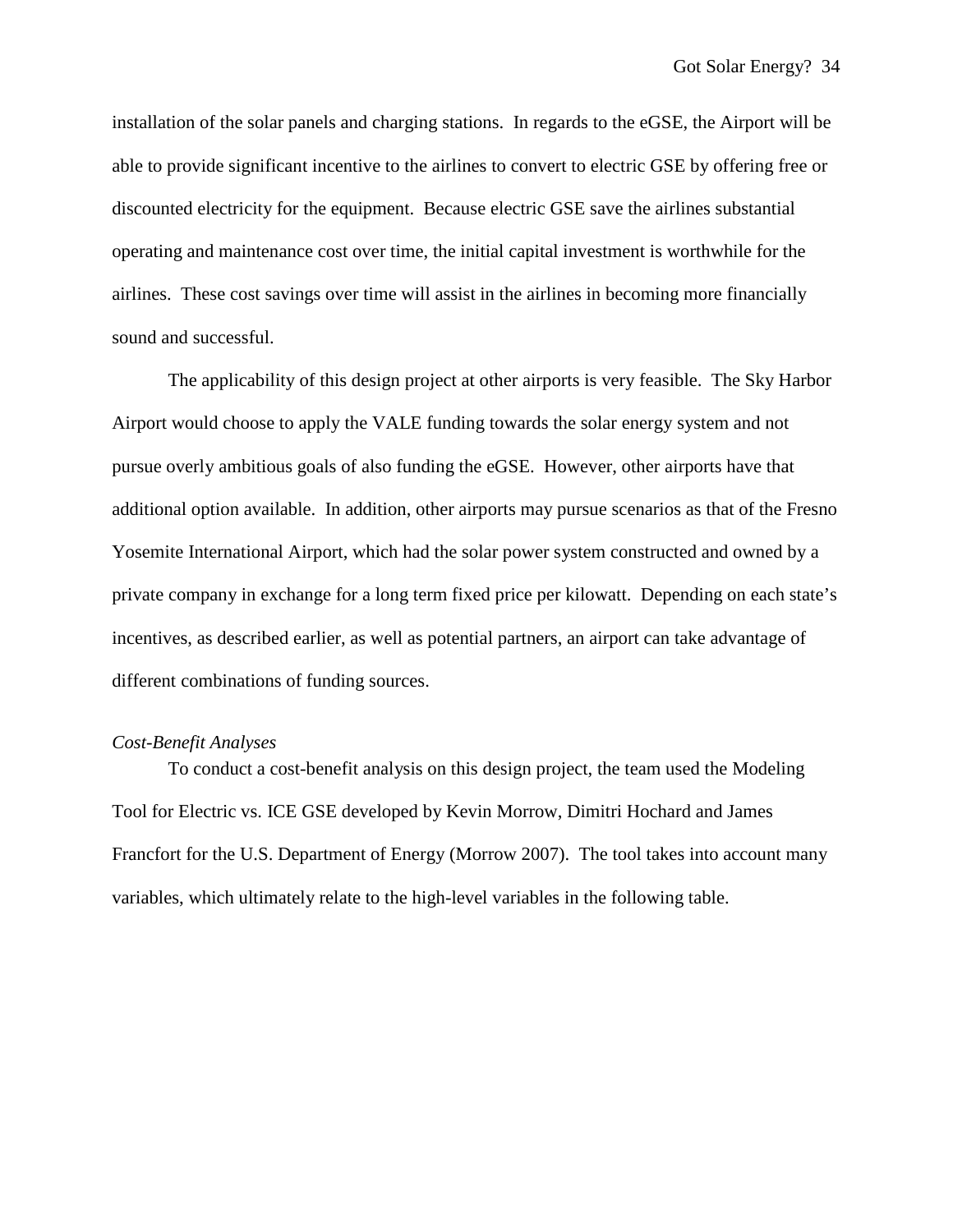## Table 5

## GSE Cost Model V1.1 High Level Variables

| <b>Capital Costs</b>                | <b>Expenses</b>                 |                                |
|-------------------------------------|---------------------------------|--------------------------------|
| <b>GSE Purchase</b>                 | <b>GSE</b> Maintenance          | Charging Infrastructure Maint. |
| <b>GSE</b> Alterations              | <b>Battery Pack Replacement</b> | Fuel                           |
| <b>Battery Charger Purchase</b>     | Engine Rebuild/Replacement      | kwhrs/Day                      |
| <b>Battery Charger Installation</b> | Electric Motor Replacement      | $\angle$ AC - kwhrs            |
|                                     | Electric Controller Replacement | \$/ kw Demand                  |
|                                     | Transaxle                       | Monthly Meter Fee              |
|                                     | Other General Maintenance       | ICE Fuel - gallons/day         |
|                                     |                                 | \$/ICE Fuel - gallons          |

Using the cost estimating model, the team ran various scenarios to determine the expected cost savings caused by electric GSE over time. Among the hub airlines, there are a total of 370 traditional ICE GSE and 106 electric GSE. Figure 7 depicts the GSE currently in use at the Phoenix Sky Harbor International Airport by the hub airlines over a period of five years. As the model illustrates, the ICE GSE costs \$21,072,170, while the eGSE costs \$4,896,750. On average, the expense for one ICE GSE over five years is \$56,952, while that for one eGSE is \$46,196. This is approximately 18.8% less expensive to operate an eGSE versus an ICE GSE during a five-year period.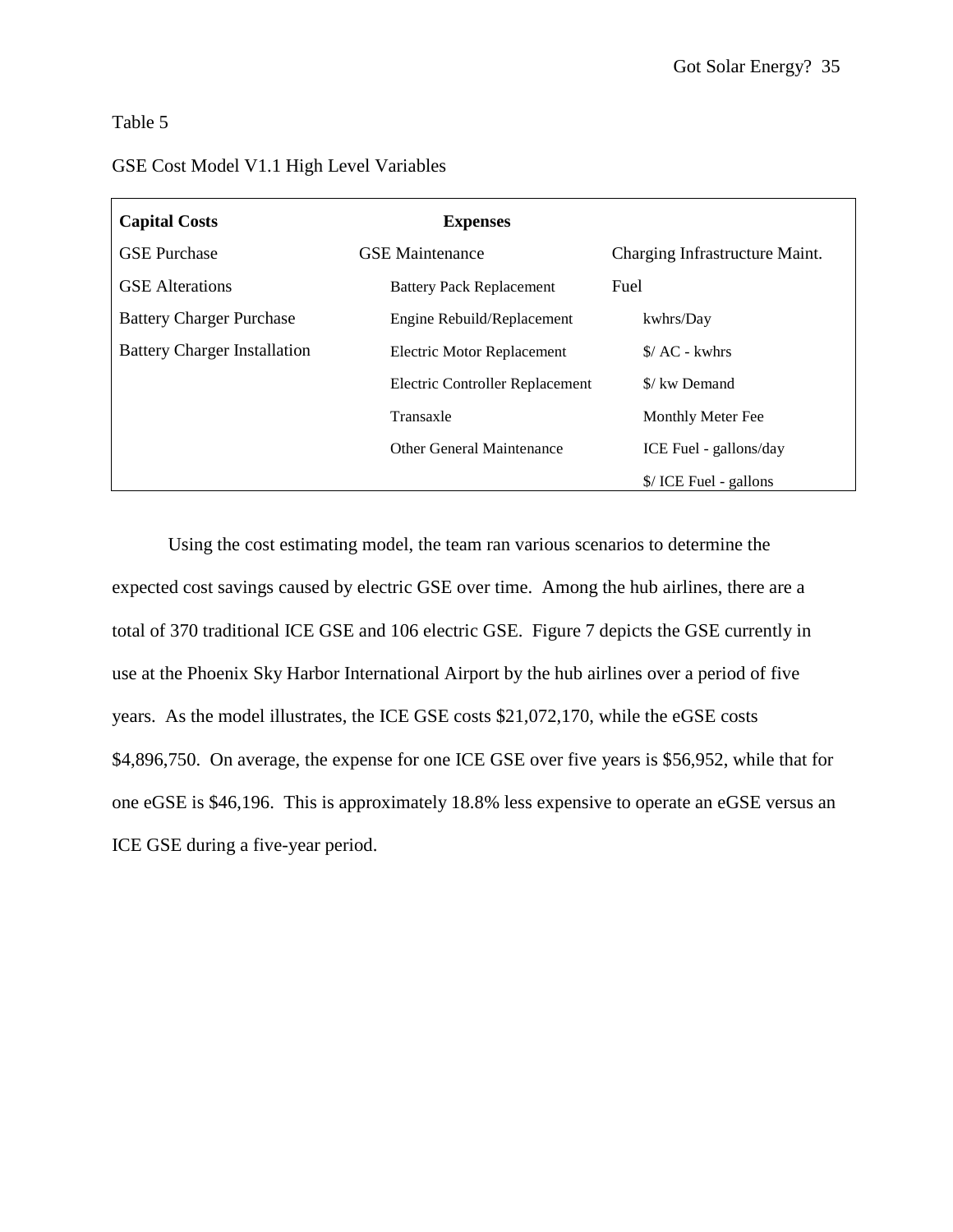Figure 7

|                                                                                                                                                                                                                                                                                                               |                                                                                                                                                |          | <b>GSE Cost Model V1.1</b>                                                                                                   |                                                                                                                         |                                                                                                                                       |                                                                                                                                                |  |
|---------------------------------------------------------------------------------------------------------------------------------------------------------------------------------------------------------------------------------------------------------------------------------------------------------------|------------------------------------------------------------------------------------------------------------------------------------------------|----------|------------------------------------------------------------------------------------------------------------------------------|-------------------------------------------------------------------------------------------------------------------------|---------------------------------------------------------------------------------------------------------------------------------------|------------------------------------------------------------------------------------------------------------------------------------------------|--|
| List of available equipment<br>Gasoline ford 300 BagTractor<br>Diesel Deutz 1011 BagTractor<br>Diesel Deutz 2011 BagTractor<br>AC BagTractor<br>DC BagTractor<br>Gasoline ford 300 Beltloader<br>Diesel Deutz 1011 Beltloader<br>Diesel Deutz 2011 Beltloader                                                 | $\blacktriangle_1$<br>٧l                                                                                                                       |          |                                                                                                                              |                                                                                                                         |                                                                                                                                       |                                                                                                                                                |  |
|                                                                                                                                                                                                                                                                                                               | Purchasing<br>Price                                                                                                                            | Install  | Ownership<br>cost \$/year                                                                                                    | Operating<br>Cost \$/vr                                                                                                 | Total cost<br>$\frac{4}{3}$ /yr                                                                                                       | Total for<br>analysis                                                                                                                          |  |
| 125 Gasoline ford 300 BagTractor<br>92<br>Diesel Deutz 1011 BagTractor<br>15<br>DC BagTractor<br>72<br>Gasoline ford 300 Belloader<br>Diesel Deutz 2011 Beltloader<br>39<br>Electric Belloader<br>78<br>29<br>T-750 PushBack<br>Tug MC PushBack<br>13<br>13<br>350E PushBack<br>8<br>Single port Fast Charger | \$3,250,000<br>\$2,392,000<br>\$532,500<br>\$2,052,000<br>\$1,255,800<br>\$3,026,400<br>\$2,499,800<br>\$1,120,600<br>\$1,209,000<br>\$128,000 | \$24,000 | (432.980)<br>\$318,673<br>\$70,942<br>\$273.377<br>\$167,303<br>\$403.191<br>\$333,035<br>\$149,291<br>\$161,069<br>\$21,250 | 952.611<br>\$723,473<br>\$76,729<br>\$372,960<br>\$207.794<br>\$199.481<br>\$195,361<br>\$87,576<br>\$70,591<br>\$8,497 | <b>新.385,591</b><br>\$1,042,146<br>\$146,671<br>\$646,337<br>\$375,097<br>1602.672<br>\$528,396<br>\$236,867<br>\$231,660<br>\$28,747 | \$6,927,955<br>\$5,210,700<br>1733, 355<br>\$3,231,685<br>\$1 875,485<br>\$3.013.360<br>\$2,641,980<br>\$1 184,325<br>\$1,158,300<br>\$143.735 |  |
| GSE usage at airport                                                                                                                                                                                                                                                                                          | \$17,466,100                                                                                                                                   | \$24,000 |                                                                                                                              | \$2,330,111 \$2,894,073 \$5,224,184                                                                                     |                                                                                                                                       | \$26,120,920                                                                                                                                   |  |
|                                                                                                                                                                                                                                                                                                               |                                                                                                                                                |          |                                                                                                                              | <b>Fossil Fuel Equipment</b>                                                                                            |                                                                                                                                       | \$21,072,170                                                                                                                                   |  |
| High<br>Medium<br>Low                                                                                                                                                                                                                                                                                         |                                                                                                                                                |          |                                                                                                                              | Electric Equipment                                                                                                      |                                                                                                                                       | \$5,048,750                                                                                                                                    |  |
|                                                                                                                                                                                                                                                                                                               |                                                                                                                                                |          |                                                                                                                              | Difference                                                                                                              |                                                                                                                                       | \$16,023,420                                                                                                                                   |  |
| $\sqrt{5}$<br>$\overline{z}$<br>year analysis<br>Amortization rate<br>$\sqrt{6}$<br>Life of equipment for<br>10<br>amortization<br>Update ownership costs                                                                                                                                                     | Run Analysis<br>New Analysis                                                                                                                   |          |                                                                                                                              | <b>DAILY kWhr</b><br>usage estimate                                                                                     | from utility meter                                                                                                                    | 969.984                                                                                                                                        |  |

Example of GSE currently used by Sky Harbor Airport's Hub Airlines – 5 years

*Source: Calculated using GSE Cost Model V1.1 – Downloadable from http://avt.inl.gov/groundsupport.shtml* 

Figure 8 illustrates the increasing rate of cost savings realized by electric GSE over a doubled period of time – from five years to ten. Assuming the exact same types and quantity of GSE, the difference in cost between ICE and electric GSE over the ten-year period is \$35,024,670, which is more than twice the difference under the five-year scenario. In the tenyear scenario, the average cost for one ICE GSE is \$123,063 while the average cost for one eGSE is \$99,137. Therefore, it is approximately 19.4% less expensive to operate an eGSE than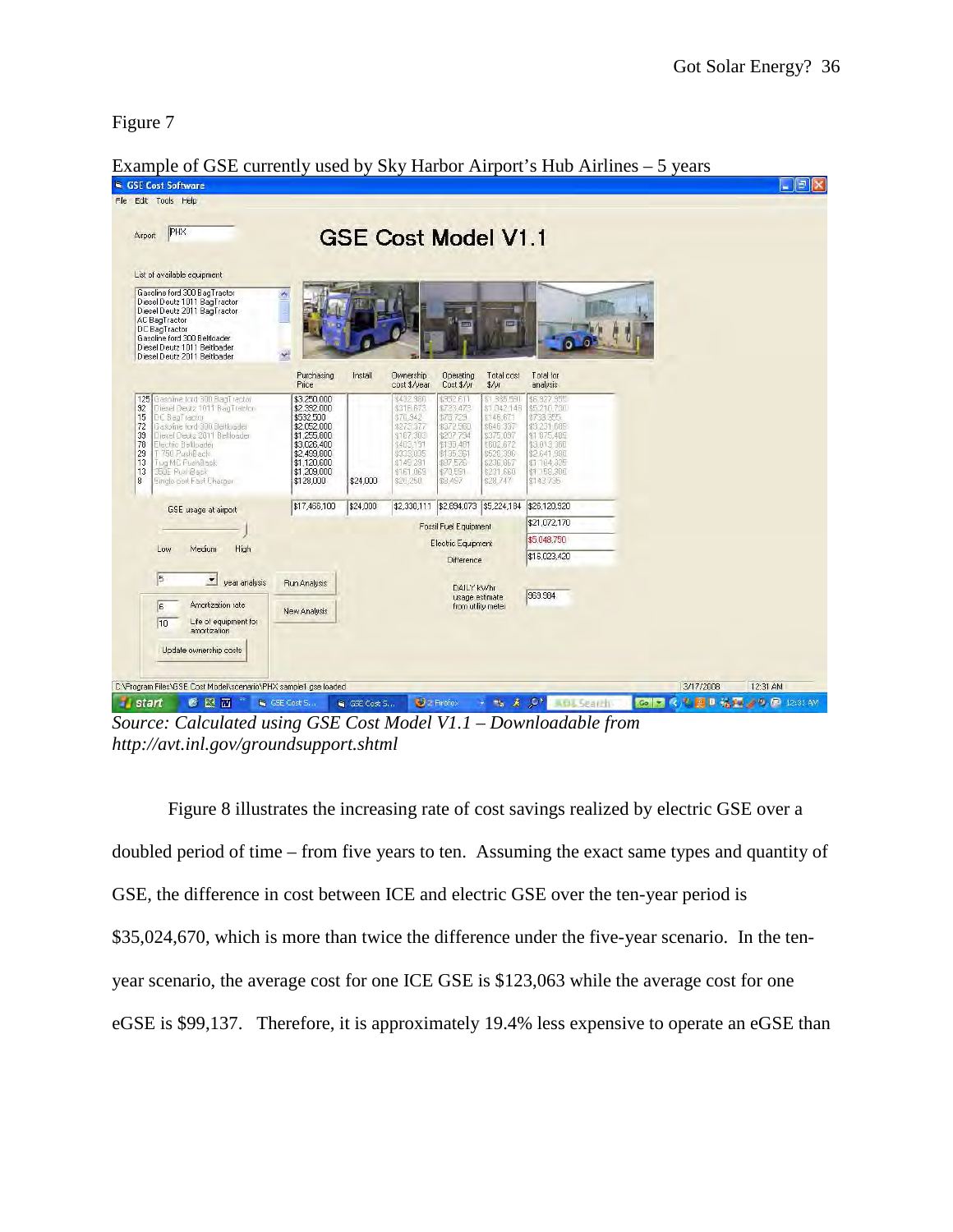an ICE GSE during a 10-year period. Clearly, as time increases, the rate of cost savings due to

electric GSE also increases.

# Figure 8

Example of GSE currently used by Sky Harbor Airport's Hub Airlines – 10 years

| List of available equipment<br>Gasoline ford 300 BagTractor<br>ô,<br>Diesel Deutz 1011 BagTractor<br>Diesel Deutz 2011 BagTractor<br>AC BagTractor<br>DC BagTractor<br>Gasoline ford 300 Beltloader<br>Diesel Deutz 1011 Beltloader<br>v<br>Diesel Deutz 2011 Beltloader<br>125 Gasoline ford 300 BagTractor<br>Diesel Deutz 1011 BagTractor<br>92<br>15<br>DC BagTractor<br>72<br>Gasoline ford 300 Belloader<br>39<br>Diesel Deutz 2011 Beltloader<br>78<br>Electric Belloader<br>T-750 PushBack<br>29<br>13<br>Tug MC PushBack<br>13<br>350E PushBack<br>8<br>Single port Fast Charger | Ē<br>Purchasing<br>Price<br>\$3,250,000<br>\$2,392,000<br>\$532,500<br>\$2,052,000<br>\$1,255,800<br>\$3,026,400<br>\$2,499,800 | Install<br><b>Ownership</b><br>cost \$/year<br>\$432,980<br>\$318,673<br>170,942<br>\$273.377<br>\$167,303<br>\$403,191 | <b>Operating</b><br>Cost \$/yr<br>11,085,173<br>\$814,340<br>\$89,957<br>\$427,739<br>\$235,302 | Total cost<br>$\frac{4}{3}$ /yr<br>\$1,518,153<br>\$1,133,013<br>\$160,899<br>\$701.116<br>\$402,605 | Total for<br>analysis<br>\$15,181,530<br>\$11,330,130<br>\$1,608,990<br>\$7,011,160  |
|-------------------------------------------------------------------------------------------------------------------------------------------------------------------------------------------------------------------------------------------------------------------------------------------------------------------------------------------------------------------------------------------------------------------------------------------------------------------------------------------------------------------------------------------------------------------------------------------|---------------------------------------------------------------------------------------------------------------------------------|-------------------------------------------------------------------------------------------------------------------------|-------------------------------------------------------------------------------------------------|------------------------------------------------------------------------------------------------------|--------------------------------------------------------------------------------------|
|                                                                                                                                                                                                                                                                                                                                                                                                                                                                                                                                                                                           |                                                                                                                                 |                                                                                                                         |                                                                                                 |                                                                                                      |                                                                                      |
|                                                                                                                                                                                                                                                                                                                                                                                                                                                                                                                                                                                           |                                                                                                                                 |                                                                                                                         |                                                                                                 |                                                                                                      |                                                                                      |
|                                                                                                                                                                                                                                                                                                                                                                                                                                                                                                                                                                                           |                                                                                                                                 |                                                                                                                         |                                                                                                 |                                                                                                      |                                                                                      |
|                                                                                                                                                                                                                                                                                                                                                                                                                                                                                                                                                                                           | \$1,120,600<br>\$1,209,000<br>\$128,000                                                                                         | \$333,035<br>\$149,291<br>\$161,069<br>\$24,000<br>\$20,250                                                             | \$230,019<br>\$218,262<br>\$97,842<br>\$81,936<br>\$8,686                                       | \$633,210<br>\$551,297<br>\$247,133<br>\$243,005<br>\$28,936                                         | \$4,026,050<br>\$6,332,100<br>\$5,512,970<br>\$2,471,330<br>\$2 430 050<br>\$299.360 |
| GSE usage at airport                                                                                                                                                                                                                                                                                                                                                                                                                                                                                                                                                                      | \$17,466,100                                                                                                                    | \$24,000<br>\$2,330,111                                                                                                 |                                                                                                 | \$3,289,256 \$5,619,367                                                                              | \$56,193,670                                                                         |
|                                                                                                                                                                                                                                                                                                                                                                                                                                                                                                                                                                                           |                                                                                                                                 |                                                                                                                         | <b>Fossil Fuel Equipment</b>                                                                    |                                                                                                      | \$45,533,170                                                                         |
| High<br>Low<br>Medium                                                                                                                                                                                                                                                                                                                                                                                                                                                                                                                                                                     |                                                                                                                                 |                                                                                                                         | Electric Equipment                                                                              |                                                                                                      | \$10,660,500                                                                         |
|                                                                                                                                                                                                                                                                                                                                                                                                                                                                                                                                                                                           |                                                                                                                                 |                                                                                                                         | Difference                                                                                      |                                                                                                      | \$34,872,670                                                                         |
| 10<br>year analysis<br>Amortization rate<br>i6<br>Life of equipment for<br>$\sqrt{10}$<br>amortization<br>Update ownership costs                                                                                                                                                                                                                                                                                                                                                                                                                                                          | Run Analysis<br>New Analysis                                                                                                    |                                                                                                                         | DAILY kWhr                                                                                      | usage estimate<br>from utility meter                                                                 | 969.984                                                                              |
|                                                                                                                                                                                                                                                                                                                                                                                                                                                                                                                                                                                           |                                                                                                                                 |                                                                                                                         |                                                                                                 |                                                                                                      |                                                                                      |

*Source: Calculated using GSE Cost Model V1.1 – Downloadable from http://avt.inl.gov/groundsupport.shtml* 

Electric belt loaders are the type of GSE that creates the quickest net profit. In fact, the investment for an electric belt loader is paid off in approximately four years. Therefore, belt loaders are worth-while to convert because, although they have the lowest emissions, they pay off monetarily much sooner. Electric baggage tractors take about 12.5 years to be worth their cost, but since they produce much more CO emissions, the benefit of greatly reduced emissions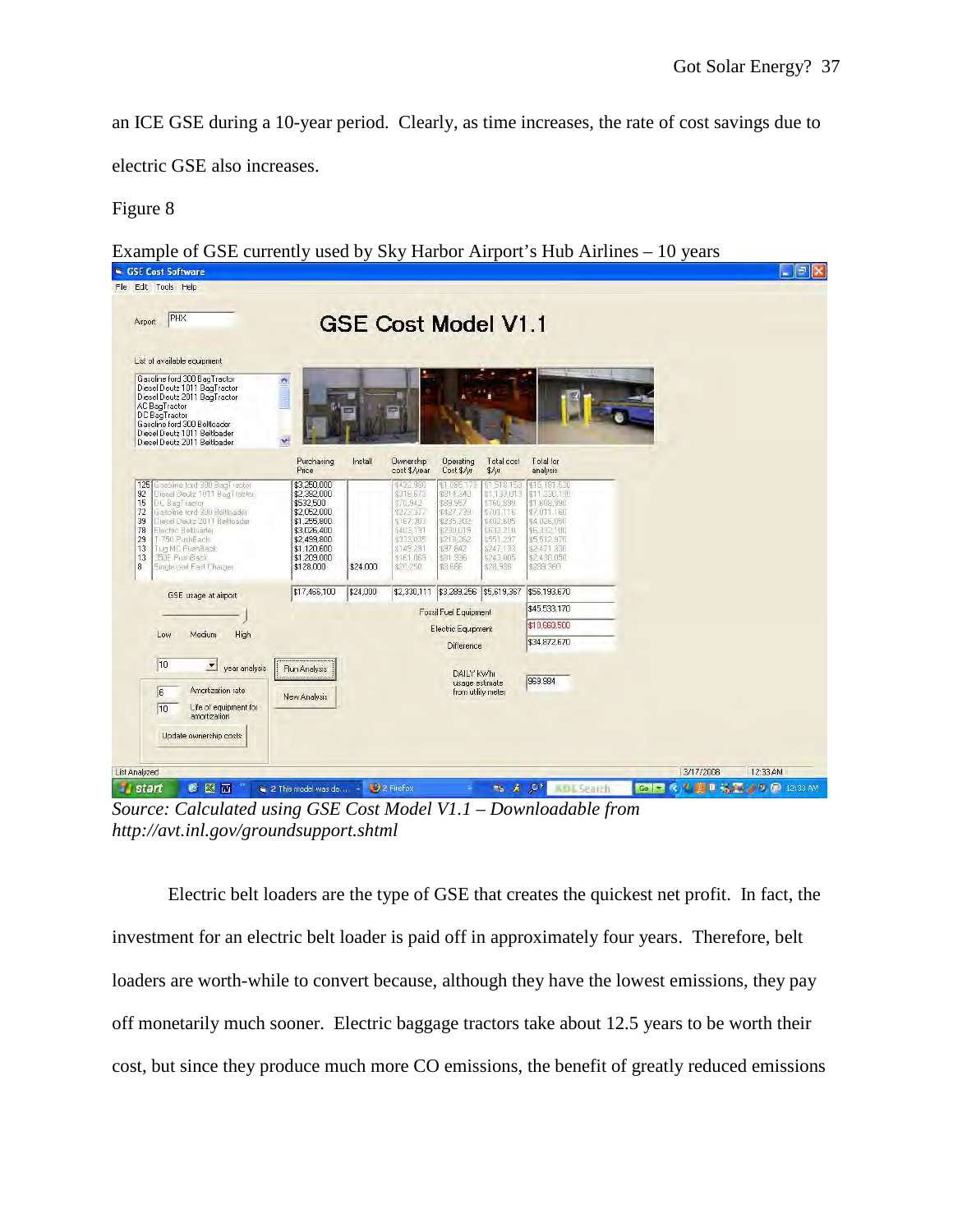justifies the investment. The GSE with the slowest payoff of about 19 years is the pushback tug, however, due to the significant emission savings, which is higher than belt loaders, it is logical to convert them as well (Morrow 2007).

To further illustrate the long-term savings derived from the use of electric GSE instead of ICE GSE, the team ran a hypothetical scenario in which *all* of the GSE currently used by the Sky Harbor Airport's hub airlines were of traditional fuel engines, and a second scenario in which *all* were electric. As depicted in Figure 9, the cost of operating only ICE GSE over a five-year period totals \$26,697,755.

Figure 9

# All ICE GSE Scenario

| File Edit Tools Help<br>Airport                                                                                                                                                                         |                                                                         |         |                                                               |                                                                 |                                                                      |                                                                         |                                |          |
|---------------------------------------------------------------------------------------------------------------------------------------------------------------------------------------------------------|-------------------------------------------------------------------------|---------|---------------------------------------------------------------|-----------------------------------------------------------------|----------------------------------------------------------------------|-------------------------------------------------------------------------|--------------------------------|----------|
|                                                                                                                                                                                                         |                                                                         |         |                                                               |                                                                 |                                                                      |                                                                         |                                |          |
|                                                                                                                                                                                                         |                                                                         |         | <b>GSE Cost Model V1.1</b>                                    |                                                                 |                                                                      |                                                                         |                                |          |
| List of available equipment<br>Electric Beltloader<br>T-750 PushBack<br>Tug MC PushBack<br>TBL400 PushBack<br>350E PushBack<br>GT1628/GT35 PushBack<br>Conventional Charger<br>Single port Fast Charger | ۸<br>$\overline{\mathbf{v}}$                                            |         |                                                               |                                                                 |                                                                      |                                                                         |                                |          |
|                                                                                                                                                                                                         | Purchasing<br>Price                                                     | Install | Ownership<br>cost \$/year                                     | Operating<br>Cost \$/yr                                         | Total cost<br>$\frac{4}{3}$ /yr                                      | Total for<br>analysis                                                   |                                |          |
| 97<br>Diesel Deutz 2011 BagTractor<br>Gasoline ford 300 BagTractor<br>135<br>Diesel Deutz 2011 Beltloader<br>67<br>122<br>Fasoline ford 300 Balticade<br>55<br>Tug MC PushBack                          | \$2,522,000<br>\$3,510,000<br>\$2,157,400<br>\$3,477,000<br>\$4,741,000 |         | \$335,992<br>\$467,618<br>\$297 419<br>\$463,222<br>\$631,618 | \$765,411<br>\$1,028,820<br>\$356,979<br>\$631,960<br>\$370.512 | \$1.101.408<br>\$1,496,438<br>\$644,398<br>11.095.182<br>\$1,002,130 | \$5,507,015<br>\$7,482,190<br>\$3,221,990<br>\$5,475,910<br>\$5,010,650 |                                |          |
| GSE usage at airport                                                                                                                                                                                    | \$16,407,400                                                            | \$000   |                                                               | \$2,185,869 \$3,153,682 \$5,339,551                             |                                                                      | \$26,697,755                                                            |                                |          |
|                                                                                                                                                                                                         |                                                                         |         |                                                               | Fossil Fuel Equipment                                           |                                                                      | \$26,697,755                                                            |                                |          |
| High<br>Medium<br>Low                                                                                                                                                                                   |                                                                         |         |                                                               | Electric Equipment<br><b>Difference</b>                         |                                                                      | \$000<br>\$26,697,755                                                   |                                |          |
| $\sqrt{5}$<br>$\overline{z}$<br>year analysis<br>Amortization rate<br>I6<br>Life of equipment for<br>10<br>amortization<br>Update ownership costs                                                       | Run Analysis<br>New Analysis                                            |         |                                                               | DAILY kWhr<br>usage estimate                                    | from utility meter                                                   | 0                                                                       |                                |          |
| <b>List Analyzed</b><br>6 四 四                                                                                                                                                                           | Gmail - My S-yr and                                                     |         | GSE Model - Sample                                            |                                                                 |                                                                      | → 表 ◎                                                                   | 3/17/2008<br><b>AOL Search</b> | 12:54 AM |

*Source: Calculated using GSE Cost Model V1.1 – Downloadable from http://avt.inl.gov/groundsupport.shtml*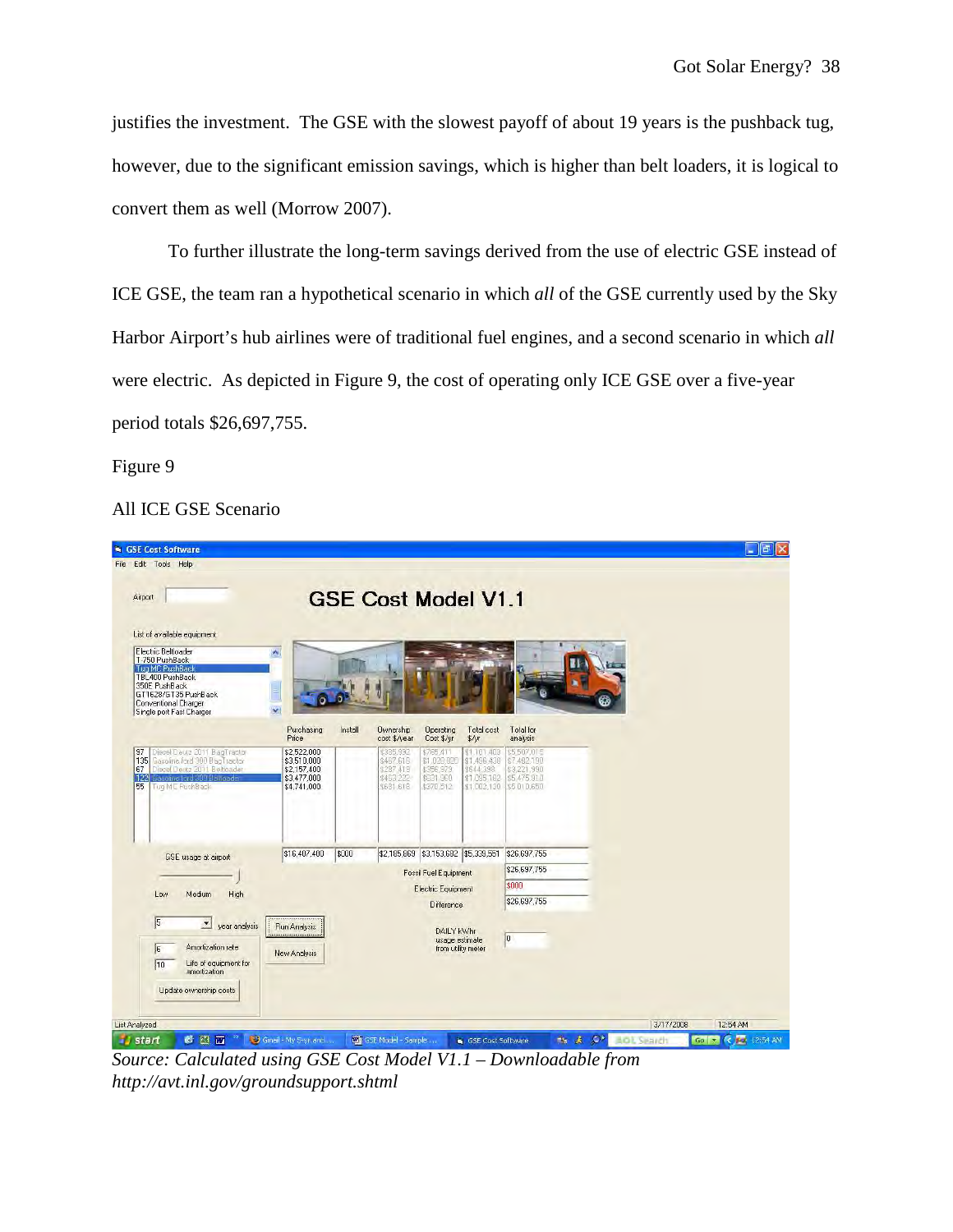However, if all the GSE were electric, the cost to operate them for five years would be \$23,760,265, as shown in Figure 10. Using all electric GSE would result in savings of over \$2.9 million dollars.

Figure 10

All eGSE Scenario

| GSE Cost Software                                                                                                                                                                |                                                                               |                     |                                                                                       |                                                                                     |                                                                                        |                                                                                  |                               | $\Box$ dx                              |
|----------------------------------------------------------------------------------------------------------------------------------------------------------------------------------|-------------------------------------------------------------------------------|---------------------|---------------------------------------------------------------------------------------|-------------------------------------------------------------------------------------|----------------------------------------------------------------------------------------|----------------------------------------------------------------------------------|-------------------------------|----------------------------------------|
| File Edit Tools Help<br>PHX -all Electric<br>Airport<br>List of available equipment                                                                                              |                                                                               |                     | <b>GSE Cost Model V1.1</b>                                                            |                                                                                     |                                                                                        |                                                                                  |                               |                                        |
| T-750 PushBack<br>Tug MC PushBack<br>TBL400 PushBack<br>350E PushBack<br>GT1628/GT35 PushBack<br>Conventional Charger<br>Single port Fast Charger<br>Power Sharing cost per port | $\hat{\mathbf{r}}$                                                            |                     |                                                                                       |                                                                                     |                                                                                        |                                                                                  |                               |                                        |
| 232<br>DC BagTractor<br>Electric Beltloader<br>189<br>55 350E PushBack<br>12 <sup>1</sup><br>Smale part Fast Charge                                                              | Purchasing<br>Price<br>\$8,236,000<br>\$7,333,200<br>\$5,115,000<br>\$192,000 | Install<br>\$36,000 | <b>Ownership</b><br>cost \$/vear<br>\$1,097,238<br>\$976.963<br>\$691 444<br>\$30,375 | <b>Operating</b><br>Cost \$/yr<br>\$1,171,273<br>\$483,358<br>\$298,656<br>\$12,746 | Total cost<br>$\frac{4}{3}$ /yr<br>\$2,268.511<br>\$1,460,321<br>\$980,100<br>\$43,121 | Total for<br>analysis<br>\$11.342,555<br>\$7,301,605<br>\$4,900,500<br>\$215,605 |                               |                                        |
| GSE usage at airport                                                                                                                                                             | \$20,876,200                                                                  | \$36,000            |                                                                                       |                                                                                     | \$2,786,020 \$1,966,033 \$4,752,053 \$23,760,265                                       | \$000                                                                            |                               |                                        |
| Medium<br>High<br>Low                                                                                                                                                            |                                                                               |                     |                                                                                       | Fossil Fuel Equipment<br>Electric Equipment<br><b>Difference</b>                    |                                                                                        | \$23,760,265<br>-\$23,760,265                                                    |                               |                                        |
| $\sqrt{5}$<br>$\mathbf{z}$<br>year analysis<br>Amortization rate<br>$\sqrt{6}$<br>Life of equipment for<br>10<br>amortization<br>Update ownership costs                          | Run Analysis<br>New Analysis                                                  |                     |                                                                                       | DAILY kWhr<br>usage estimate                                                        | from utility meter                                                                     | 8902.8                                                                           |                               |                                        |
| List Analyzed<br>6 四 四<br><b><i>il</i></b> start                                                                                                                                 | Gmail - My 5-yr an                                                            |                     | <b>N</b> 2 Microsoft Word                                                             |                                                                                     | GSE Cost Software                                                                      | $\rightarrow$ $\rightarrow$ $\rightarrow$                                        | 3/17/2008<br><b>ADLSearch</b> | 12:48 AM<br><b>Golf River L2:48 AM</b> |

*Source: Calculated using GSE Cost Model V1.1 – Downloadable from http://avt.inl.gov/groundsupport.shtml* 

As research using the GSE Cost Model V1.1 indicates there are significant monetary benefits that outweigh the costs associated with transitioning to electric GSE. This design project's additional aspect of harnessing solar energy to power the GSE takes the overall benefit of the project one step further. The solar system realizes a neutral cost-benefit analysis in the monetary sense. However, though the system does not produce a direct financial net gain, it alleviates the demand from the airport's electric grid, which the eGSE would create. If the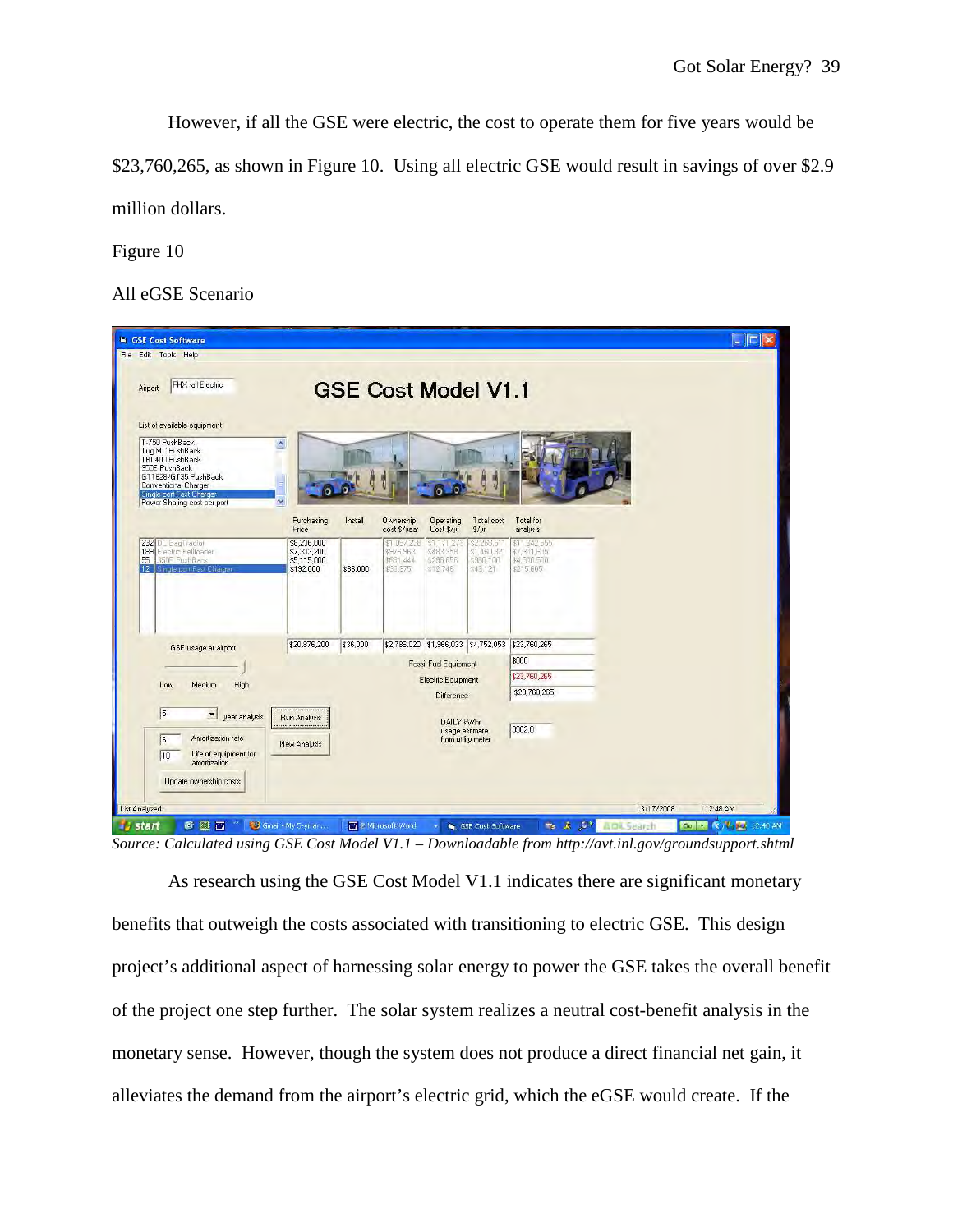airport owns the property on which the solar panels are installed, such as in the case of Phoenix Sky Harbor, there will not be any additional cost for the leasing or purchase of the land. In addition, the proven benefits of solar energy in terms of reduced emissions are highly significant. As Table 6 and its associated graph illustrate below, there is a direct correlation between the size of the solar panel system and the volume of reduced CO2 emissions. Clearly, the benefit to the solar aspect of this project is beyond financial measure by contributing to the critical goal of emission reductions.

# Table 6

| Solar Panel Systems and Emission Reductions |  |
|---------------------------------------------|--|
|---------------------------------------------|--|

| <b>System</b><br><b>Size</b><br>Organization<br>(kW) |        | <b>Annual</b>        |
|------------------------------------------------------|--------|----------------------|
|                                                      |        | <b>Reduction of</b>  |
|                                                      |        | <b>CO2 Emissions</b> |
|                                                      | (tons) |                      |
| Nellis Air Force Base, USA                           | 15,000 | 11,640               |
| Bavaria Solarpark, Germany                           | 13,000 | 15,000               |
| Serpa Power Plant, Portugal                          | 11,000 | 30,000               |
| Macy's, USA                                          | 8,000  | 2,532                |
| <b>Target Stores, USA</b>                            | 5,000  | 1,100                |
| Wal-Mart, USA                                        | 4,600  | 1,456                |
| Munkyeong Sp Solar Mt, Korea                         | 2,200  | 3,300                |
| Johnson & Johnson, USA                               | 1,920  | 835                  |
| Tiffany & Co., USA                                   | 1,336  | 249                  |
| Microsoft, USA                                       | 480    | 151                  |

Source: SunPower Corporation (2008)

## Figure 11



Correlation Between Solar Panel Systems and Emission Reduction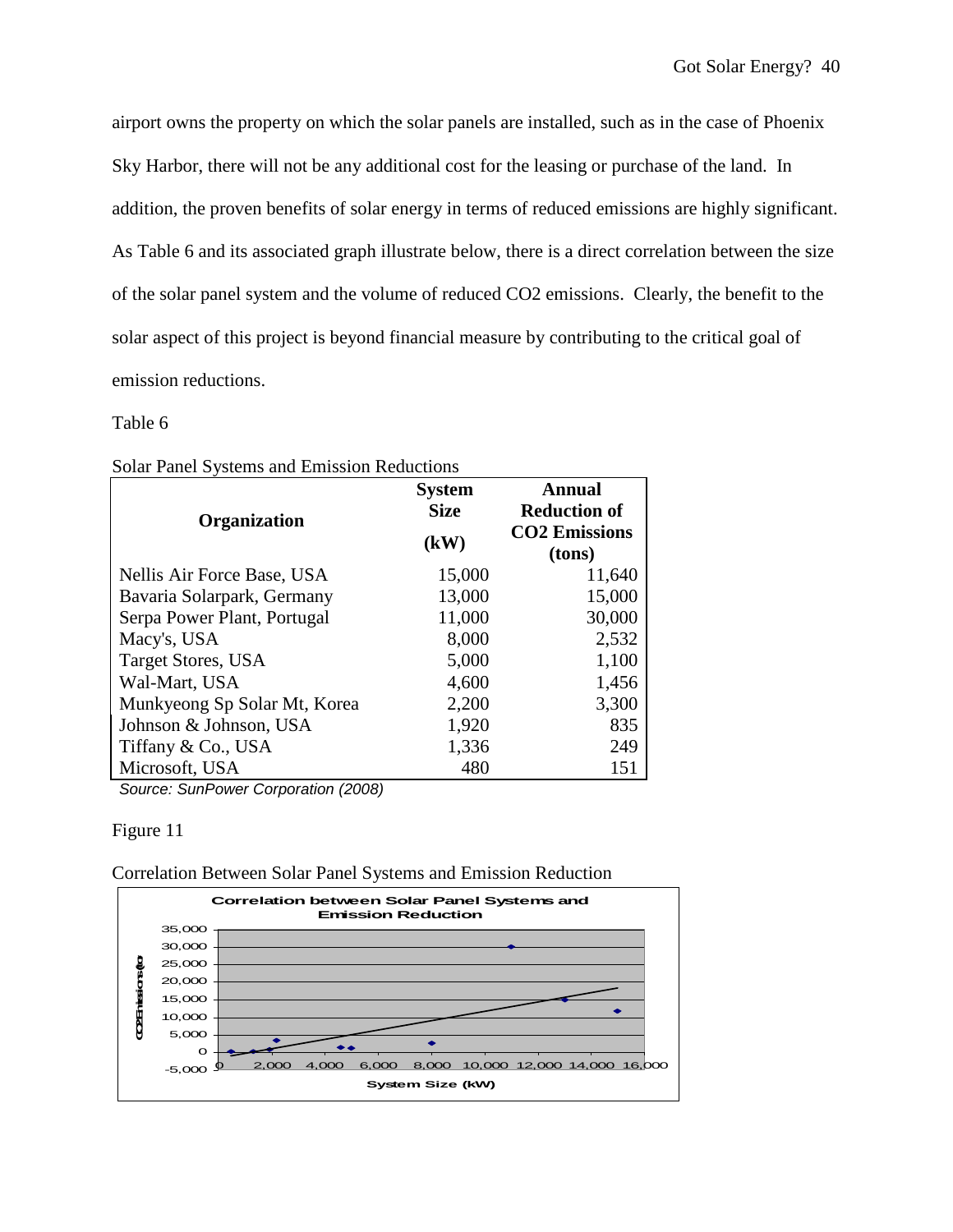## Appendix  $A - List$  of Contacts

Faculty Advisor

Edward Gordhammer Ph.D. - Associate Professor Embry Riddle Aeronautical University Sky Harbor Campus 2625 East Air Lane, Phoenix, AZ 85034 edward.gordhammer@erau.edu 602-275-5533

Team Leader

Cynthia Cooke – Accountant III PHX Sky Harbor Airport 3400 East Sky Harbor Blvd. Ste. 3300, Phoenix, AZ 85034 cynthia.cooke@phoenix.gov 602-273-4396

## Team Members

Zeino Daryani – Record Clerk II PHX Sky Harbor Airport 3300 E. Sky Harbor Blvd. Phoenix, AZ 85034 zeino.daryani@phoenix.gov 602-273-2668

Tamie Fisher – Deputy Aviation Director Business, Properties & Air Service Development PHX Sky Harbor Airport 3400 E. Sky Harbor Blvd. Ste. 3300 Phoenix, AZ 85034 tamie.fisher@phoenix.gov 602-683-3672

Robyn Sullivan – Economic Development Specialist PHX Sky Harbor Airport 3400 E. Sky Harbor Blvd. Ste. 3300 Phoenix, AZ 85034 robyn.sullivan@phoenix.gov 602-273-8881

Roxann Favors – Airline Affairs Project Manager PHX Sky Harbor Airport 3300 E. Sky Harbor Blvd. Phoenix, AZ 85034 roxann.favors@phoenix.gov 602-273-8857

Samuel Niko – Operations Assistant PHX Sky Harbor Airport 3300 E. Sky Harbor Blvd. Phoenix, AZ 85034 sam.niko@phoenix.gov 602-273-3326

Sandra E. Torres – GA Project Manager PHX Sky Harbor Airport 3400 E. Sky Harbor Blvd. Ste. 3300 Phoenix, AZ 85034 sandra.torres@phoenix.gov 602-273-8887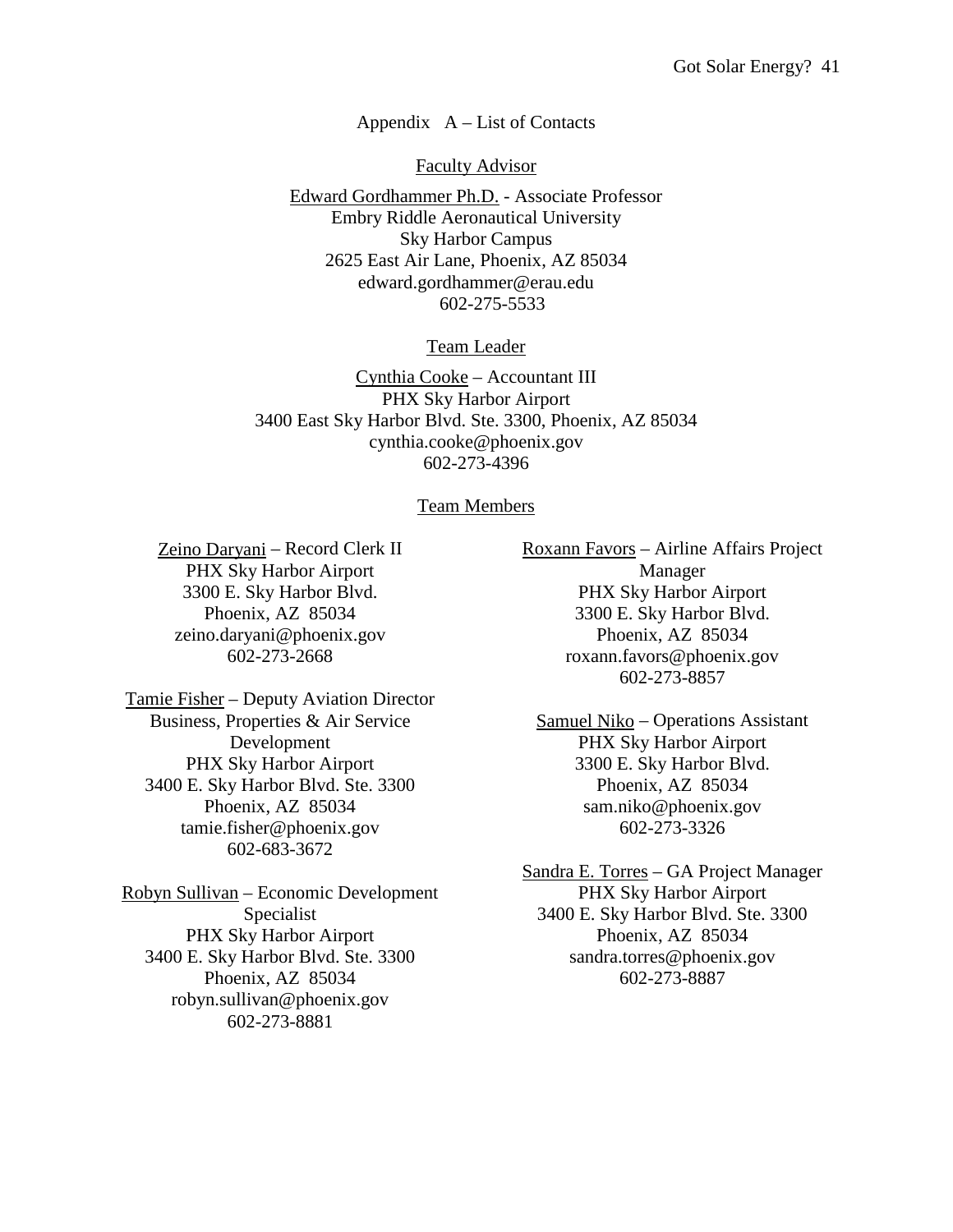### Appendix B – Description of the University

Embry-Riddle Aeronautical University

Embry-Riddle Aeronautical University is the world's oldest, largest, and most prestigious university specializing in aviation and aerospace. It is the only accredited, aviation-oriented university in the world. Embry-Riddle was founded December 17, 1925, by barnstormer John Paul Riddle and entrepreneur T. Higbee Embry, exactly 22 years after the Wright brothers' historic flight.

Embry-Riddle is an independent, nonsectarian, not-for-profit coeducational university serving culturally diverse students seeking careers in aviation, aerospace, business, engineering, and related fields. Embry-Riddle Aeronautical University is accredited by the Commission on Colleges of the Southern Association of Colleges and Schools to award degrees at the associate, bachelor, and master levels. Combined annual enrollment for all campuses is more than 34,000.

Embry-Riddle has residential campuses in Daytona Beach, Florida, and Prescott, Arizona, as well as a Worldwide Campus dedicated to providing educational opportunities to working adults worldwide. The Worldwide Campus provides educational opportunities to offcampus students at more than 130 centers throughout the United States and Europe. In addition, degree programs can be pursued anywhere in the world through Web-based online learning.

The University offers more than 30 degree programs. These include **undergraduate programs** in aeronautical science; aerospace engineering; aviation business administration; aviation environmental science; aviation maintenance science; computer science; and more. **Graduate programs** are offered in aeronautics, aerospace engineering, business administration, human factors and systems, safety science, software engineering, and space science.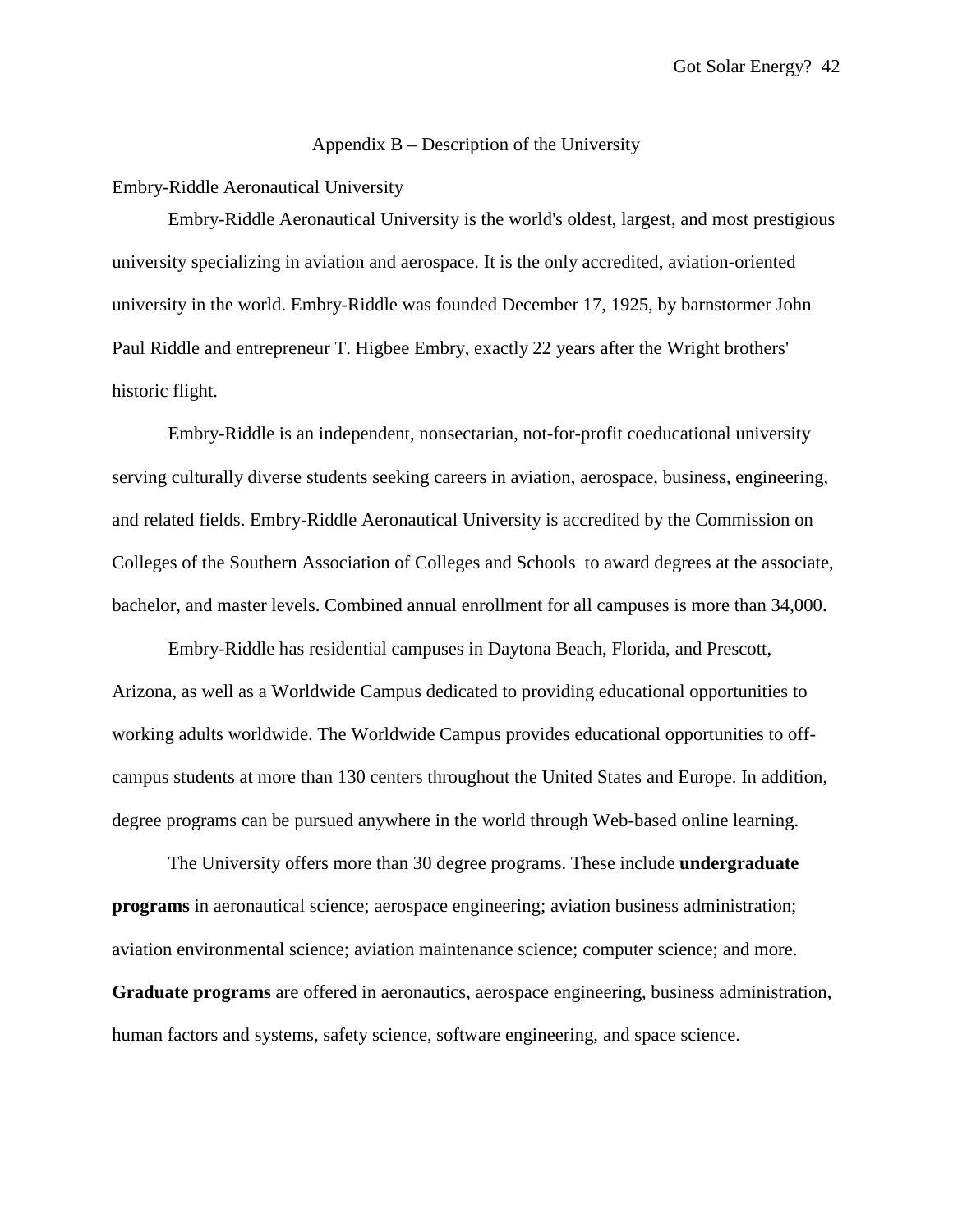Appendix C – Description of Non-University Partners Involved in the Project

 The City of Phoenix Aviation Department operates Phoenix Sky Harbor International Airport, Phoenix Deer Valley Airport, and Phoenix Goodyear Airport. The Aviation Department has a long-standing partnership with Embry-Riddle Aeronautical University to provide enhanced educational opportunities for its employees.

In 2001, Embry-Riddle Aeronautical University and the Aviation Department teamed up to develop a program designed to help employees obtain a baseline education about the aviation industry. The program, known as the Management Development Program, is made up of six courses from Embry-Riddle, which are divided into two levels. Another important component is a series of field trips designed to provide an inside look at the many aspects of operating an airport. Students who complete both Level I and Level II earn the undergraduate Airport Management Certificate of Completion from Embry-Riddle.

The students participating in this project are Aviation Department employees who are enrolled in Level II of the Management Development Program. The Aviation Department's management team wholeheartedly supports our participation in the project.

The Aviation Department has also been involved in this project as a resource for subject matter experts and a place to examine existing conditions at an airport. Throughout our research, we consulted with our colleagues, supervisors, and management team to better understand the problem and begin to identify solutions. We evaluated how proposed solutions could be implemented, what the obstacles and challenges might be, and how the solutions could have a positive impact at our airport. The input of Aviation Department staff, and the opportunity to study the problem as it directly impacts our airport, was invaluable to us in the development of this project.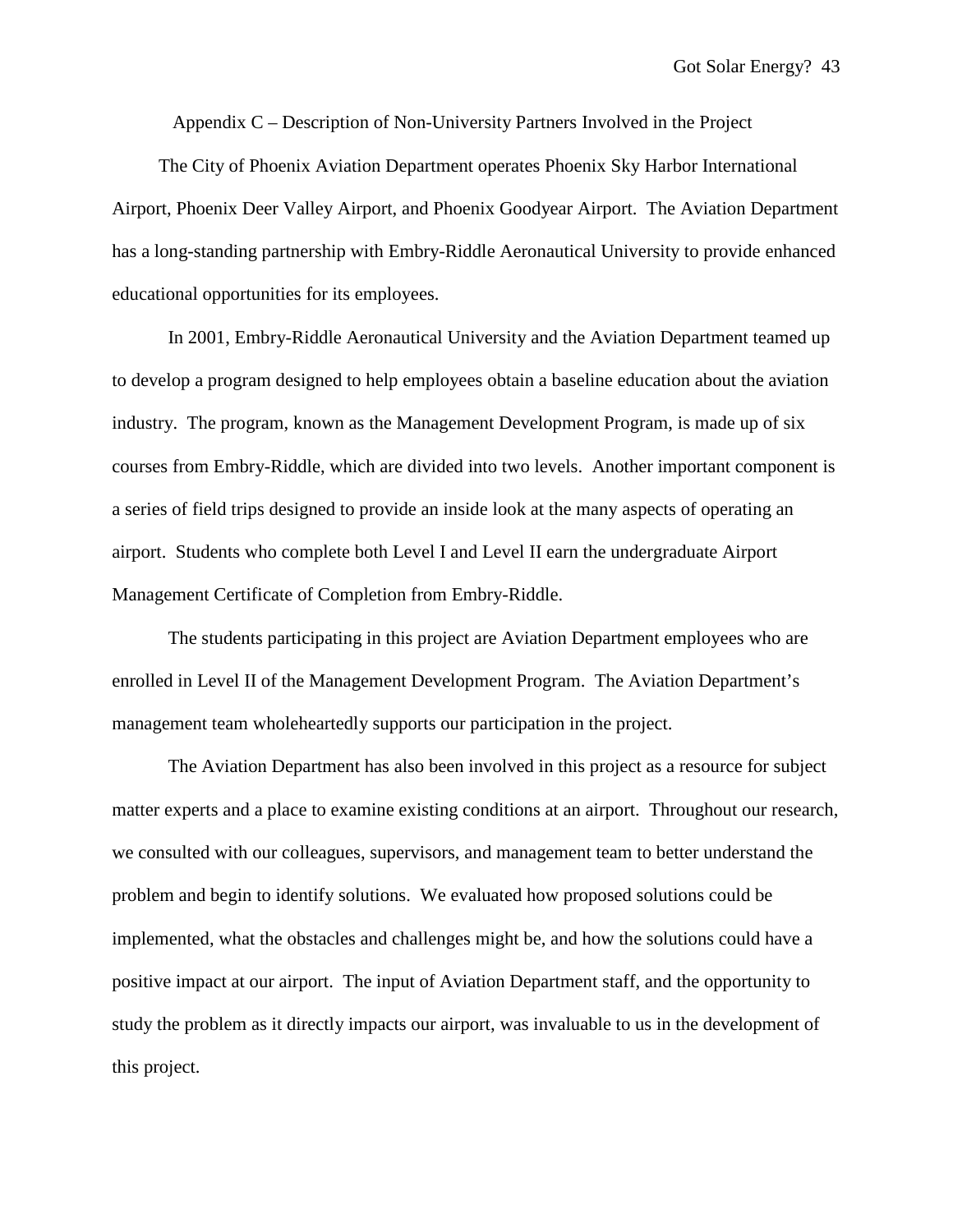## Appendix E – Evaluation of The Educational Experience

## *The Student Team*

1. Did the FAA Airport Design Competition provide a meaningful learning experience for you? Why or why not?

 During the course of the project, the team members gained valuable experience in working as a team with others from all areas of the airport community. Knowledge gained included the advantages of utilizing individuals' skills and strengths to achieve a goal. Team members learned the benefit of looking at the proposal from the viewpoints of airlines, ground service providers and design and construction project management staff in order to understand what would be required of all parties in terms of equipment and infrastructure investment. Finally, the team learned a great deal about the advantages and disadvantages of several types of renewable energy sources and their potential impacts on the environment and air quality.

2. What challenges did you and/or your team encounter in undertaking the Competition? How did you overcome them?

 The greatest challenge to the team was a time constraint, because we were given a schedule of less than eight weeks to develop and finalize the proposal. We overcame this constraint with frequent communication on all issues with all team members, as well as ongoing communication with the course instructor. Another challenge involved narrowing the parameters of the proposal to fit within the scope as well as the schedule of the competition. The team dealt with this by quickly deciding on the competition category on which to work and the equipment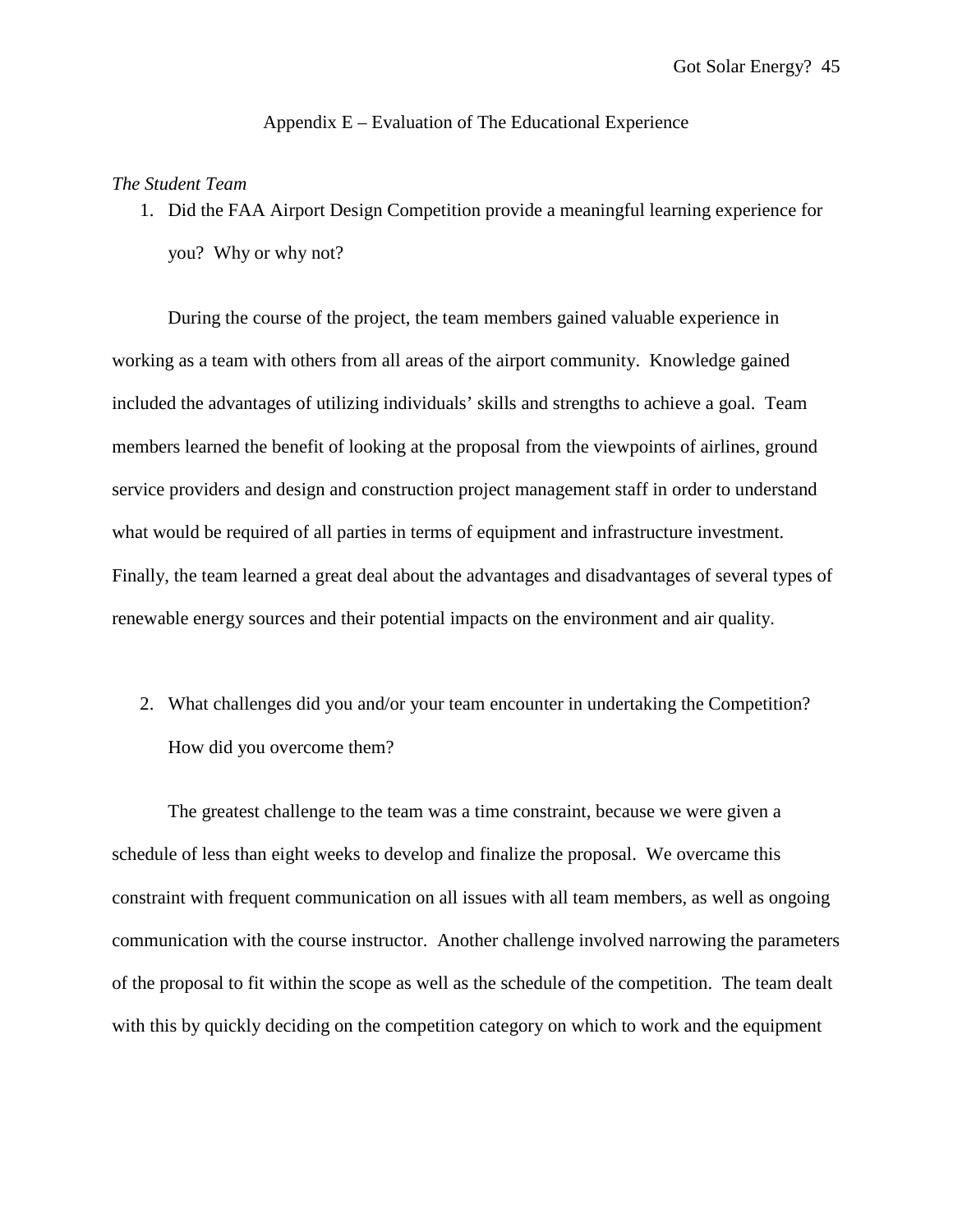sector whose conversion to a "greener" energy source would result in a significant savings in fuel cost and reduction in air pollutants at any commercial airport.

Yet another challenge faced by the team was understanding the technical aspects of the option we chose. Team members consulted various data sources and industry experts, some of whom provided us with detailed schematics to explain the requirements and operation of a solar energy system.

3. Describe the process you or your team used for developing your hypothesis.

 The team reached consensus on the competition category to pursue, and then decided to focus on Ground Support Equipment because we discovered that conversion of this equipment to a "greener" energy source appears to deliver the greatest environmental benefit at a reasonable cost for all involved parties. Each team member was then assigned the exploration of one of several options for alternative fuel sources. The team as a whole reviewed the research results and selected the option least costly to the airport, the airlines, the service providers and the environment.

4. Was participation by industry appropriate, meaningful and useful? Why or why not?

 As employees of a municipal commercial airport, the team members had access to many industry experts including other team members and coworkers. The team also was able to consult with airlines and airport management as well as professional and governmental organizations such as Airports Council International – North America, the Department of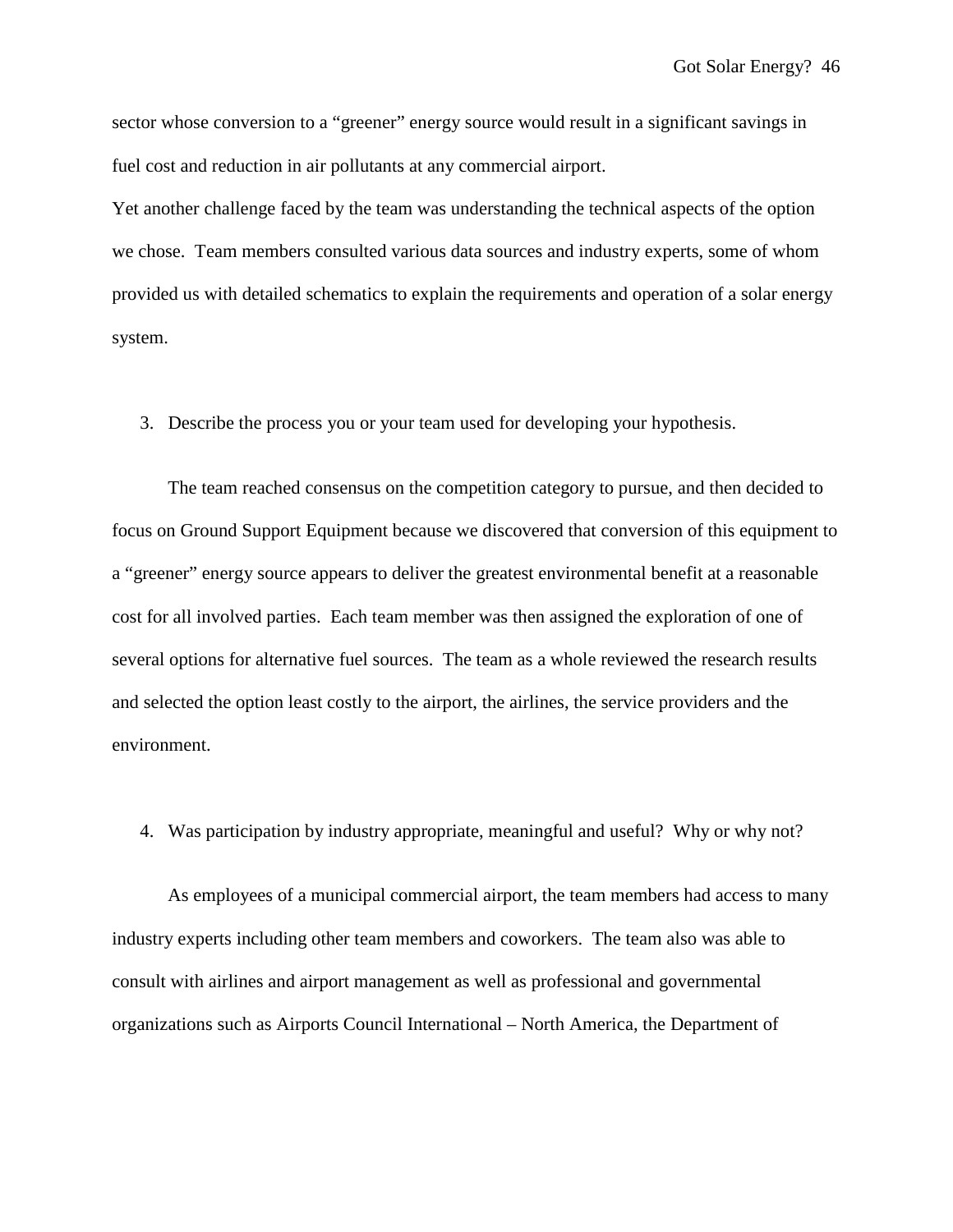Transportation and the FAA. The participation by industry members was essential to the team's development of the proposal.

5. What did you learn? Did this project help you with skills and knowledge you need to be successful for entry in the workforce or to pursue further study? Why or why not?

 The team members learned a great deal about alternative energy sources. As our airport continues to develop "greener" measures, we will have a solid basis of understanding of the various types of sources, their advantages and disadvantages, their requirements for infrastructure modifications, and their costs and benefits. We will all be able to contribute what we have learned to future airport projects. In addition, the diversity of the team members taught us much about the dynamics involved in working as a team.

## *The Faculty*

1. Describe the value of the educational experience for your students participating in this Competition submission.

 This educational experience provided an excellent opportunity for students to conduct individual as well as collaborative research to solve a challenging issue of importance to all airports. The learning, teamwork and spirit displayed by this student team was outstanding.

2. Was the learning experience appropriate to the course level or context in which the competition was undertaken?

Yes, the learning experience was exceptional.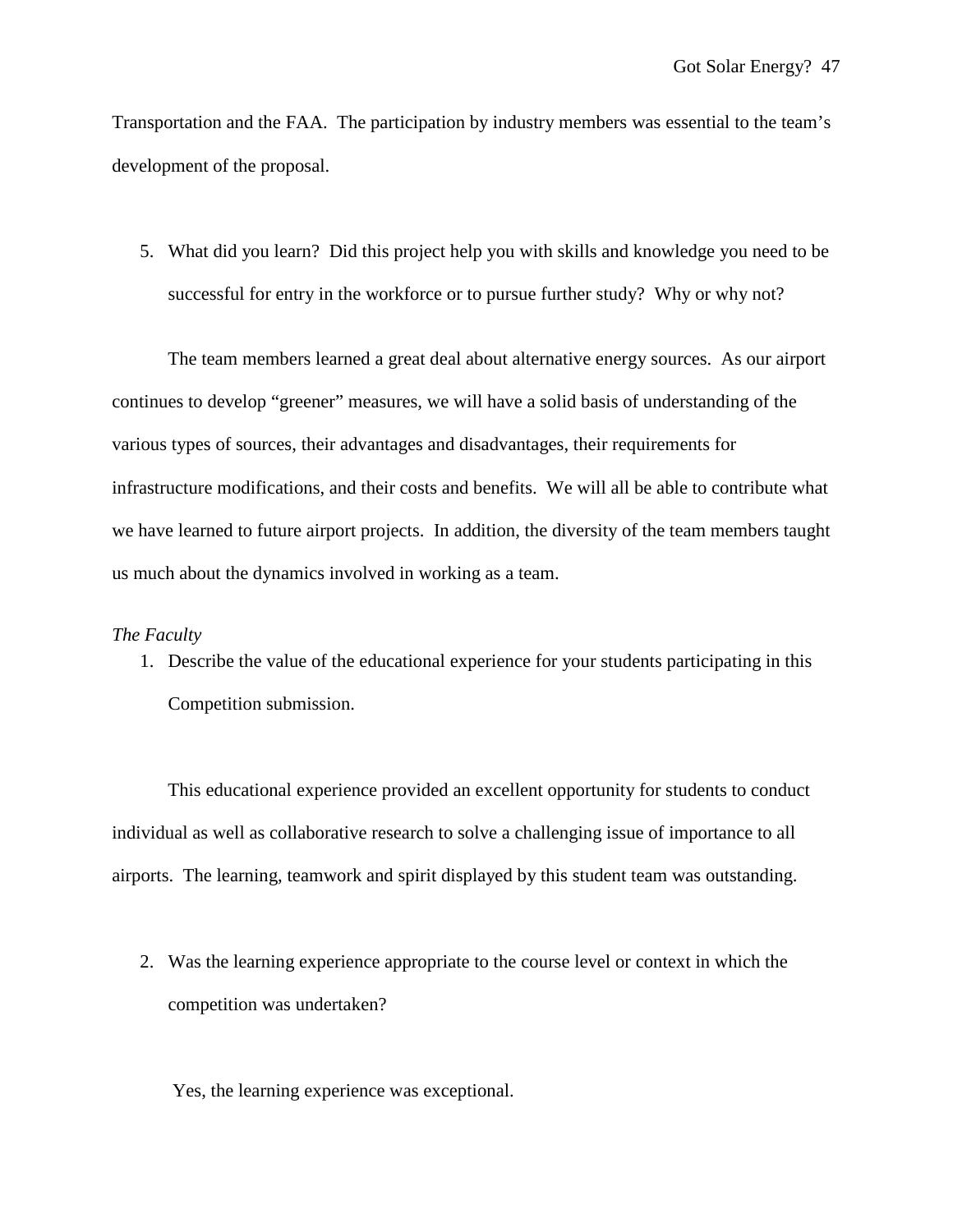3. What challenges did the students face and overcome?

A number of challenges are discussed by the students in their evaluation. I have reviewed them and concur.

4. Would you use this Competition as an educational vehicle in the future? Why or why not?

 Yes. In my opinion the Competition provides an outstanding educational opportunity and I am looking forward to next year's Competition.

5. Are there changes to the Competition that you would suggest for future years?

None.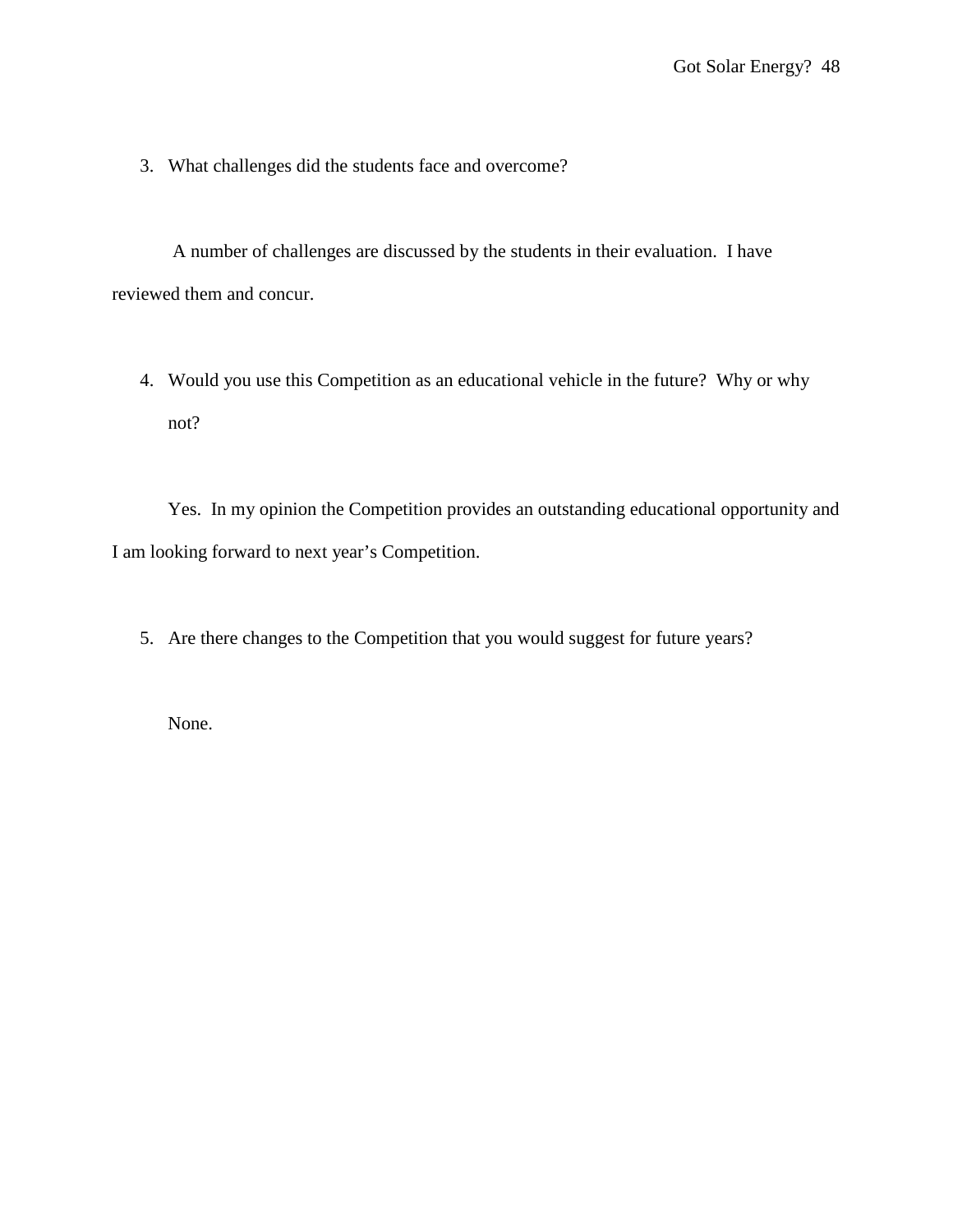## Appendix F

## References

American Solar Energy Society. (2008). *National Solar Energy Conference in 2009.* Retrieved on March 4, 2008, from http://www.solarrochester.com/Solar%202009.asp

Arizona Department of Environmental Quality. (2000). *Final serious area ozone state implementation plan for Maricopa County.* Prepared by ADEQ Air Quality Division, December 2000. Retrieved on February 8, 2008, from http://www.azdeq.gov/environ/air/plan/download/ozonesip.pdf

Arizona Department of Environmental Quality. (2007). *Air Quality Annual Report.* Retrieved on February 9, 2008, from

http://www.azdeq.gov/environ/air/monitoring/download/2007air.pdf

Arizona Incentives for Renewal and Efficiency. (2007). *APS-Net Metering*. Retrieved February 11, 2008, from

http://www.dsireusa.org/library/includes/printincentive.cfm?incentive\_code=AZ22R

- Airport Cooperative Research Program. (2004) Problem No. 2004-02-16. Retrieved on February 4, 2008, from http://webboard.trb.org
- California Environmental Protection Agency. (2005 November) *Demonstration of the Use of Fast Charged Electric Ground Support Equipment as a Means of Reducing Airport Emissions* . Prepared by Electric Transportation Engineering Corporation. Retrieved on February 4, 2008, from http://www.arb.ca.gov/research/icat/projects/etec.htm
- City of Fresno, California. (2007). *"Solar energy power generating projects at Fresno Yosemite International Airport – approval of all required measures".* City of Fresno Report to the City Council, April 10, 2007.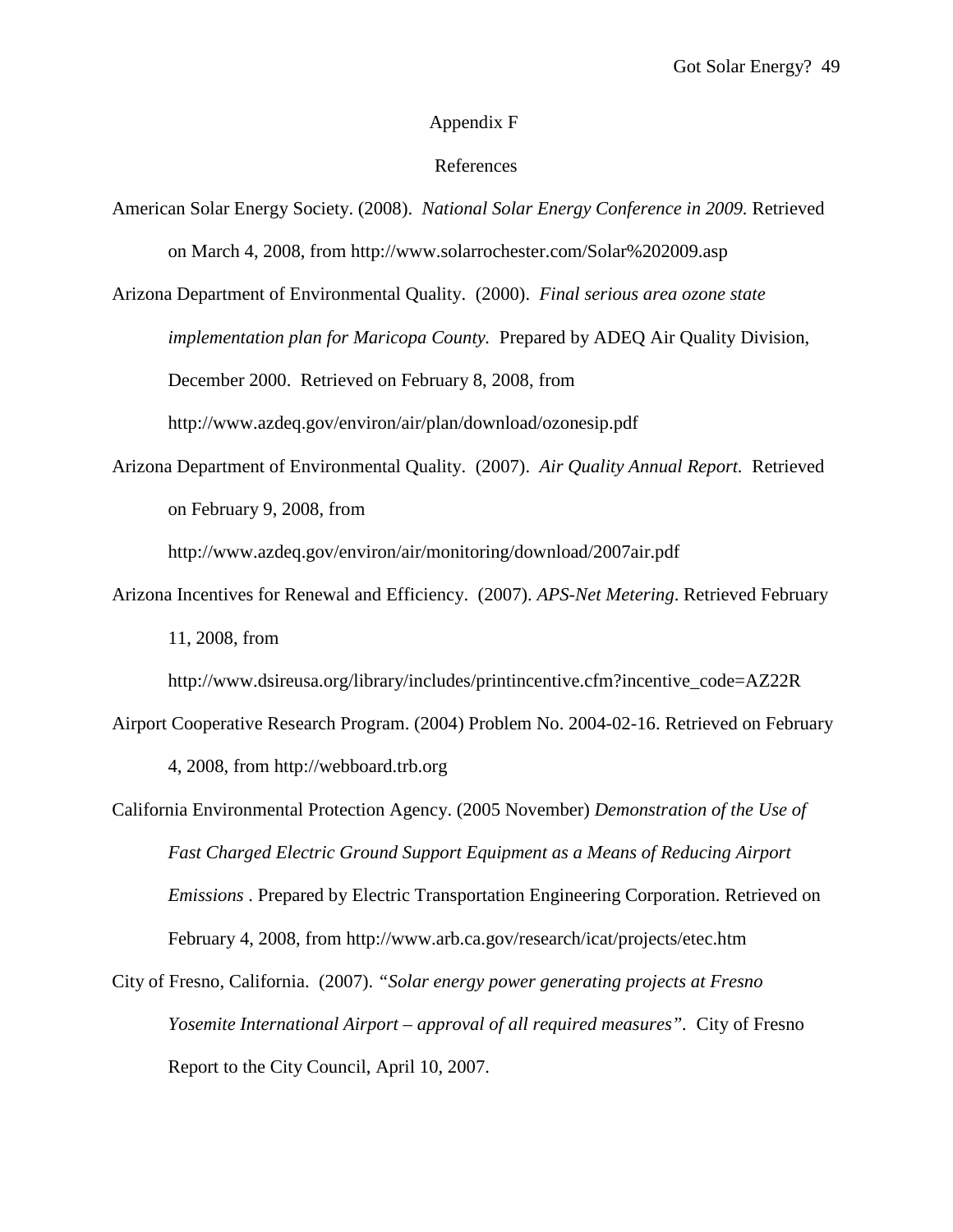Clean Air Communities, et. al. (2007). *Queens Clean Air Project and Delta Air Lines Partner to Reduce Airport Emissions.* Retrieved on March 10, 2007, from www.cleanaircommunities.org

Cooper, Coralie (2001 December). *Measures to Reduce Airport-Related Pollution.* Poster session presentation at the Northeast States of Coordinated Ai r Use Management Ozone Transport Commission Airport Workshop, Baltimore Maryland. Retrieved on January 15, 2008, from http://www.nescaum.org/airporttechnologyoptions.pdf

Dumont, Steve. (2007 August). Nellis Air Force Base. *Solar Power System – Photovoltaic Power Project.* Retrieved on March 10, 2008, from http://www.nellis.af.mil/news/nellissolarpowersystem.asp

Ehman, T. & Jones, V. (2006 September). *Ground Support Equipment (GSE) and Emissions Reductions.* Poster session presentation at the ICAO Workshop on Aviation Operational Measures for Fuel and Emissions Reduction – Flight Operations Panel, Part 2, Montreal Quebec. Retrieved on January 15, 2008, from http://www.icao.int/env/workshopFuelEmissions/Presentations/Ehman.pdf

Eiffert, Patrina, PhD. and Kiss, Gregory J. (2001). *Building-Integrated photovoltaic - Designs for Commercial and Institutional Structures.* Retrieved on February 20, 2007, from http://www.nrel.gov/docks/fy00osti/25272.pdf

- Electric Power Research Institute (2007 January). *Case Study Electric Ground Support Equipment: An Airline's Success* (Report no. 1014421)*.* Retrieved on February 11, 2008, from http://www.epriweb.com/public/000000000001014421.pdf
- Federal Aviation Administration AC 150/5200-37 (2007). *Introduction to Safety Management Systems (SMS) for Airport Operators.*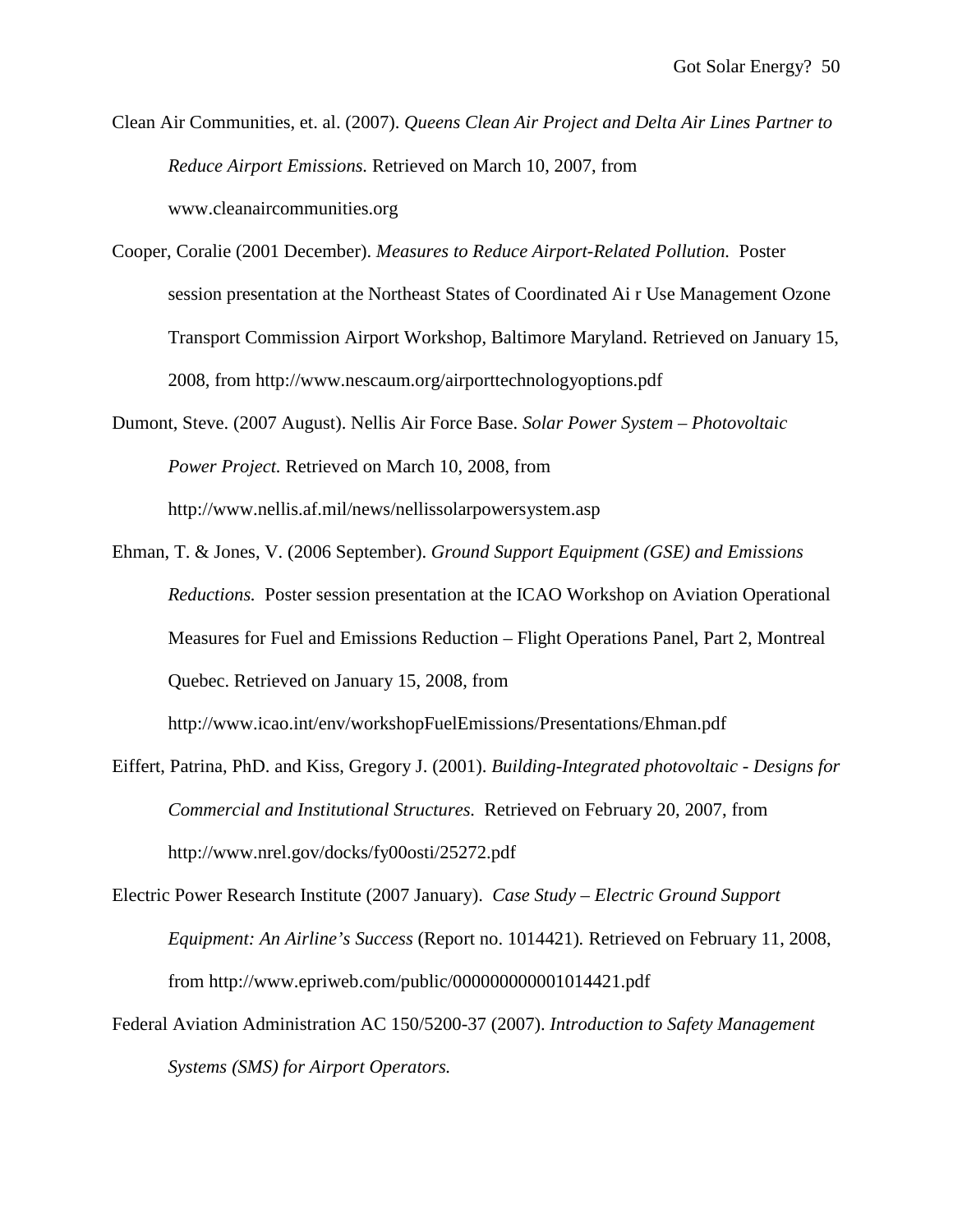*http://rgl.faa.gov/Regulatory\_and\_Guidance\_Library/rgAdvisoryCircular.nsf/0/2896cfc4 3ee12c22862572900053ce05/\$FILE/150\_5200\_37.pdf* 

Federal Aviation Administration (2004). Safety Management System Manual.

http://platinum.ts.odu.edu/Apps/FAAUDCA.nsf/FAA\_SMS\_Manual-Version\_1\_1.pdf

- Fraunhofer-Gesellschaft (2008, February 7). "Organic Solar Cells: Electricity From A Thin Film". *ScienceDaily*. Retrieved February 8, 2008, from http://www.sciencedaily.com /releases/2008/02/080206154631.htm
- Gemmet, Andrea (1969 December). *Solar Flare-Up As solar energy grows in popularity , it sparks concerns about firefighter safety.* Retrieved on February 8, 2008, from http://www.almanacnews.com/story\_print.pho?story\_id=4431
- Gibson, R. (2006). "The True Cost of Going Electric. The Initial costs of GS equipment cannot be the only determining factor when choosing electric over gas fleets." *Ground Support Worldwide*, March 2006. Retrieved from January 16, 2008, from http://www.groundsupportworldwide.com
- Hooson, Roger (2004 May). *SFO's Incentive-Based Approach to Reducing Ground Vehicle Emissions.* Poster session presentation at the National Clean Cities Conference, Fort Lauderdale, FL. Retrieved on February 18, 2008, from http://p2pays.org/ref/37/36043.pdf
- Integrated Environmental Technologies, LLC (2007). *Plasma Enhanced Melter (PEM) Systems.* Retrieved on January 21, 2008, http://www.inentec.com/pemprocess.html
- IREC/NC Solar Center, Database of State Incentives for Renewables and Efficiency (DSIRE). (2007). Retrieved on February 10, 2008, from http://www.dsireusa.org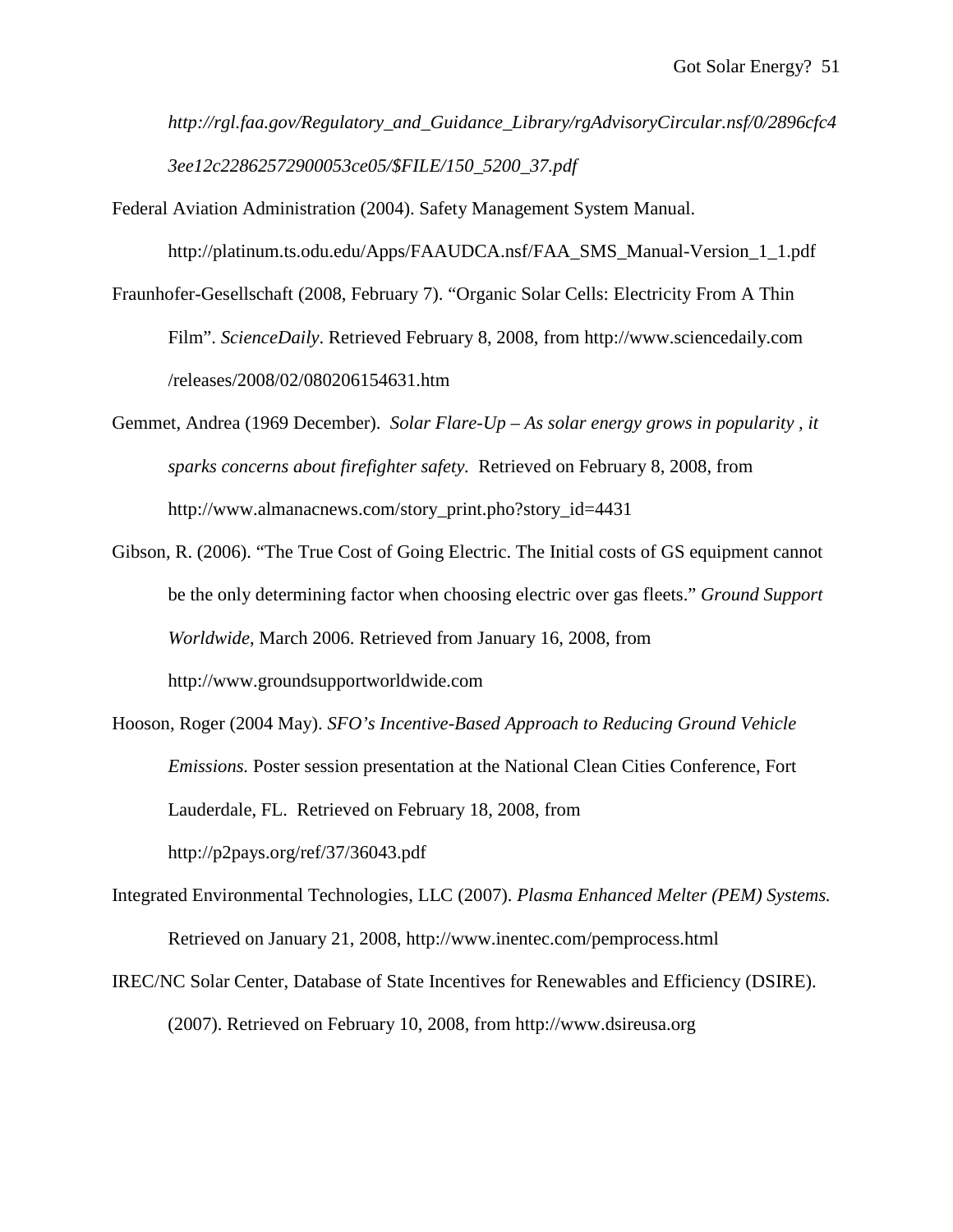- Kisslinger, Jack (2008). Hydrogen Powered Vehicles. *Planet For Life* . Retrieved on January 28, 2008, from http://www.planetforlife.com/h2/h2vehicle.html
- Maricopa Association of Governments. (2007). *Eight hour ozone plan for the Maricopa nonattainment area.* Retrieved on February 8, 2008, from http://www.mag.maricopa.gov/detail.cms?item=7377
- Maricopa County Department of Air Quality. (2005). *2005 Periodic PM10 Emission Inventory*. Retrieved on February 9, 2008, from http://www.maricopa.gov/aq/divisions/planning\_analysis/docs/2005\_PM10/05\_PM\_All.p df
- Morrow, K., Hochard, D., & Francfort, J. (2007). *"Cost Benefit Analysis Modeling Tool for Electric vs. ICE Airport Ground Support Equipment – Development and Result".*  Prepared for U.S. Department of Energy – Office of Energy and Renewable Energy. Retrieved on January 15, 2008, from
	- http://www1.eere.energy.gov/vehiclesandfuels/avta/pdfs/heavy/gse\_cost-benefit\_hires.pdf
- National Energy Education Project, (2007). *Secondary Energy Infobook Biomass,* Retrieved on January 17, 2008, from

http://www.need.org/needpdf/infobook\_activities/SecInfo/BiomassS.pdf

New York Incentives for Renewable Energy. (2000). *Long Island Power Authority-Solar Pioneer Program*. Retrieved on February 11, 2008, from http://www.dsireusa.org/library/includes/printincentive.cfm?incentive\_code=NY04F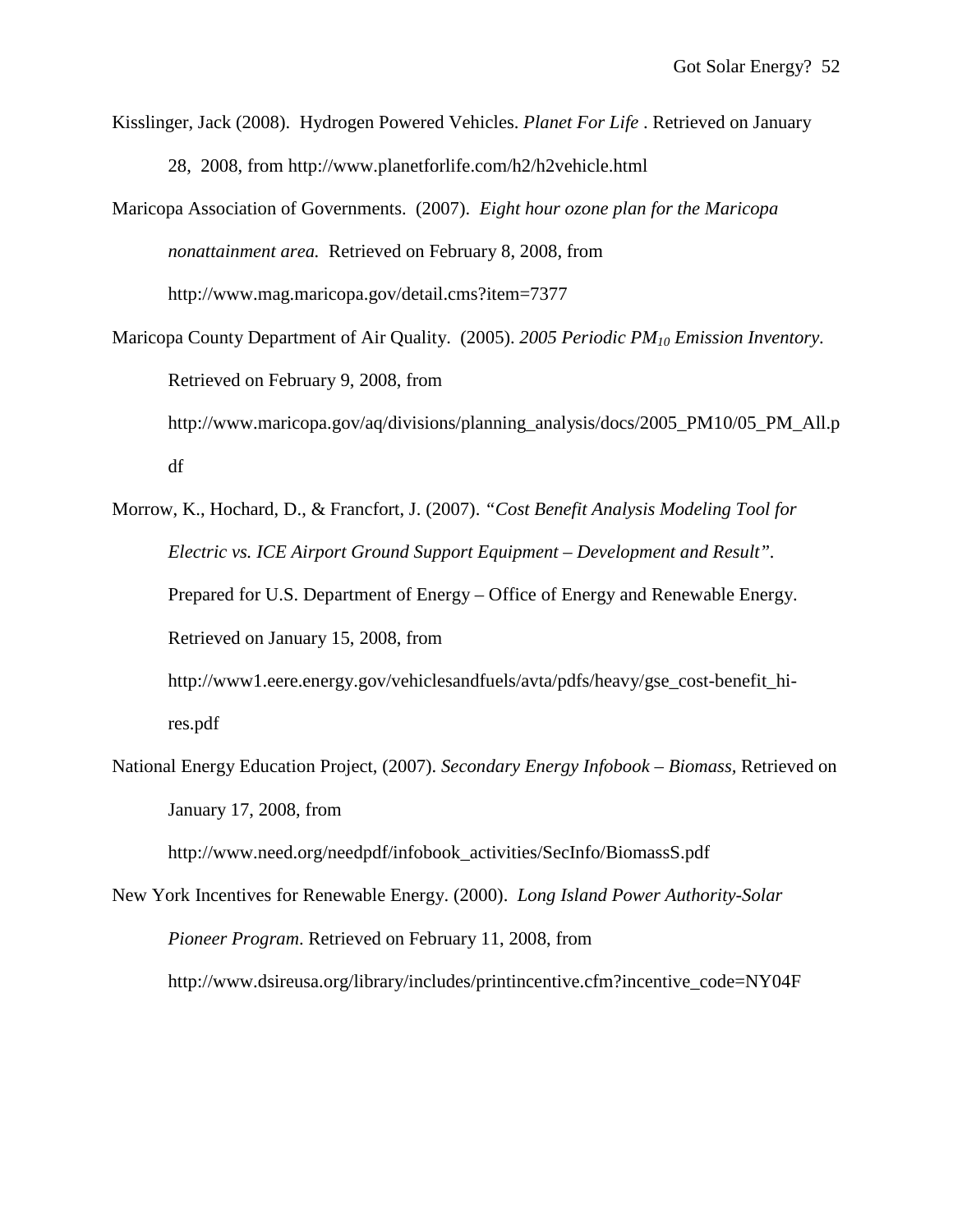New York State Energy Research and Development Authority. (2008). *PV Incentive Program*. Retrieved February 11, 2008, from

http://www.dsireusa.org/library/includes/printincentive.cfm?incentive\_code=NY10F

- SunPower Corporation (2008). *Smarter Solar.* Advertisement retrieved on March 13, 2008 from www.sunpowercorp.com
- United States Department of Energy. (2008). *Bioenergy.* Retrieved on February 24, 2008, from http://www.energy.gov/energysources/bioenergy.htm

United States Department of Energy – Energy Efficiency and Renewable Energy. (2005). *A Conusmers Guide to Energy Efficiency and Renewable Energy – Biomass Energy or Biopower.* Retrieved on January 15, 2008, from

http://www.eere.energy.gov/consumer/your\_home/electricity/index.cfm/mytopic=10450

- United States Department of Energy Energy Efficiency and Renewable Energy. (2007). *Solar Energy Technologies Program – Solar America Initiative.* Retrieved on February 11, 2008, from http://www.Grants.gov
- United States Department of Energy Energy Efficiency and Renewable Energy. (2007). *Alternative and Advanced Fuels Data Center.* Retrieved on February 24, 2008, from http://www.eere.energy.gov/afdc/fuels/index.html
- United States Department of Energy Energy Efficiency and Renewable Energy. (2008). *Biomass Program .* Retrieved on February 24, 2008, from http://www.eere.energy.gov/biomass/
- United States Department of Energy, Office of Energy Efficiency and Renewable Energy. (2001). *Alternative Fuel Niche Markets* (Report no. NREL/FS-540-28353). Retrieved on January 15, 2008, from http://www.nrel.gov/docs/fy01osti/28353.pdf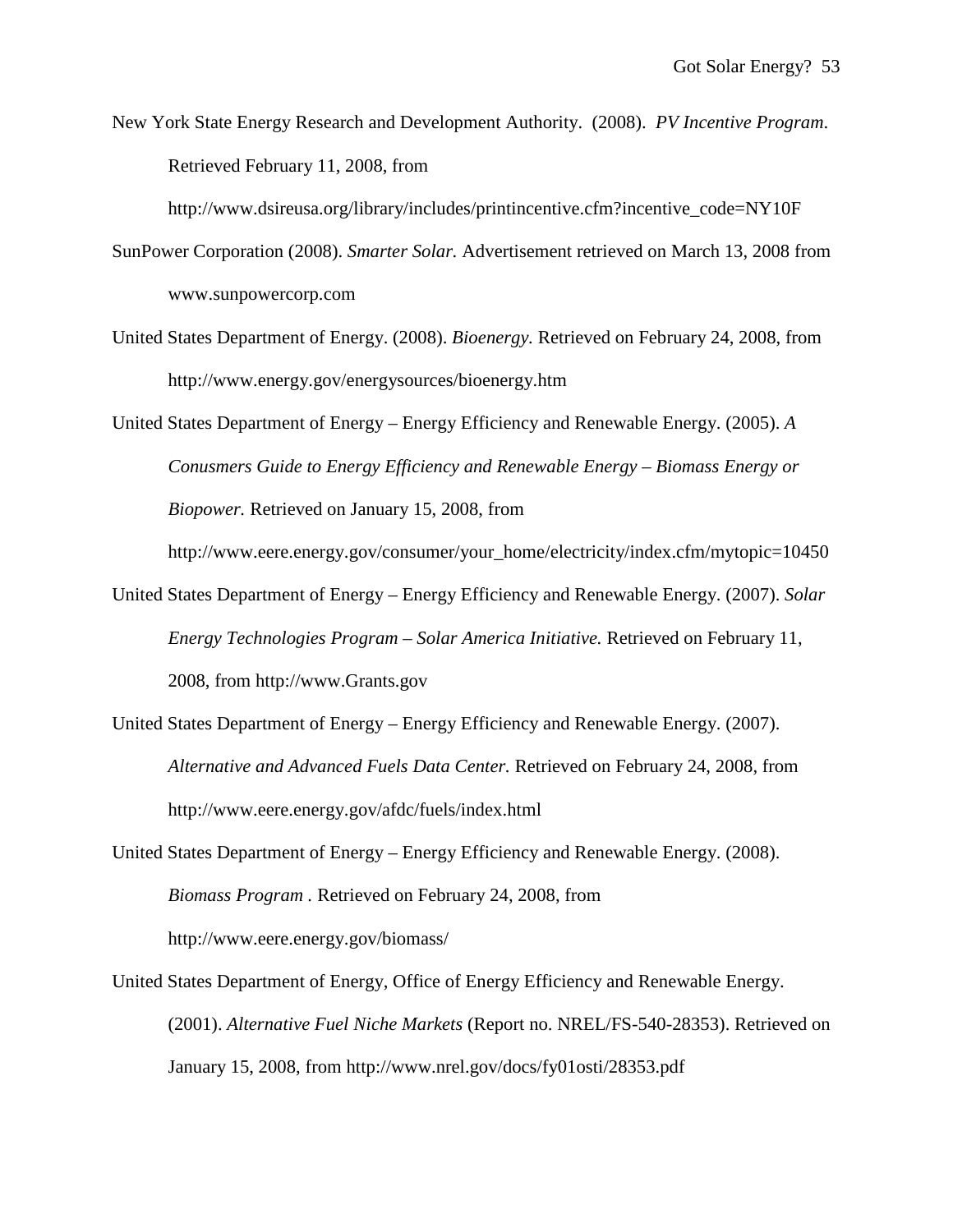- United States Department of Energy (1996). *Photovoltaics.* (Report no. DOE/GO-10095-241). http://www.nrel.gov/docs/legosti/fy96/14031.pdf
- United States Department of Energy Energy Information Administration (2008). *Methodology for Allocating Municipal Solid Waste to Biogenic/Non-Biogenic Energy.* Retrieved February 7, 2008, from

www.eia.doe.gov/cneaf/solar.renewables/page/mswaste/msw\_report.html

- United States Department of Transportation Federal Aviation Administration. (2007). *FAA VALE program technical report version 4*. Prepared by the Office of Airports Airport Planning and Programming. Retrieved February 7, 2008, from http://www.faa.gov/airports\_airtraffic/airports/environmental/vale/media/vale\_techrep\_v 4.pdf
- United States Department of Transportation Federal Aviation Administration. (2004). *Federal Aviation Administration Flight Plan 2005-2009*. Retrieved March 7, 2008, from http://www.faa.gov/about/media/Flight\_Plan\_rev020905.pdf
- United States Department of Transportation, Federal Aviation Administration, Office of Airports – Community and Environmental Needs Division. (2006). *Final Report – Inherently Low Emission Airport Vehicle Pilot Program.* Retrieved February 11, 2008, from http://www.faa.gov/airports\_airtraffic/airports/environmental/vale/media/ileav\_report\_fin al\_2005.pdf
- United States Environmental Protection Agency Office of Air and Radiation. (2004). *"Guidance on Airport Emission Reduction Credits for Early Measures Through Voluntary Airport Low Emission Programs"*. Retrieved February 13, 2008, from http://www.epa.gov/air/caa/